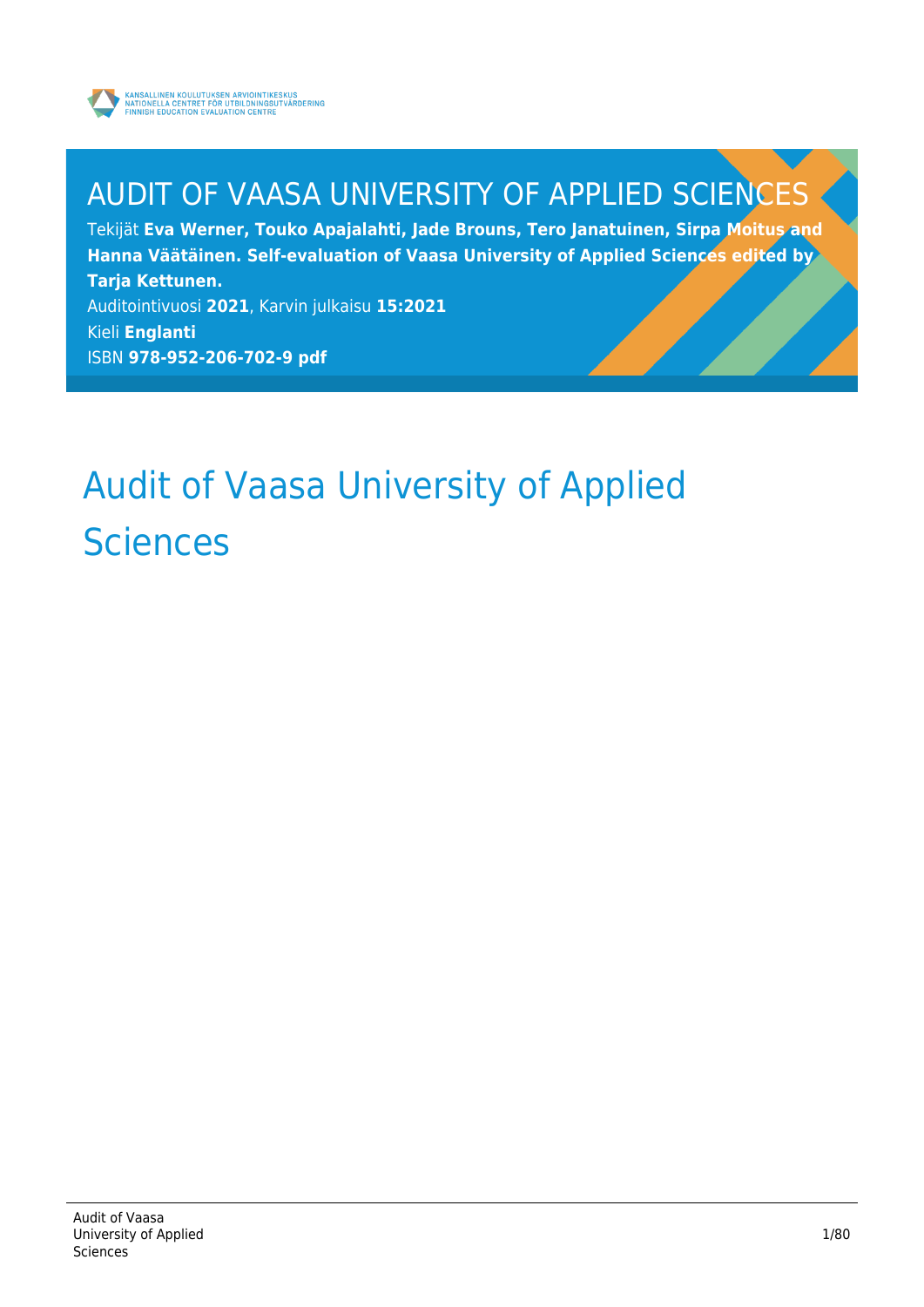# Abstract

### Title of publication

Audit of Vaasa University of Applied Sciences

#### Authors

Eva Werner, Touko Apajalahti, Jade Brouns, Tero Janatuinen and Sirpa Moitus

The Higher Education Evaluation Committee's decision

VAMK passed the audit on 16 June 2021.

The Quality Label is valid until 16 June 2027

#### The audit team's evaluation of the evaluation areas I-III

- I: HEI creates competence: good level
- II: HEI promotes impact and renewal: good level

III: HEI enhances quality and well-being: good level

#### HEI as a learning organisation – evaluation area chosen by VAMK

#### Working life cooperation

#### Theme and partner for benchlearning

Theme: Efficient thesis writing process for timely graduation

Partner: Novia University of Applied Sciences

## Key strengths and recommendations

#### **Strengths**

- VAMK has well-managed and comprehensive processes of developing education and renewal of curricula. These processes follow a clear and well implemented planning cycle in which the participation of various stakeholders is firmly anchored.
- VAMK is aware of the responsibility it has as an HEI for its societal impact. The aims of societal impact are strongly rooted in VAMK's strategy and connected to regional networks,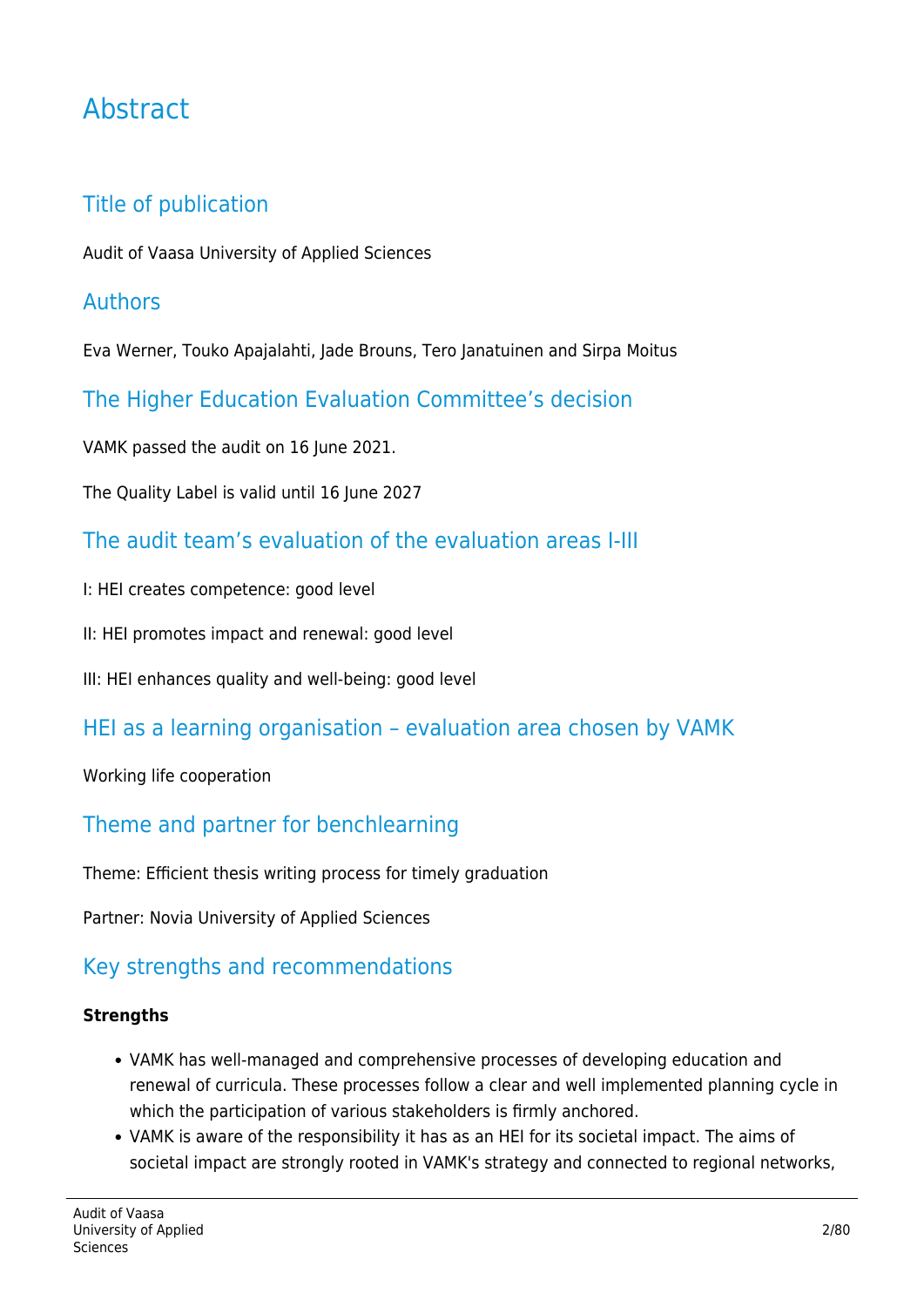business life and regional strategies.

- Quality policy and quality management effectively support the management of the UAS and the strategy implementation, with strategic indicators enabling diligent knowledge-based management and monitoring.
- Working life cooperation is strongly connected to VAMK's institutional strategy, to companies and institutions in the region. Strategic partnerships effectively capture the needs of working life and cater to the provision of qualified workforce through practice- and competence-oriented education.

#### **Recommendations**

- VAMK should pay attention to ensuring more balanced learning experiences for students regarding international learning environments and integration of working life experiences into teaching of all degree programmes.
- To magnify the societal impact of its RDI work, VAMK should explore the possibilities to build longer-term joint research programmes and platforms with its partners and to take a more proactive role in facilitating and creating RDI ecosystems.
- Attention should be paid to staff well-being and workload management as the ambitious strategic goals especially in the field of RDI, continuous learning and internationalisation increase challenges for VAMK's staff.
- VAMK should further develop and expand the provision and forms of continuous learning and thus create added value for the renewal and upskilling of the labour force in the region.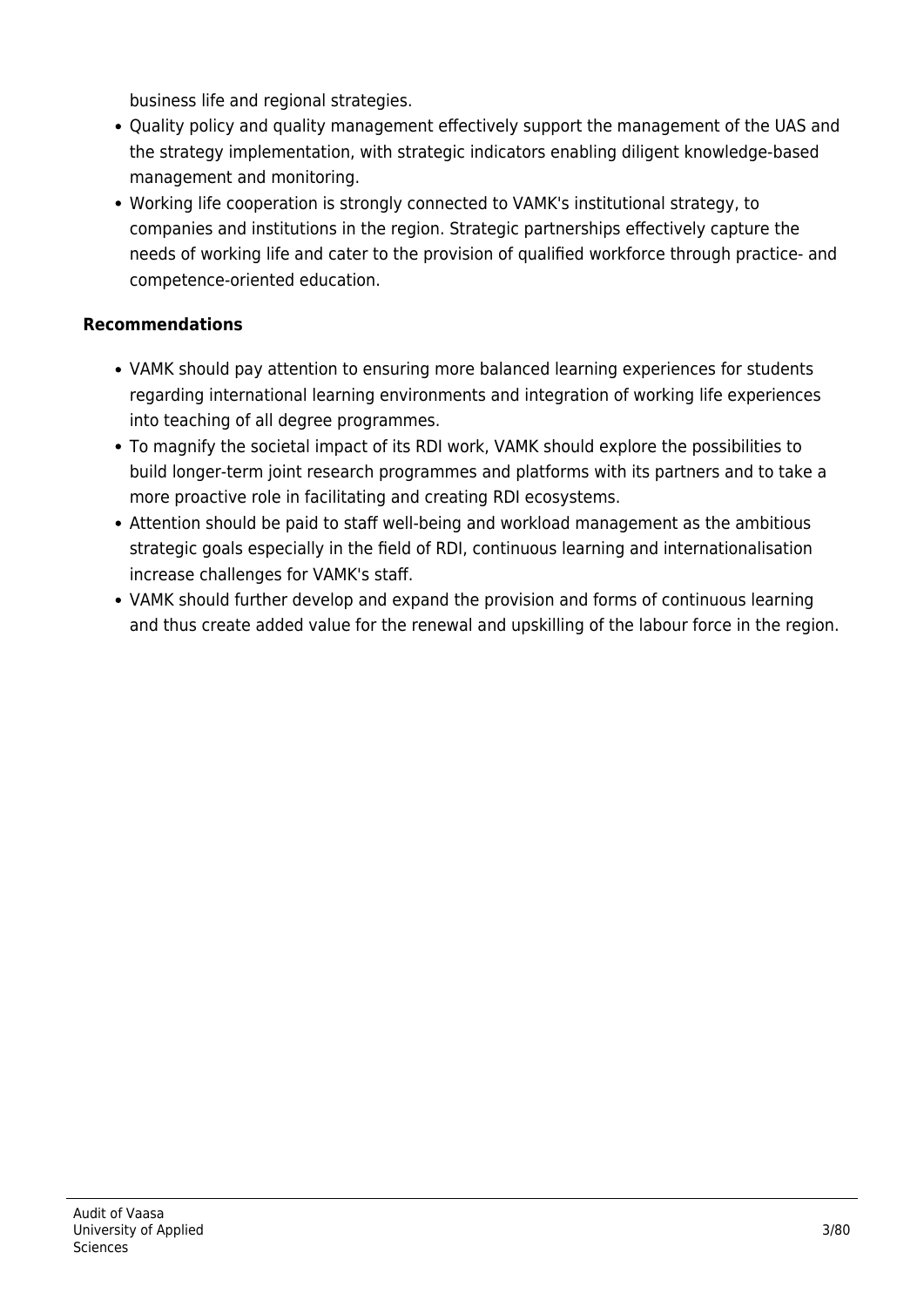# Tiivistelmä

## Korkeakoulujen arviointijaoston päätös

Vaasan ammattikorkeakoulun auditointi on hyväksytty 16.6.2021**.**

#### Laatuleima on voimassa

Laatuleima on voimassa 16.6.2027 asti.

#### Auditointiryhmän arvio arviointialueista I-III

- I: Osaamista luova korkeakoulu: hyvä taso
- II: Vaikuttava ja uudistava korkeakoulu: hyvä taso
- III: Kehittyvä ja hyvinvoiva korkeakoulu: hyvä taso

#### Oppiva korkeakoulu – VAMKin valitsema arviointialue

Työelämäyhteistyö

#### Vertaisoppimisen teema ja kumppani

Teema: Sujuva opinnäytetyöprosessi – valmiiksi määräajassa

Kumppani: Yrkeshögskolan Novia

#### Keskeiset vahvuudet ja kehittämiskohteet auditointiryhmän mukaan

#### **Vahvuudet**

- VAMK kehittää koulutustaan ja uudistaa opetussuunnitelmiaan hyvin johdettujen ja kattavien prosessien avulla. Koulutuksen suunnitteluprosessit ovat selkeitä, ja ne perustuvat hyvin toteutettuun suunnittelusykliin ja eri osapuolten vahvaan osallistamiseen.
- VAMK tiedostaa vastuunsa yhteiskunnallisesta vaikuttavuudesta. Yhteiskunnallista vaikuttavuutta koskevat tavoitteet näkyvät vahvasti VAMKin strategiassa ja kytkeytyvät alueellisiin verkostoihin, yrityselämään ja alueellisiin strategioihin.
- Laatupolitiikka ja laadunhallinta tukevat hyvin ammattikorkeakoulun johtamista ja strategian toimeenpanoa. Strategiset indikaattorit mahdollistavat aktiivisen ja huolellisen tiedolla johtamisen ja toiminnan seurannan.
- Työelämäyhteistyö on vahvasti yhteydessä VAMKin strategiaan, yrityksiin ja muihin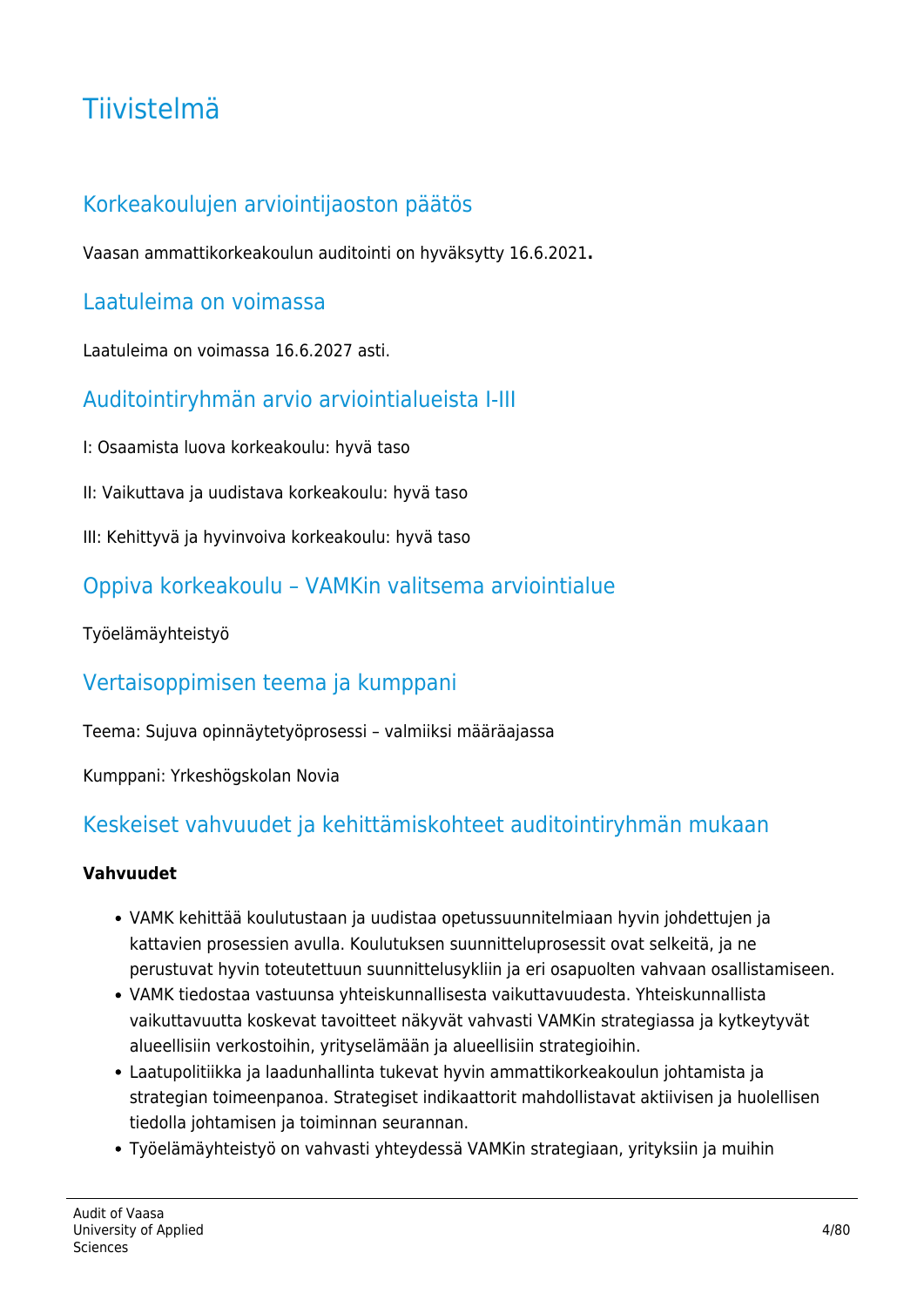alueellisiin toimijoihin. Strategiset kumppanuudet tavoittavat hyvin työelämän tarpeet ja tukevat käytännönläheistä ja osaamislähtöistä koulutusta ja osaavan työvoiman tuottamista.

#### **Kehittämissuositukset**

- VAMKin tulee varmistaa, että opiskelijoilla on tasavertaiset mahdollisuudet kansainvälisiin oppimisympäristöihin ja työelämässä hankittaviin oppimiskokemuksiin kaikissa tutkintoohjelmissa.
- Vahvistaakseen TKI-työnsä yhteiskunnallista vaikuttavuutta VAMKin tulee selvittää mahdollisuuksia rakentaa nykyistä pitkäjänteisempiä tutkimusohjelmia ja -alustoja yhdessä yhteistyökumppaneidensa kanssa. Lisäksi VAMKin on mahdollista ottaa nykyistä proaktiivisempi rooli TKI-ekosysteemien luomisessa ja kehittämisessä.
- Henkilöstön hyvinvoinnin ja työkuormituksen johtamiseen tulee kiinnittää huomiota, koska VAMKin kunnianhimoiset strategiset tavoitteet erityisesti TKI-työssä, jatkuvassa oppimisessa ja kansainvälistymisessä lisäävät haasteita henkilökunnalle.
- VAMKin tulee jatkaa ja laajentaa jatkuvan oppimisen tarjonnan ja sen eri muotojen kehittämistä ja luoda siten lisäarvoa alueen työvoiman osaamisen päivittämiselle ja uudistamiselle.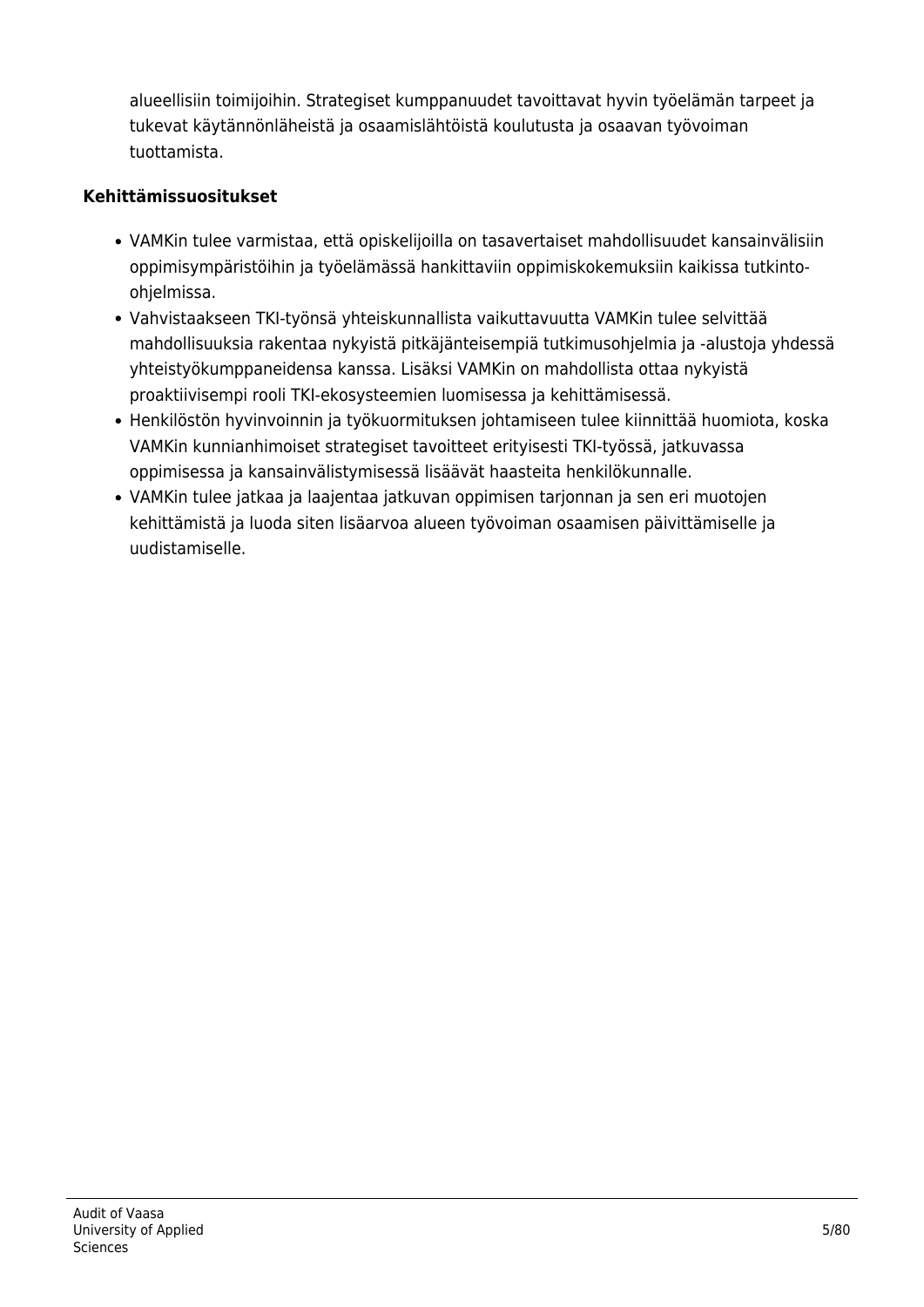# **Sammandrag**

### Beslutet av sektionen för utvärdering av högskolorna

Vasa yrkeshögskola godkändes i auditering den 16 juni 2021.

Kvalitetsstämpeln är i kraft till och med

Kvalitetsstämpeln är i kraft till och med den 16 juni 2027.

Auditeringsgruppens omdöme för utvärderingsområdena I-III

I: En kompetensskapande högskola: god nivå

II: En nyskapande högskola med genomslagskraft: god nivå

III: En utvecklingsorienterad och välmående högskola: god nivå

#### En lärande högskola, utvärderingsområdet som VAMK valde

Samarbete med arbetslivet

#### Tema och partner för kollegialt lärande

Tema: Arbetslivssamarbete

Partner: Yrkeshögskolan Novia

## Auditeringsgruppen identifierade följande som VAMKs främsta styrkor och utvecklingsområden

#### **Styrkor**

- VAMK har väl förvaltade och omfattande processer för att utveckla utbildning och förnya läroplaner. Dessa processer följer en tydlig och väl implementerad planeringscykel, i vilken delaktigheten av olika intressenter är fast förankrad.
- VAMK är medveten om sitt ansvar som högskola för sin samhälleliga påverkan. Målsättningarna för dess samhälleliga påverkan är starkt kopplade till VAMK:s strategi och till regionala nätverk, affärslivet samt regionala strategier.
- Kvalitetspolitiken och kvalitetshanteringen stöder förvaltningen av yrkeshögskolan väl och genomförandet av strategin. Strategiska indikatorer möjliggör omsorgsfull och kunskapsbaserad förvaltning och uppföljning.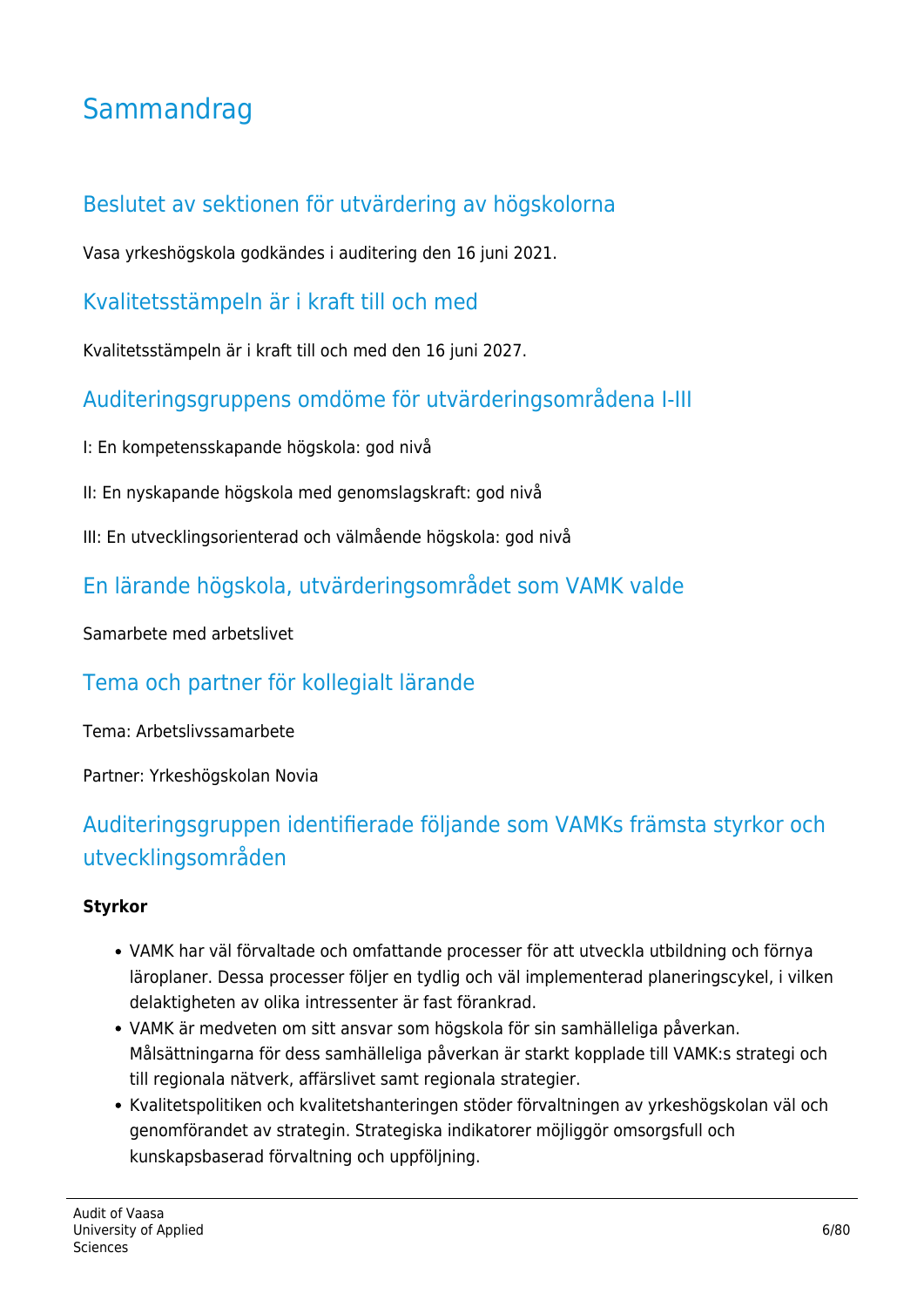Samarbete inom arbetslivet är starkt förknippat med VAMK:s institutionella strategi samt till företag och institutioner i regionen. Strategiska partnerskap uppfyller väl behoven av arbetslivet och stöder tillhandahållandet av kvalificerad arbetskraft genom praktisk och kompetensinriktad utbildning.

#### **Utvecklingsområden**

- VAMK bör fästa uppmärksamhet vid att säkerställa mer balanserade inlärningserfarenheter för studerande när det gäller internationella inlärningsmiljöer och integration av arbetslivserfarenheter i undervisningen i alla utbildningsprogram.
- För att betona den samhälleliga effekten av dess FoU-arbete bör VAMK utforska möjligheterna att bygga långsiktigare gemensamma forskningsprogram och plattformar med sina partner samt ta en mer proaktiv roll i främjandet och skapandet av FoUekosystem.
- Uppmärksamhet bör fästas vid personalens välbefinnande och förvaltningen av arbetsmängden i samband med att de ambitiösa strategiska planerna särskilt inom FoU, kontinuerligt lärande och internationalisering ökar på utmaningarna för VAMK:s personal.
- VAMK bör ytterligare utveckla och utvidga tillhandahållandet och formerna av kontinuerligt lärande och således skapa mervärde för förnyandet och kompetenshöjningen av regionens arbetskraft.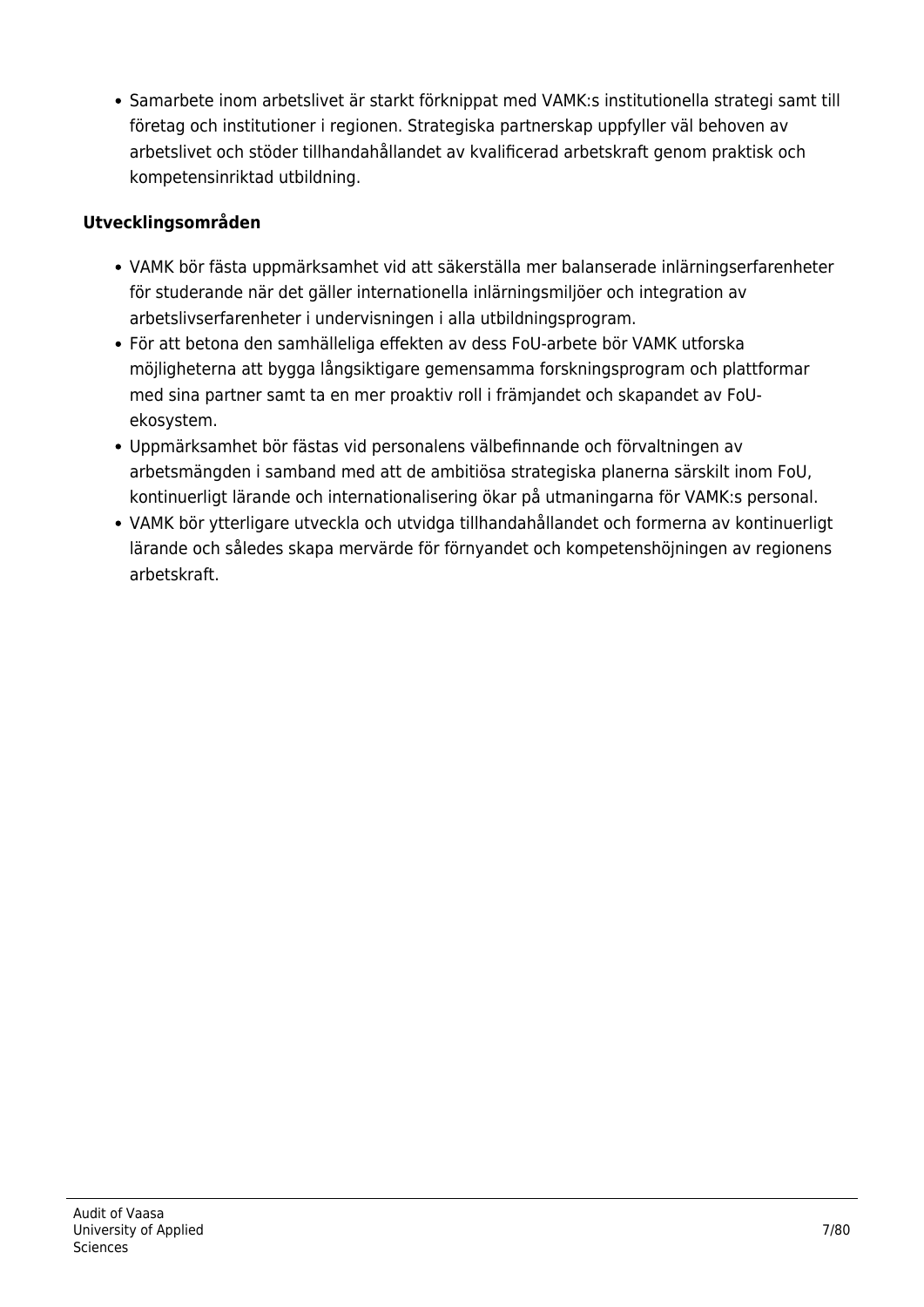# The premise and implementation of the audit

The work of the Finnish Education Evaluation Centre (FINEEC) is based on the principle of enhancement-led evaluation and producing impactful information which contributes to the enhancement of education.

The purpose of the audit model is

- to evaluate whether the quality work in the HEI meets the European quality assurance standards,
- to assess whether the quality system produces relevant information for the implementation of the strategy and the continuous development of the HEI's activities, and whether it results in effective enhancement activities,
- to encourage internationalisation, experimenting and a creative atmosphere at HEIs, and
- to accumulate open and transparent information on quality work at Finnish HEIs.

The principles of the audit model are described in [the audit manual](https://karvi.fi/en/publication/korkeakoulujen-auditointikasikirja-2019-2024-2/).

#### The implementation of the audit

The four-member audit team carried out the audit. The members of the audit team were:

- Professor, Rector Emerita **Eva Werner**, IMC University of Applied Sciences Krems, Austria (Chair)
- Higher education Policy Advisor Touko Apajalahti, Technology Industries of Finland
- **Bachelor Student Jade Brouns**, Fontys Institute for Applied Sciences, the Netherlands
- Quality Manager **Tero Janatuinen,** JAMK University of Applied Sciences.

Sirpa Moitus from the Finnish Education Evaluation Centre acted as project manager of the audit and Hanna Väätäinen from FINEEC acted as her pair and backup. The audit is based on the material submitted by the higher education institution, self-assessment report, additional material requested by the audit team and the audit team's virtual visit to the institution 23–24 March 2021. The audit team also had access to essential electronic materials and systems.

The main stages and timetable of the audit were:

| Agreement negotiation                                          | 14 November 2019<br>Amendment: 16 April 2020 |
|----------------------------------------------------------------|----------------------------------------------|
| Appointment of the audit team                                  | 22 April 2020                                |
| Submission of the audit material and self-assessment report    | 31 December 2020                             |
| Audit visit                                                    | 23-24 March 2021                             |
| Higher Education Evaluation Committee's decision on the result | 16 June 2021                                 |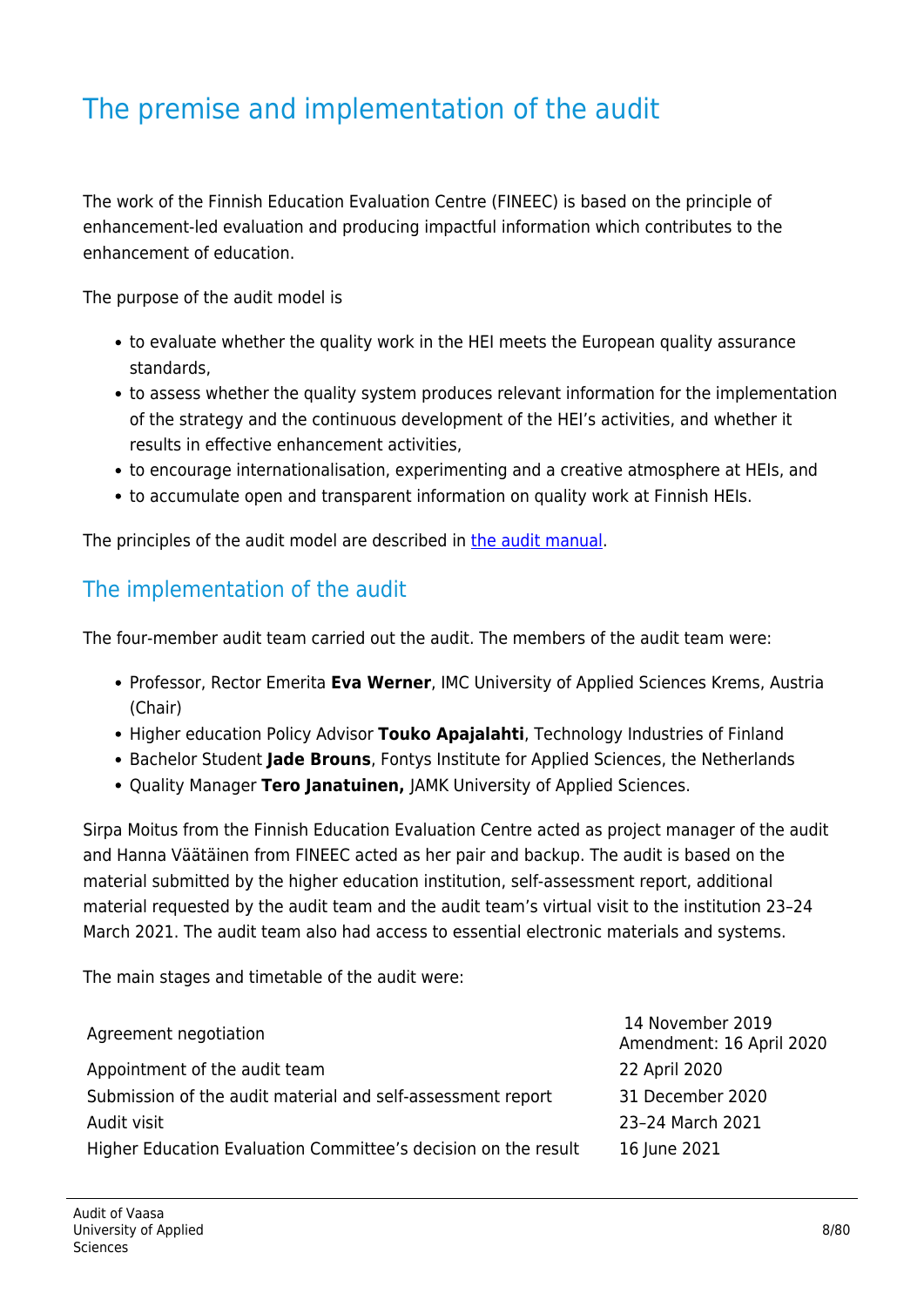Publication of the report **June 2021** Concluding seminar 23 June 2021 Follow-up on the enhancement work 2024

#### Evaluation criteria

The evaluation areas I-III are each assessed as one entity using the scale excellent, good, insufficient.

The level excellent means that the HEI shows evidence of long-term and effective enhancement work. The HEI's enhancement activities also create substantial added value for the HEI, stakeholders, or both. The HEI presents compelling examples of successful enhancement activities.

The level good for the evaluation areas I–III is described in appendix 1.

The level insufficient means that the HEI shows an absence of or major shortcomings in systematic, functioning, and participatory procedures in the evaluation area (I–III). There is no clear evidence of the impact of quality management in the enhancement of activities.

In order for the HEI to pass the audit, the evaluation areas I–III should reach at least the level good.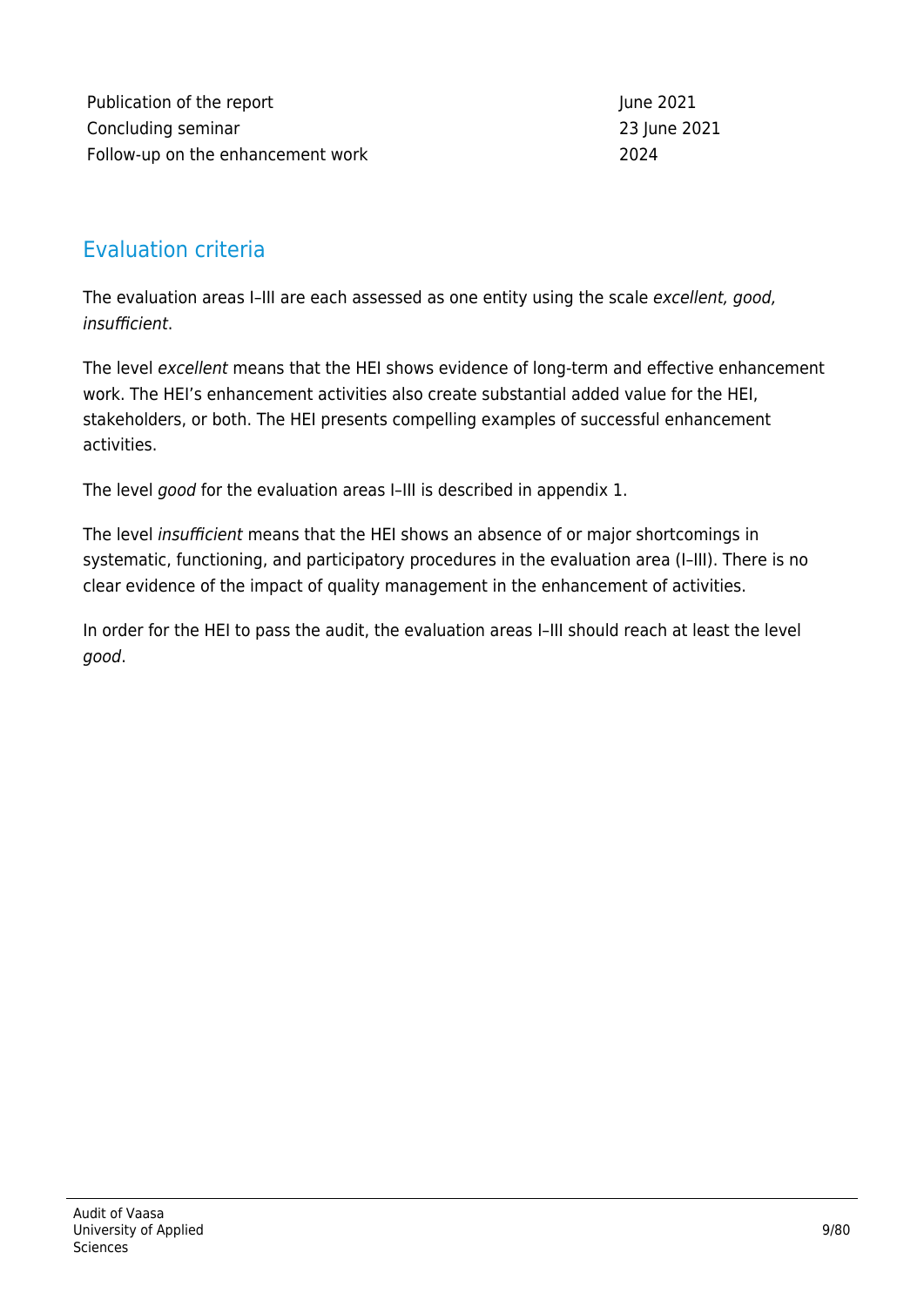# The organisation and strategy of the HEI

#### - Korkeakoulun itsearviointi

Vaasa University of Applied Sciences (VAMK) is a working life and business-oriented UAS, which caters to the needs and trends of changing working life. Our location is in Vaasa on the Palosaari campus. The City of Vaasa (84%), the University of Vaasa (8%) and the Ostrobothnian Chamber of Commerce (8%) own Oy Vaasa University of Applied Sciences – Vasa yrkeshögskola Ab . VAMK's net sales in 2019 were EUR 16.7 million.

VAMK offers education in three different fields as we have Degree Programmes in Technology, Business Economics and in Social Services and Health Care. We got two complete English Degree Programmes Information Technology and International Business. Next year the number of our master degree programmes will increase to four, as we will be the first UAS in Finland to start a master's degree programme in industrial robotics. This is a result of close co-operation with working life trends and an indication of social impact.

In 2020, there were 3,237 students studying at VAMK of which 174 students were studying in Master's Degree Programmes. This year 577 students graduated from us. VAMK is an international, multicultural university and we have 88 partner schools in 35 different countries. 13% of our undergraduate students are foreign degree students. At the end of 2019, VAMK employed 160 people, full time equivalent 155, but the recruitment that we have already partially implemented for 2020-2021 will increase the number of employees. Our agile and lean organization is described below (Figure 1.).

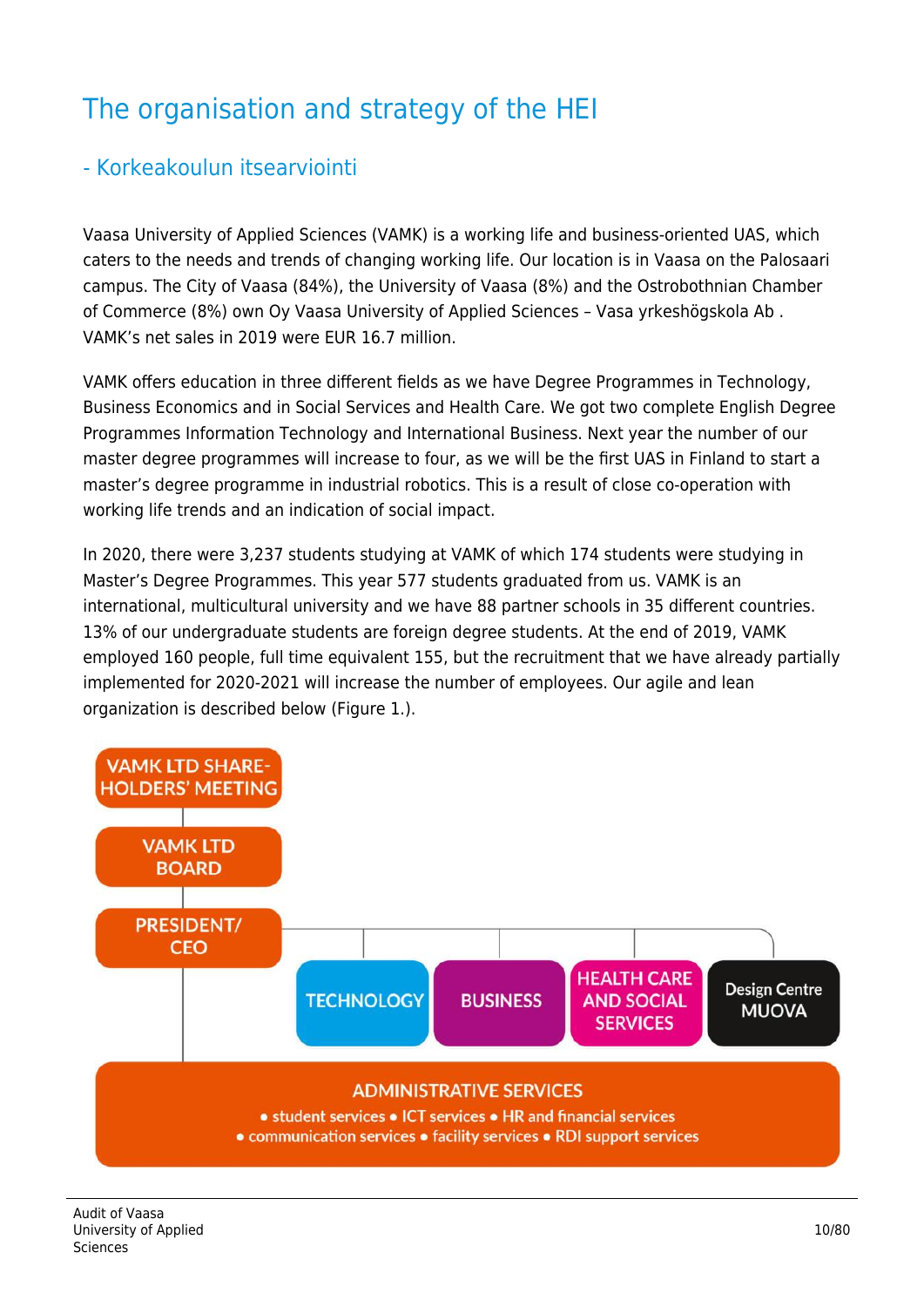#### **Figure 1.** VAMK's organisation chart

VAMK's vision is to be your main partner in Expertise. Our strengths are robot automation and smart grids. Focus areas – VAMK's profiling expertise are

- Smart energy efficient electrical engineering: Design expertise, modern digitalised production technologies and project management
- Business competence in the export industry
- Socially sustainable, ethical and reforming health care and social welfare services
- Design of market-oriented and sustainable product and service systems, as well as industrial, and health care and social welfare services





VAMK's vision, mission and values are described above (Figure 2.).

Our strategic areas for development are:

- 1. Deepening cooperation with working life in the region
- 2. Increasing the volume and competence level of RDI and service activities
- 3. International work and study environment
- 4. Student success
- 5. Improving staff well-being at work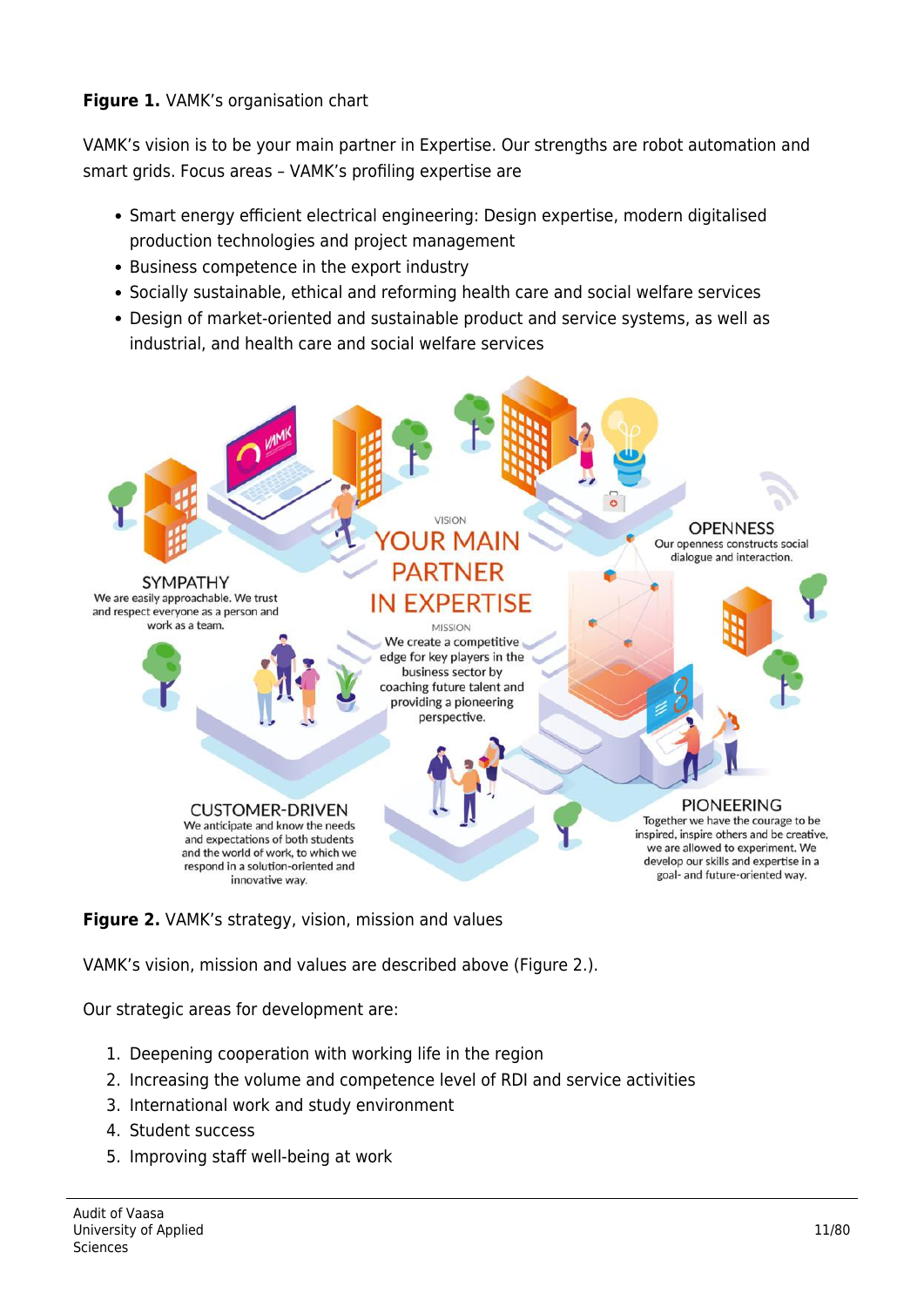The content and indicators of strategic development areas we have described in more detail in our [strategy brochure](https://www.vamk.fi/en/meidan_vamk/vamk-002/strategia/).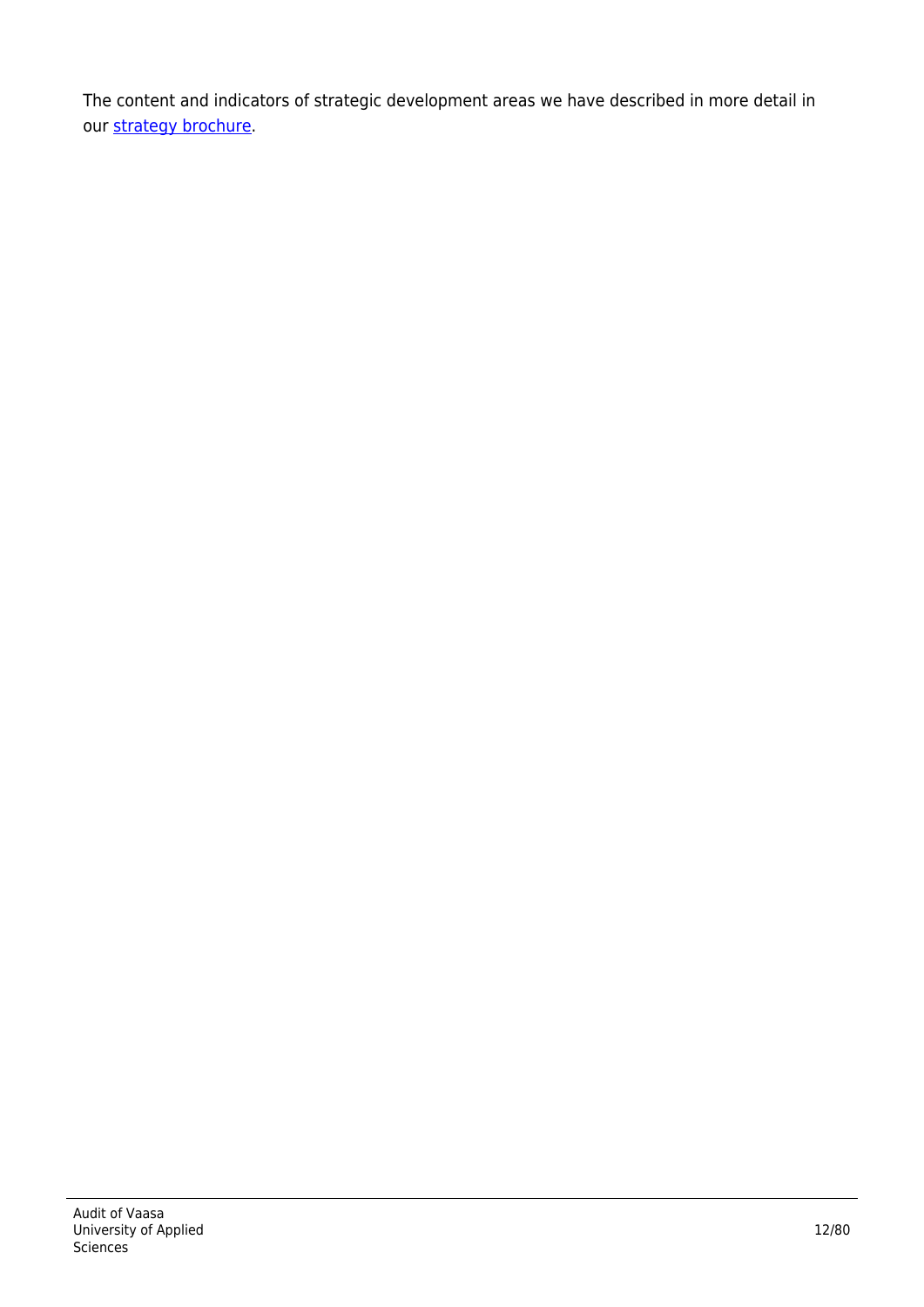# 1 HEI creates competence

#### - Auditointiryhmän arvio

The evaluation area I assesses the procedures which support student-centred, working-life oriented planning, implementation and enhancement of education, which is based on research or artistic activities.

#### The evaluation area I as a whole is at the level good.

#### **The audit team identified the following as the main strengths and recommendations:**

#### **Strengths**

- VAMK has a well-managed and participatory process for developing its degree programmes. Both the curricula development and the renewal process of education are strongly supported by the feedback from internal and external stakeholders.
- VAMK's student-centred approach is demonstrated in teachers' engagement to keep a close relationship with students and regularly gather student feedback. The student union VAMOK has a strong voice in the institutional dialogue.
- VAMK takes care of students' support and wellbeing through well-developed tutoring, individual coaching, and support services. Group tutoring has been developed as an effective method of mentoring and supporting students.

#### **Recommendations**

- VAMK should pay attention to ensuring more balanced learning experiences for students regarding international learning environments and integration of working life experiences into teaching.
- To improve the coherence of the descriptions of learning outcomes, VAMK should harmonise the way of writing learning outcomes across all curricula.
- VAMK should further develop and expand the provision and forms of continuous learning to create added value for the renewal and upskilling of the labour force and companies of the region.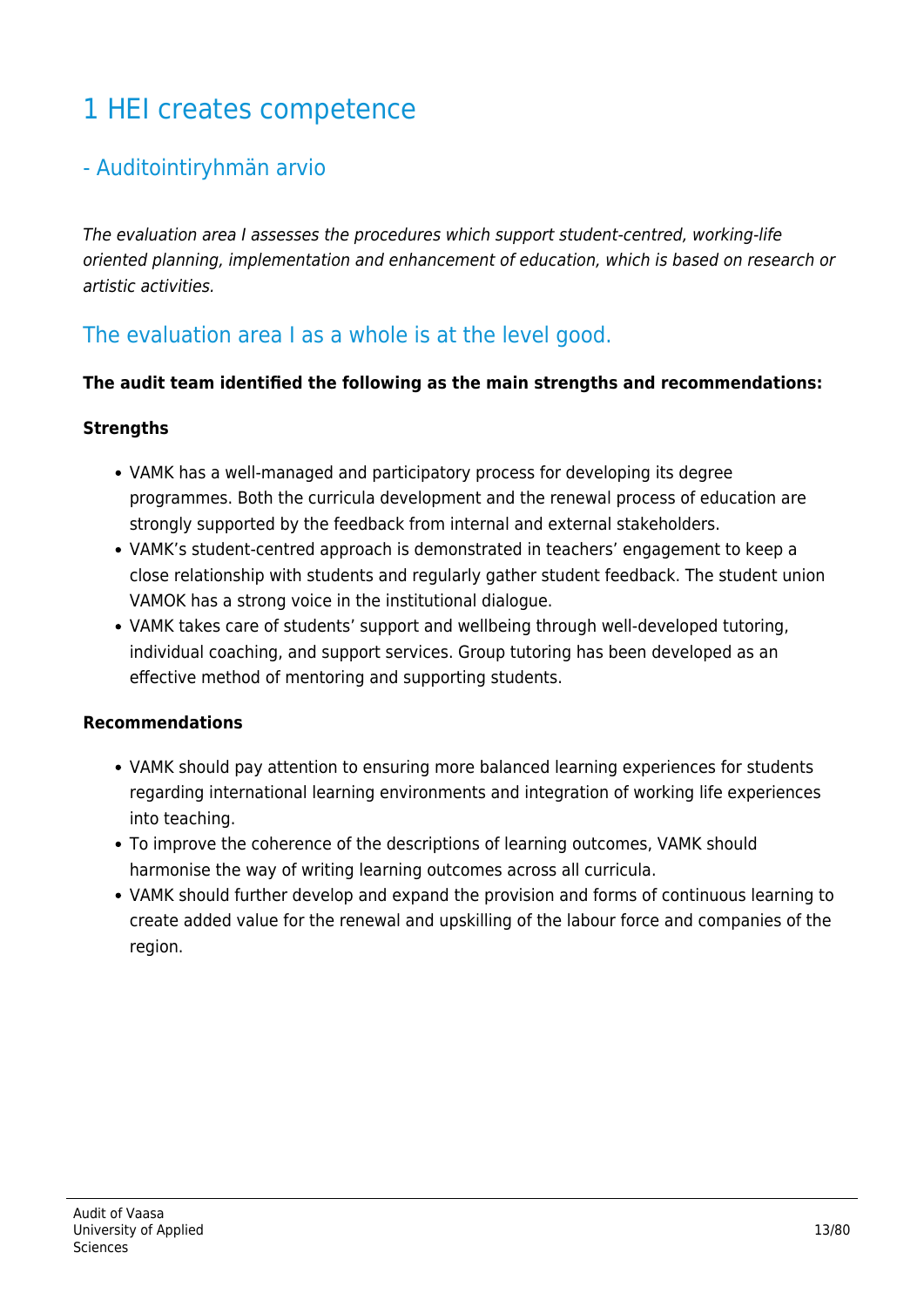# 1.1 The planning of education

#### - Korkeakoulun itsearviointi

## VAMK's strategy and emphases of the education reflect the profile of the region

Our ambition to be the main partner in expertise is crystallised in VAMK's  vision and mission. We want to be an interesting and creative partner, a link between the working life and the students. In our strategy, the competence that profiles us describes well our status as a partner of the operators in the international energy cluster in the region. This export industry, significant in the Finnish scale, gives VAMK a unique position together with a task to take care that we enhance our education with one eye continuously on the needs of the working life. The Vaasa region and its economic life is international and multicultural, and this can be seen not only in VAMK's strategy and emphases, but also in those of the entire region, as well as in the population of the city. Last year, students from 44 countries were studying at VAMK. They accounted for 13% of the total number of students. In addition to strong engineering, the region requires expertise in business administration and health care and social services to develop its services and maintain its vitality. VAMK as a HEI contributes to the implementation of the regional [strategy of Ostrobothnia](https://www.obotnia.fi/assets/Sidor/1/45/S3-strategia-SUOMI.pdf) (in Finnish), which envisions an Ostrobothnia with New Energy. The Ostrobothnia strategy describes the regional characteristics and the vision, towards which the actors in the region, VAMK included with its own activities, are working.

#### Cooperation with Working Life

[The Regional Council of Ostrobothnia](https://www.obotnia.fi/en/), the Centre for Economic Development, Transport and the Environment and Pohjanmaa TE office are our key partners when anticipating the need for qualified work force to enhance the vitality of the region. Active working life partnership materialises on several levels. VAMK has signed cooperation agreements with eleven most important employers in the region. The areas of cooperation and contact persons are named in these agreements. Every year we invite our teaching staff and working life partners to discuss and co-develop at meetings and workshops. This cooperation binds the RDI activities, commissions from working life and theses topics to development needs arising from the working life and helps us to utilize the latest knowledge from working life when we plan our education. With this operation model, we wish to integrate RDI more into the instruction and get more volume and doers into RDI activities. In the Health Care and Social Services and in the Business Information Technology the advisory committees are active in bringing their views into curriculum planning. Along with changes in work, the significance of continuous learning increases even more. VAMK has prepared for this by recruiting new employees to develop continuous learning possibilities at VAMK. Our objective is to increase our own provision of open education but also in cooperation with other operators.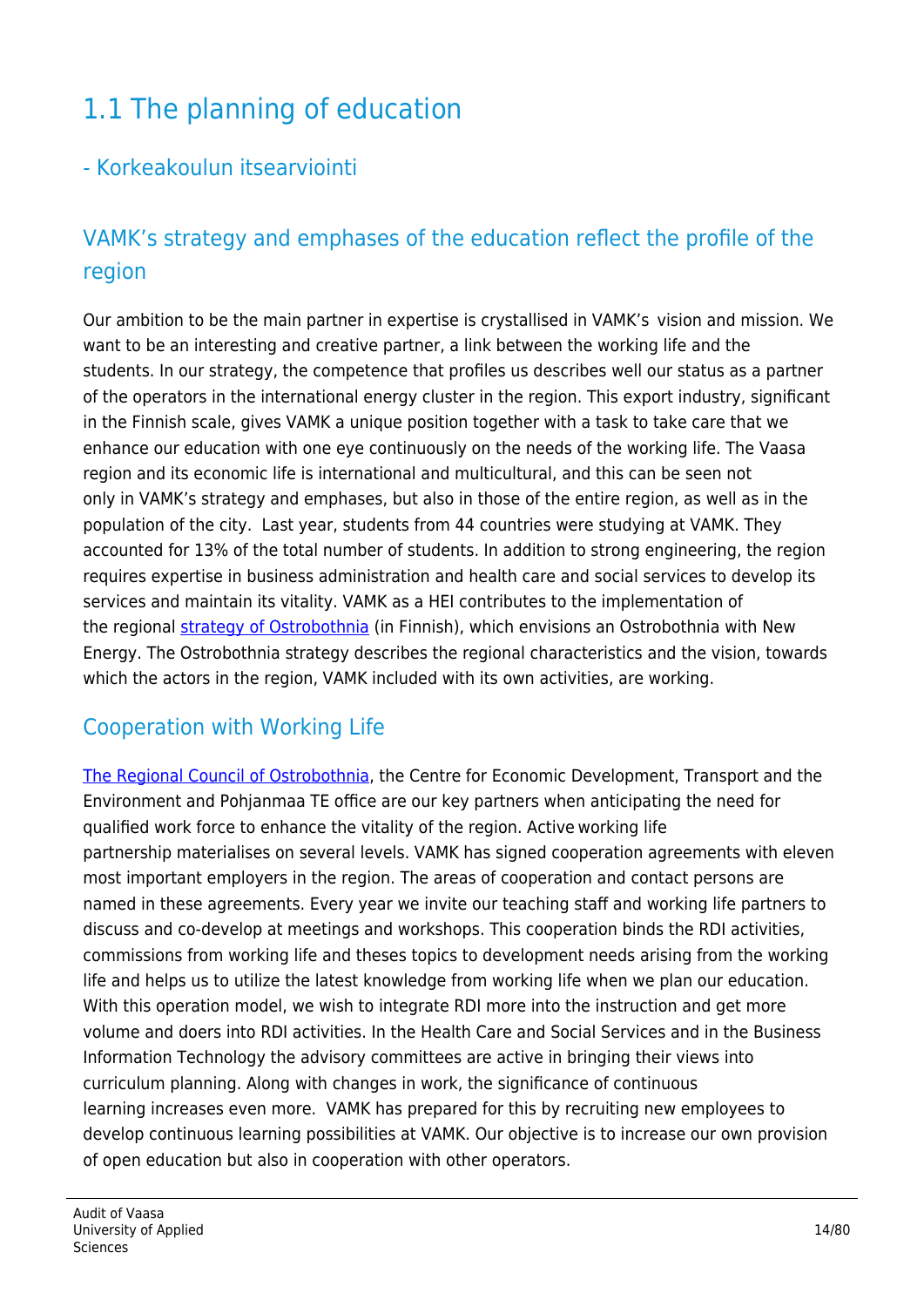## Students involved in the Planning of Education

Being a channel for both students and working life means listening to the wishes and needs of both and aiming to implement them. We agree with Vamok, the Student Union every year on measures that support the students' possibilities to participate and to be heard in the enhancement of education. Vamok appoints student representatives to bodies and work groups and for example in degree programme meetings. A fresh view of the skills provided by the education is received from graduates and alumni who already have experience from the working life.

## Versatile Learning Environments and Methods Support the Attainment of Learning Outcomes

Palosaari in Vaasa is the location of the joint technology laboratory [Technobothnia,](https://www.technobothnia.fi/) co-owned by three HEIs: VAMK, Vaasa University and Novia UAS. In addition to laboratory assignments for students, training in electrical engineering and robotics for companies is also arranged. The simulation facilities for health care and social services, jointly used by VAMK and Novia, are housed in the Alere building on the campus. This close cooperation provides students with an excellent opportunity to complete studies in health care and social services in Finnish and in Swedish. The equipment and software used in the instruction and simulations both in [Technobothnia](https://www.youtube.com/watch?v=BszQCS9ruFk&feature=youtu.be) and in [Alere](https://www.youtube.com/watch?v=_vXZLwnoZfc) are modern and the same as used in working life. The teachers choose the teaching methods used in courses based on their expertise and experience. When planning the course, the teachers regard the internationality and the regional impact.

## Curriculum Planning and Quantitative Planning of Studies

In the curriculum planning, the starting point comes from the National Qualifications Framework, in which UAS Bachelor's degrees are defined to be at Level 6, and UAS Master's degrees at Level 7. The studies are measured in accordance with the ECTS-system, based on learning outcomes and the student's workload. The curricula are drawn up according to the annual planning cycle and they are approved by the Management Team. The learning outcomes are assessed on a five-step scale and the student's average workload is twenty-seven (27) hours per credit. The students can give feedback on the workload of each course in the final feedback of the course.

VAMK's Radar (in Finnish Tutka) survey has revealed that some students' workload can vary greatly on courses and during the academic year. This problem has been addressed by scheduling and improving the planning process. Our benchlearning project focused on enhancing the thesis process. As a result of the project, we have rescheduled the thesis process. The benchlearning project is described in Chapter 5. The new student administration system Peppi, recently introduced at VAMK, will facilitate this work.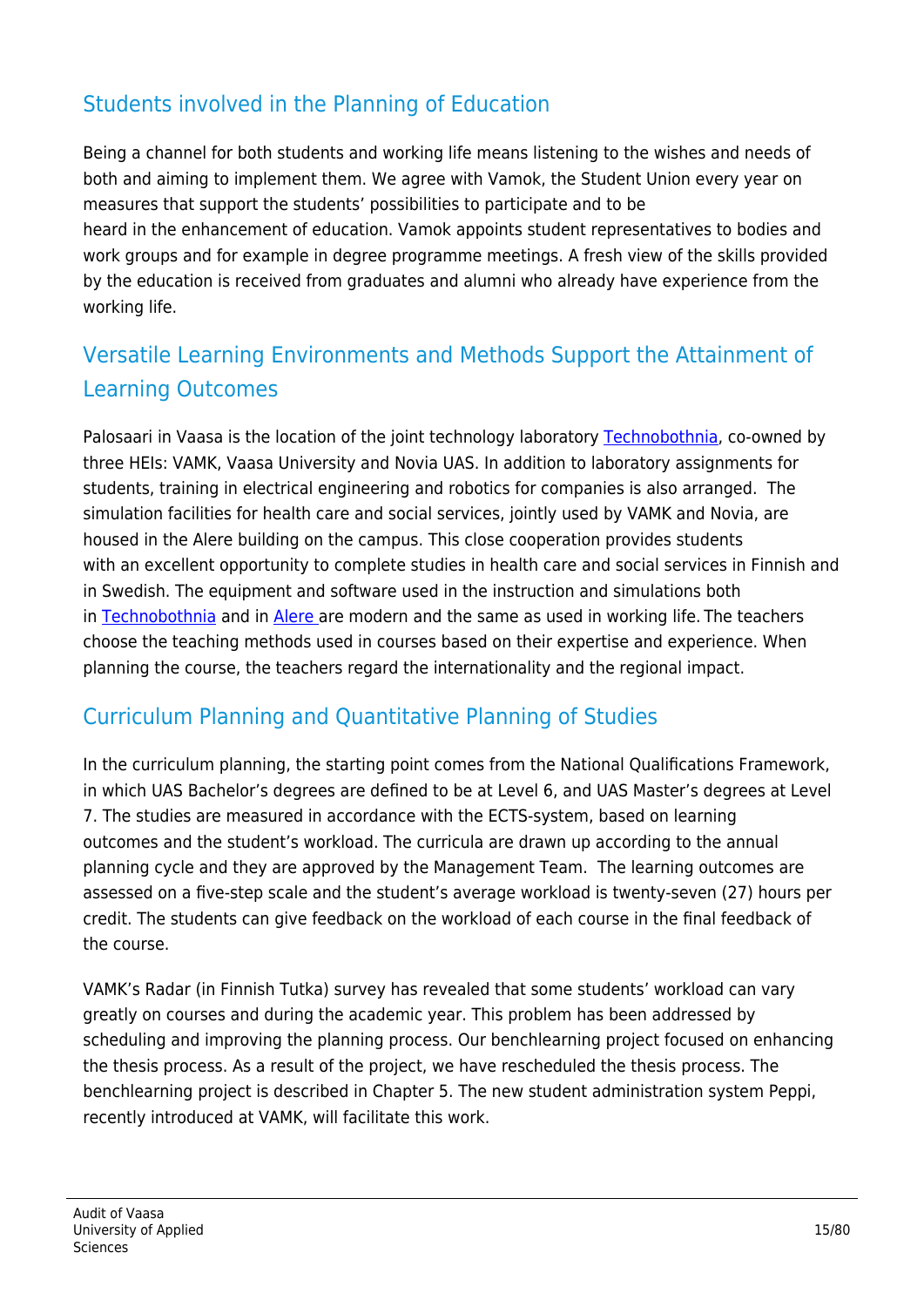Planning of education meets the needs of working life

Utilising international and multicultural working and learning environment in the planning of education

Cooperation between HEIs in Vaasa and with secondary education institutions

#### **Strengths Enhancement areas**

Increasing the provision of continuous learning anticipatorily to meet the future needs

Increasing RDI and integration into education

Teachers' cooperation in planning the workload of the simultaneously running courses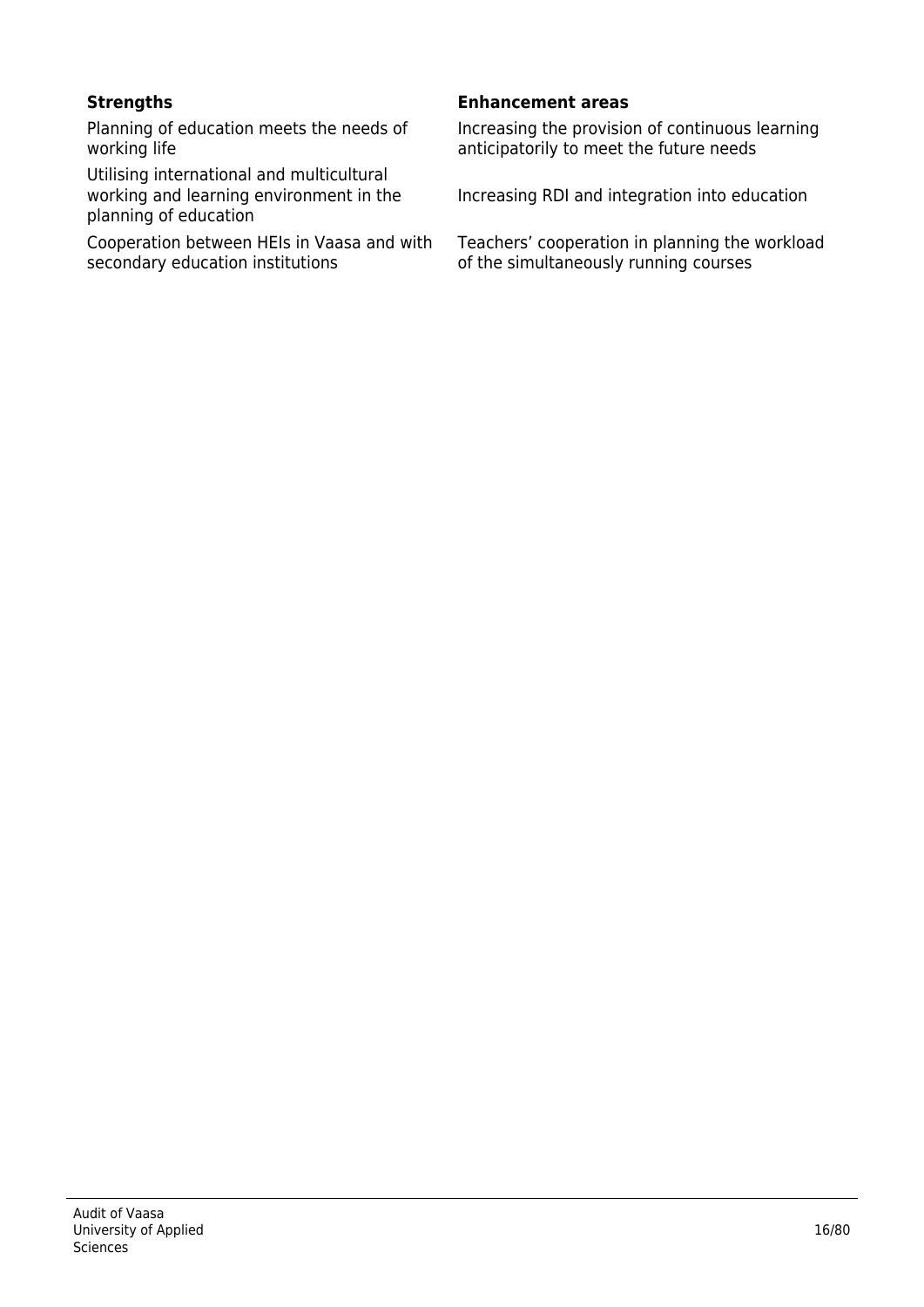# 1.1 The planning of education

#### - Auditointiryhmän arvio

## International mindset, future-orientation and cooperation serve as strategic guidelines for planning of education

The institutional strategy is firmly rooted in VAMK's mission and vision to be a competent and expert partner for students and industry partners and provides an innovative and competenceenhancing environment for both. The interviews provided evidence that there is a clear focus on investing in students' success and providing a work and study environment which is inspirational, oriented towards the development of an international mindset and creates manifold opportunities for national and international students.

VAMK is strongly linked to the regional working life field through close partnerships and networks, and is thus well equipped to educate qualified workforce for the future. Development needs are taken up regularly, often through rather informal channels. Educational offers at VAMK are planned, designed, and evaluated in cooperation with partners from working life, for example through the advisory committees and alumni feedback. RDI and practical projects with regional partners, staff and students are also sources for input into education. Staff is also encouraged to actively take part in working-life projects and opt for a short-term working-life experience and integrate these projects as well as outcomes stemming from RDI and the newest research into teaching and learning. All of this feedback and insights feed into educational offers.

So far, the institution has made substantial efforts to create an international learning environment for students in the international programmes. The audit team encourages VAMK to continue these efforts and provide an international environment for all students and thus strengthen the international mindset throughout the institution.

#### Development and planning cycle are participatory processes

The starting point of the curriculum planning processes at VAMK is the annual planning cycle, starting point of the actual development process are the intended qualifications, the competence descriptors of the Finnish National Qualifications Framework, as well as national regulations. Qualification goals are translated into learning outcomes, teaching formats and assessment methods foster attainment thereof. As part of the curriculum drafting, the assessment criteria, assessment formats and didactic methods are aligned with the intended learning outcomes.

Renewal of the curriculum is a process of teamwork; adequate involvement of all is monitored by the management. Teams of experts consisting of teachers take care of the curriculum skeleton and working life representatives are involved in discussions on competence needs and the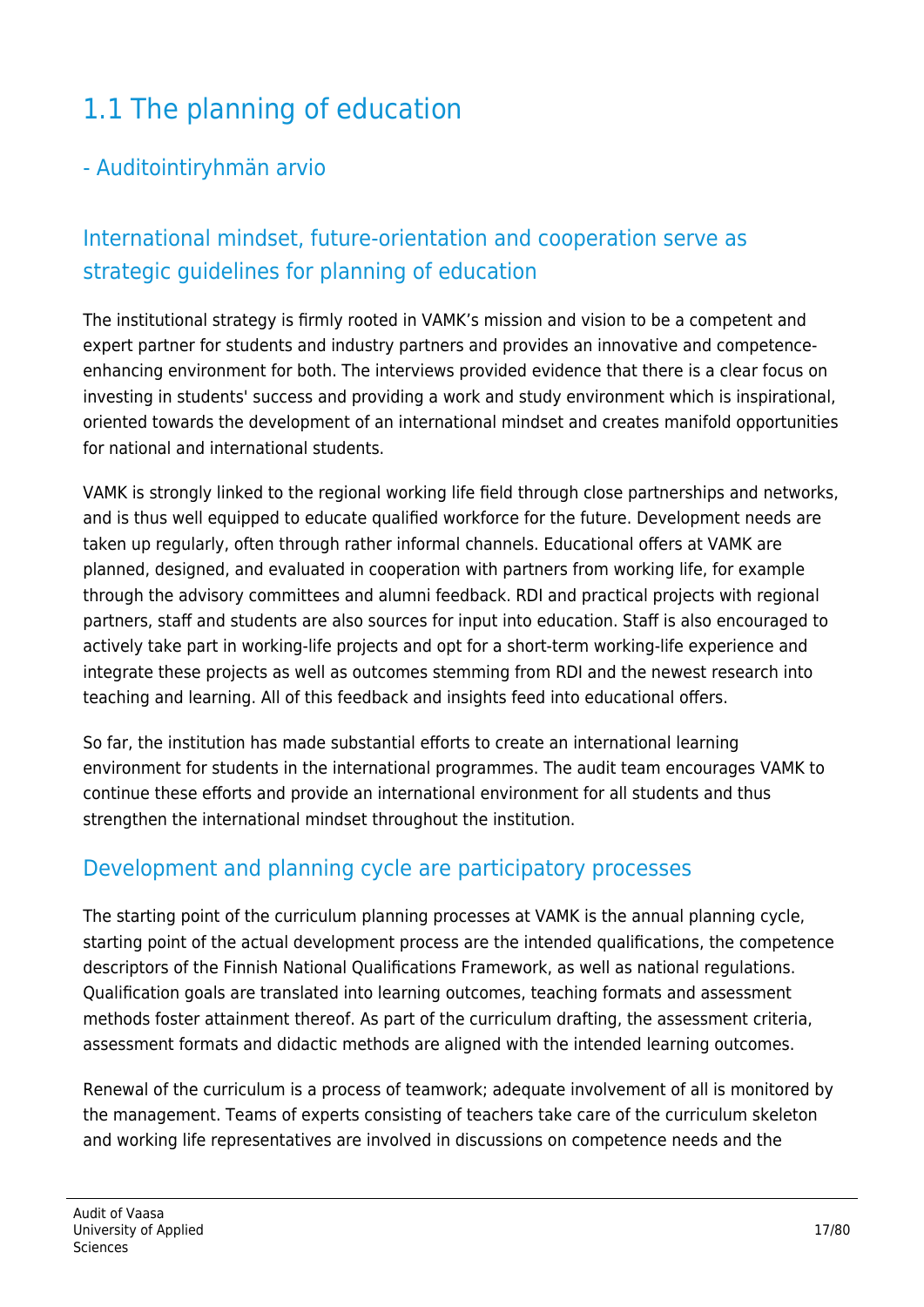#### curriculum.

VAMK's clear processes cater well for adherence to its guiding quality principles; both the development process and the renewal process integrate input from different stakeholders such as students, alumni, external partners, working life and staff. Feedback stemming from course evaluations, e.g., as to workload is also considered in the planning of educational programmes, and so are internationalisation, societal impact aspects and the latest research outcomes. In the interviews, the strong involvement of teachers, students, and external stakeholders in both the annual planning and the programme development cycle was confirmed. Students explicitly expressed satisfaction with their role in the curriculum development and renewal process.

All programmes and educational offers are finally approved by the Management Team; through its monitoring and checking role, the Management Team ensures that the educational provision is in line with the institution's strategy. Relevance for working life comes from the input of partners.

However, the auditors learned that students' learning experience is somehow uneven regarding active learning with working life representatives and the extent to which teachers provide current affairs' examples and up to date information in class. To foster continuous updating on course level taking account of developments in working life, to increase consistency over courses and programmes and to avoid overlap of content in courses within the same programme, VAMK is recommended to define more concrete content and learning outcomes already when drafting the skeleton of the curriculum – instead of allocating this task to the level of the course design by teachers.

With regard to course descriptions, the auditors recommend evening out the evident differences in learning outcome descriptions and follow the ECTS Users' Guide more closely and consistently with focus on competences to be achieved as outcome upon completion of a course. Concerning workload, VAMK should redirect attention to the calculation of student workload and use the workload calculator in a comparative way across the UAS departments, so that courses with comparable objectives and content bear comparable ECTS.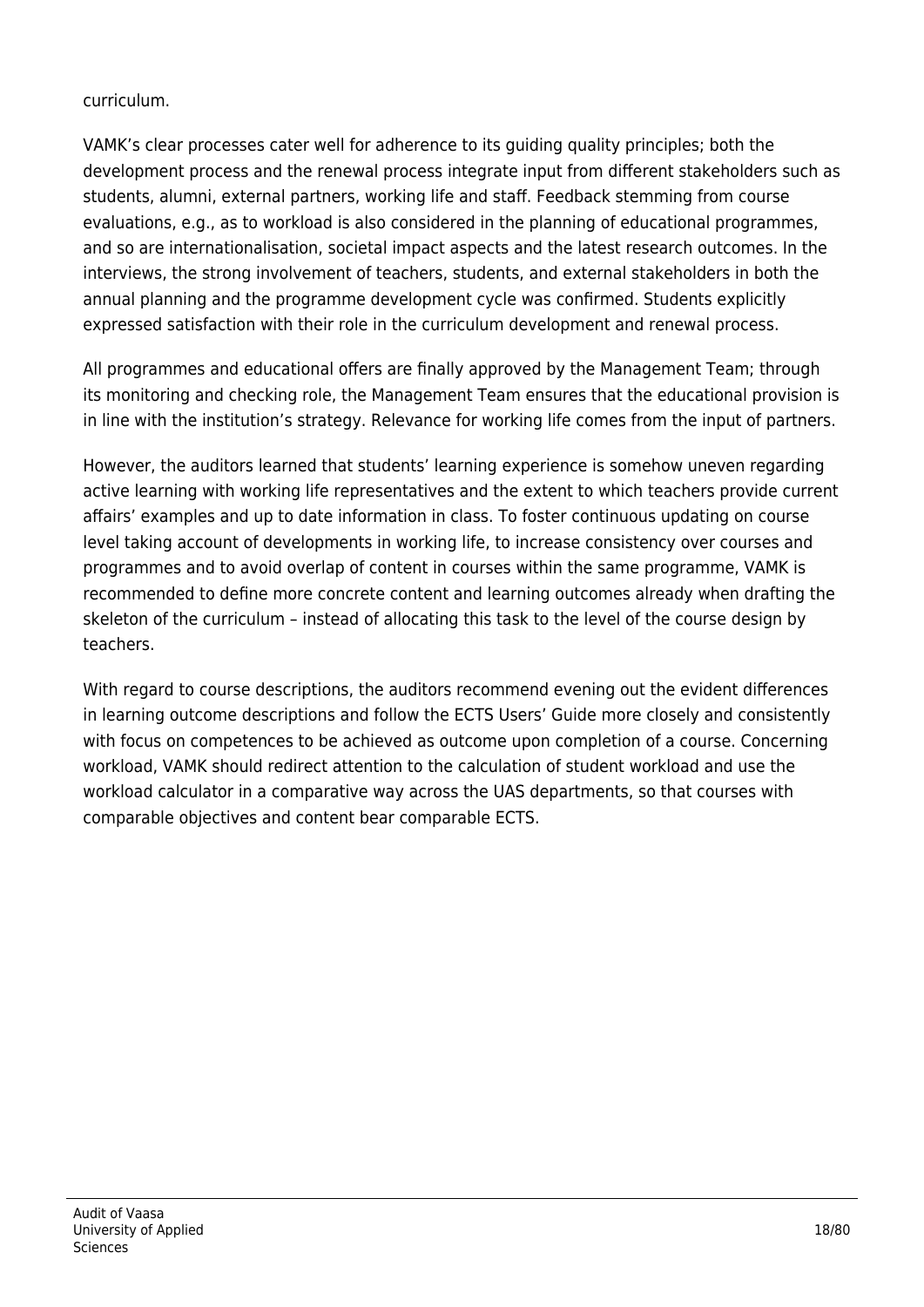# 1.2 The implementation of education

### - Korkeakoulun itsearviointi

### **Transparency in Student Admission**

The criteria in our student admission are available for applicants and those interested on the Studyinfo.fi website and on our own website. Arene, the Rector's Conference of Finnish UASs publishes recommendation for admission criteria every year, which we comply with in all our full-time and part-time degree programmes. Before making decisions, the admission criteria are prepared together with the education units. In joint application, the Finnish UASs have a long tradition of common practices in various phases of the selection process. The network of the Heads of Admission and Student Services is a valuable support for the UASs. In addition to a wide-scale selection based on grades, VAMK utilises the joint online entrance examination in all its Finnish degree programmes. The applicant can find extensive information on these on the [Ammattikorkeakouluun.fi](https://www.ammattikorkeakouluun.fi/) website. At least half of the intake is reserved for applicants with vocational upper secondary qualification and those taking an entrance examination. VAMK has agreed upon special admission for students from secondary education institutions in Vaasa. For example, the admission to engineering degree programmes can take place through various paths, as described in the figure [here](https://www.vamk.fi/haku/alat/insinoori/) (In Finnish).

#### **Flexible Completion of Studies Speed up the Graduation**

A well-communicated and implemented procedure for the recognition of prior learning speeds up the graduation of those students who have prior competencies related to their studies. The recognition of prior learning can be completed by giving skills demonstration or by credit transfer from another HEI. To promote credit transfer and to increase the students' possibilities to include studies taken elsewhere in the degree, we have signed agreements with other HEIs in Vaasa (Vaasa University, Åbo Akademi University, Novia UAS, Helsinki University Vaasa Unit for Legal Studies) as well as with Seinäjoki UAS. CampusOnline, the joint digital platform for Finnish UASs, provides online studies from other UASs and enables studying all year round. We are also planning to increase the provision of International Online Learning (IOL) studies. The first implementations have already been collaborated with our Dutch partner university Hogeschool Avans. [A 30- credit minor subject module](https://www.vamk.fi/en/news/virtual_exchange_gathers_together_international_students_whose_common_goal_is_sustainable_business/) intended for Business students takes into account sustainable development in its implementation and contents.

#### **Active and Motivated Student**

At the beginning of the course, the teacher will explain the contents, aims, assessment criteria and what the students are expected to do to achieve the learning outcomes. Each teacher chooses the most suitable teaching methods for the courses s/he teaches. In full-time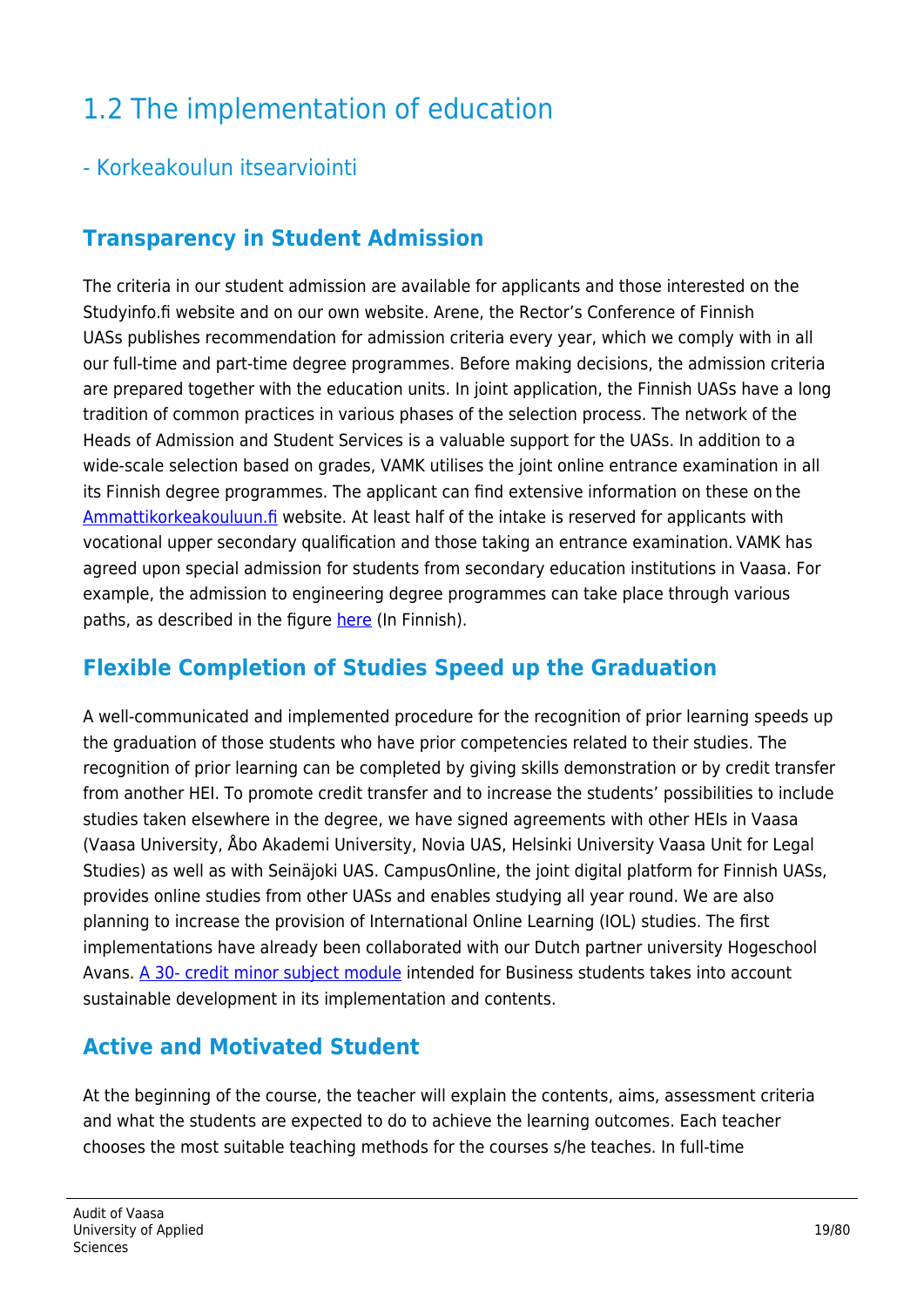programmes, interactive contact teaching is emphasized and we encourage our students to be present. During the classes, the teacher will monitor the progress of the students' learning through discussions, assignments, midterm exams and feedback. Assessment given on assignments and exams is feedback on the student's learning. According to the Radar survey, students feel that they do not get enough feedback on the progress of their learning but giving individual feedback otherwise than in context of assignment and exam assessment has been practically impossible due to big student groups.

Acknowledging the students' skills level motivates the students to be present and participate actively. Many students have found the feedback received in working life-related projects from the representatives of working life very valuable. Feedback is useful for those at the beginning of their studies but also for part-time students taking a degree alongside their work. For many at the final stages of their studies, studification of work could be a meaningful way to complete the studies. We will promote these possibilities in the future especially in those fields of engineering and technology where the graduation is delayed due to the student having got a job at the final stage of studies. If there are challenges with the progress of the studies, the tutor teacher will contact the student and if needed, he guides the student to the study counsellor.

## **Group Tutoring supports the progress of studies**

We wish to introduce every student to the studies and the requirements as well to our practices right at the beginning of the studies. A Vamok student tutor will support the first-year students; each group will also be appointed a tutor teacher. During the first six months there will be grouping activities and briefings held by various experts who introduce their respective student services. The tutor teacher will invite every student to a starting discussion during which it is ensured that the student has a good start for the studies. In addition, the tutor teacher invites the students to an appraisal discussion every year to see how the studies are progressing. The student's plans to go for student exchange, summer jobs, practical training and career plans are also discussed. The last appraisal discussion will be held during the final year.

In difficulties, the students will get help from the study counsellor. If for some reason the studies do not progress, or plans change, the student can consider the options together with the student counsellor and the Head of the Degree Programme. To promote the students' well-being, we are engaging in close cooperation with Vamok, and Vamok on their part arranges sports and leisure activities for students. The student body has appointed two harassment contact persons to encourage low threshold reporting in harassment cases. Student health care and the University Chaplain take care of the students' physical and mental health.

#### **Strengths Enhancement areas**

Heavy input in practical contact teaching Studification of work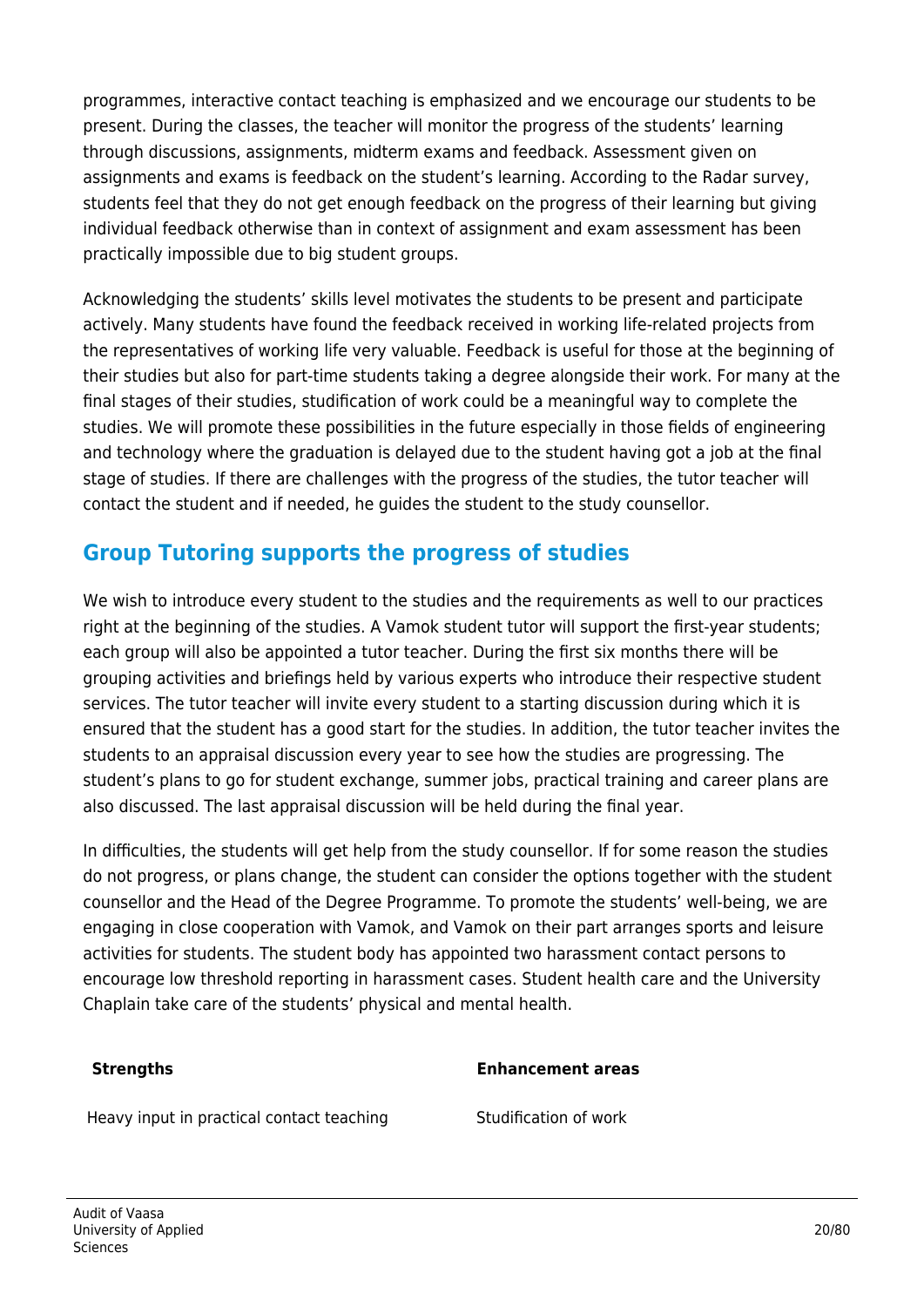Systematic model for group guidance Better utilisation of IOL studies

Modern learning environments and equipment Provision of study psychologist services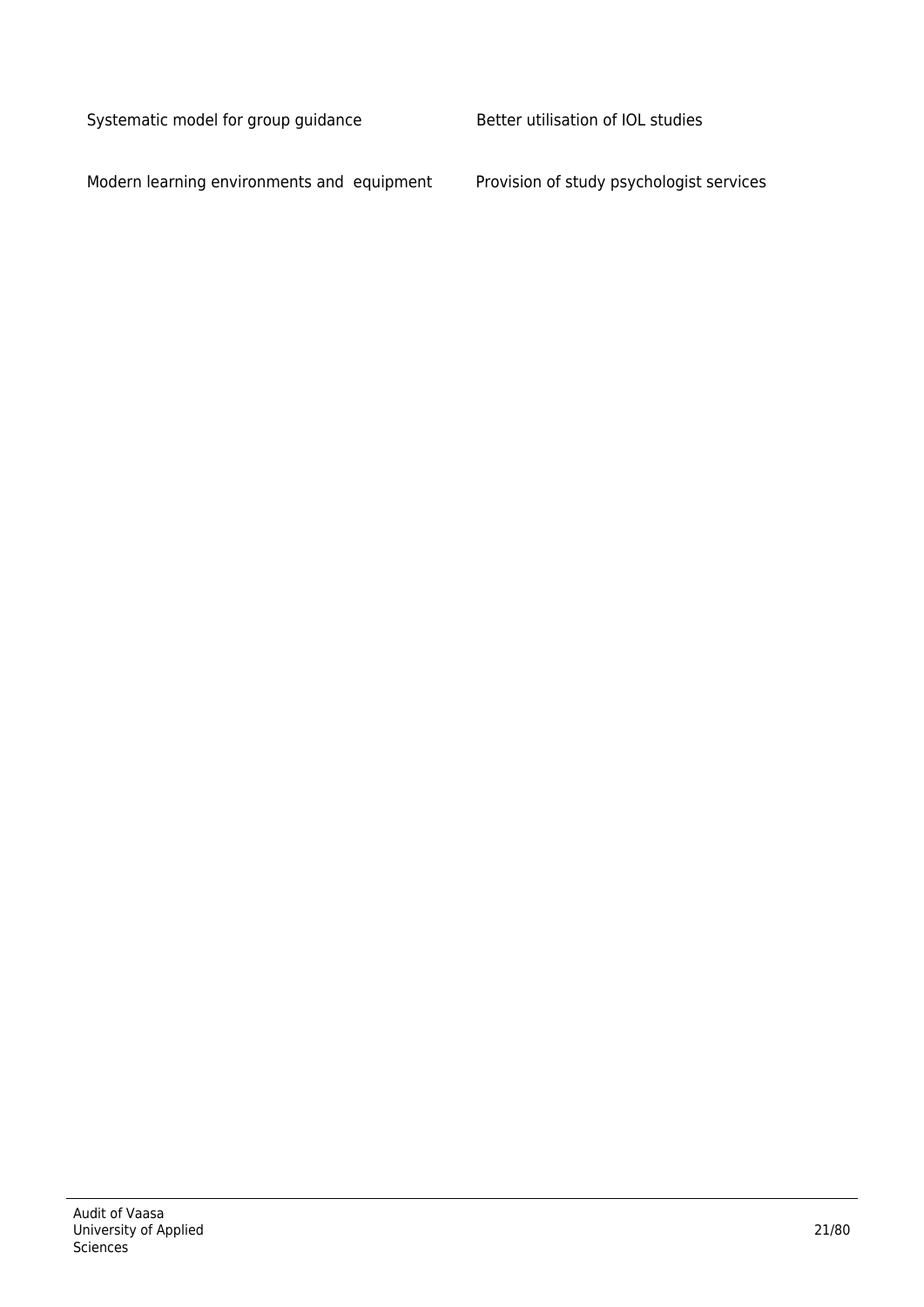# 1.2 The implementation of education

## - Auditointiryhmän arvio

## Transparent student admissions procedures and flexible learning pathways are in place

Study applicants can find ample information on the web – both on the national study information website as well as on VAMK's website. Various entry ways to VAMK's programmes are possible depending on the type of previous education as well as on the programme to enter. In all its admission requirements, VAMK complies with those recommended by the Rectors' Conference of Finnish UASes, and also refers to good practices stemming from joint application with other UASes. Special agreements with other HEIs, clear regulations as to RPL as well as credit transfer possibilities ensure flexible learning and study completion paths for applicants and students. In the interviews, students confirmed that these processes work well and that they do make use of the opportunities given.

All relevant information is easily accessible and transparent. Prior to publication on the website, admission criteria are discussed and agreed upon with the educational units of the institution. The audit team confirms that admission criteria are openly shared and found that they were written in clear and comprehensible language. Clear process descriptions as well as written guidelines provide a sound basis for transparency and equality in the admission procedures. Furthermore, personal guidance provided by VAMK's admission service is also available for applicants.

## Student-centred teaching approach supports students' competence development

Teaching and learning at VAMK are impregnated by the institution's ambition to develop skilful graduates for working-life needs, thus enabling competence development through project-based and practice-oriented teaching. The research-practice nexus is monitored through diligent guidance in the thesis process. Interactive teaching intends to foster student's self-competence, while frequent feedback in class, on assignments, homework and exams shall stimulate students' learning ambition and monitor the students' progress.

In the student interviews and workshops, it became clear that students highly appreciate interactive teaching and learning methods. Examples mentioned by students include group work as a teaching method, a wide range of courses and campus.online offerings, input from visitors from working life, team-teaching experiences and services of the Tritonia science library. As the interactive teaching forms particularly support students in attaining the set learning outcomes, the auditors recommend that teachers apply interactive methods regularly in their courses when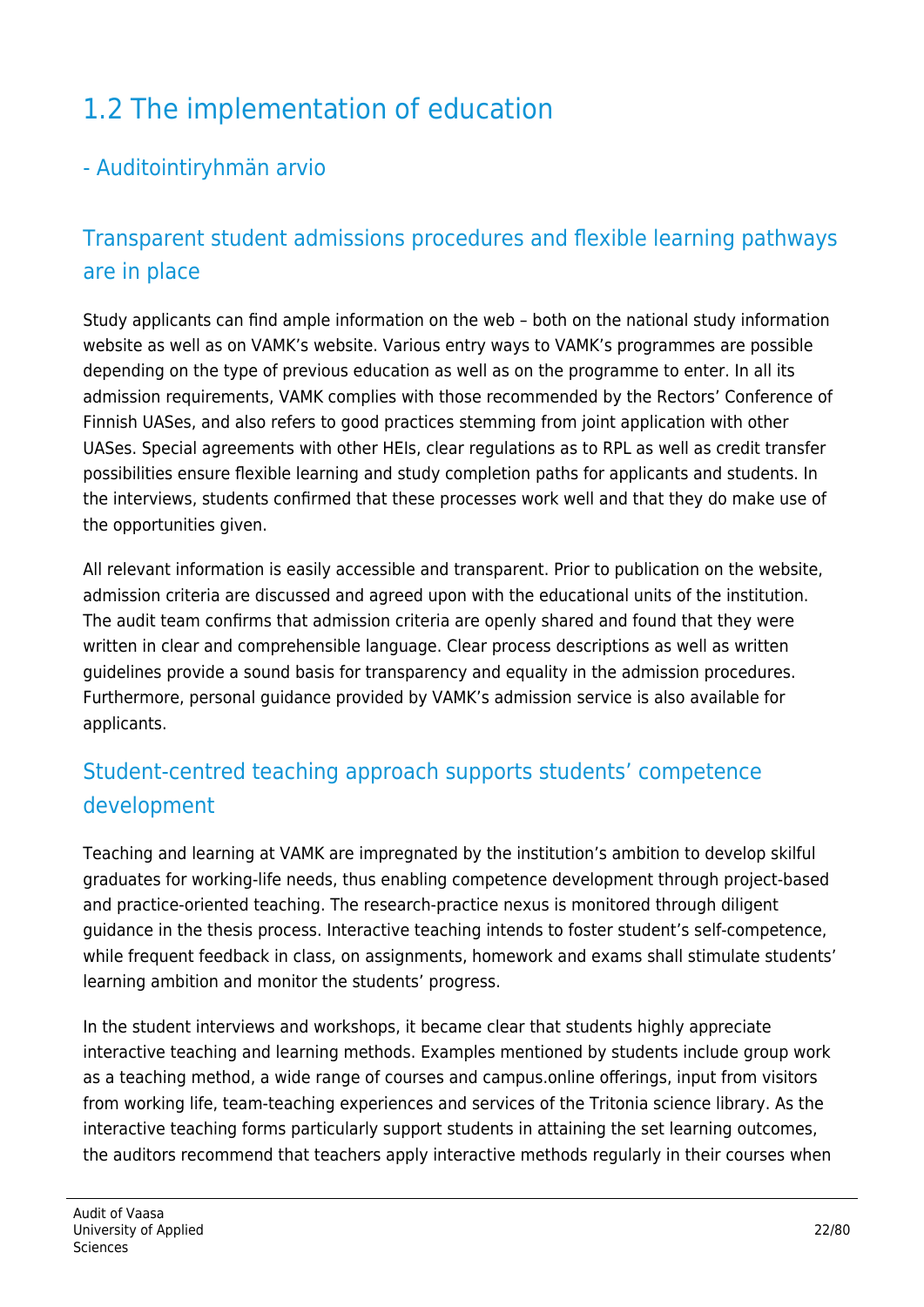#### appropriate.

For every teacher, self-development hours are available to engage in continuous learning to keep their practical knowledge and pedagogical skills up to date, and so is the opportunity to go for a working life period. Teacher's competence development with regards to the implementation of online studies is supported by Edulab, a service centre for digital pedagogy. Particularly due to the Covid19 pandemic, it has become a necessity for all VAMK teachers to offer online courses and studies. Edulab can support the long-term success of the participating higher education institutions which focus on how to use digital pedagogical tools effectively.

An example of good practice concerning the development of teaching skills is the team teaching, fostering learning from each other and helping students to deal with different perspectives. The auditors encourage VAMK to explore and expand these forms of professionalisation even more.

Furthermore, it would be important to provide teachers with opportunities for pedagogical renewal, for example, through coaching programmes, or further collegial support from peers as this could even out the differences experienced by students in the quality of courses. While the interviewed students were mostly pleased with the quality of teaching, and the wide range of courses as well as the availability of online provision, in some cases, teaching methods and material would need refreshment and updating. Based on the audit, VAMK is aware of these issues and is actively addressing them through projects.

## Student well-being and tutoring are well taken care of

The institution's student-centred approach, which begins while designing educational programmes that aim at developing students' competences for work-life and practice, is fostered by various opportunities of flexible learning paths. This flexibility is facilitated through cooperation agreements with other HEIs, ECTS credit transfer and recognition of prior learning, as well as by institutional support for learning and learning progress.

At VAMK, tutoring is widely used to monitor the students' progress, study abroad and practical training plans and to gain and provide feedback. The annual appraisal meetings organised by the teacher tutor for all students of a cohort is an example of VAMK's student-centred approach. In addition, teacher tutors regularly monitor the progress of studies of the students within their tutor group by using a standardised monitoring sheet and a digital tool called Peppi. The first student experiences of this newly reformed group tutoring approach were very positive. The auditors consider this uniform improved approach to tutoring and monitoring student success and progress as an example of good practice.

Student representatives from VAMOK also engage in tutoring fellow students, in organising leisure and sport activities and supporting fellow students in critical situations, such as harassment.

As for the equality and non-discrimination plan within VAMK, a corresponding plan pertaining to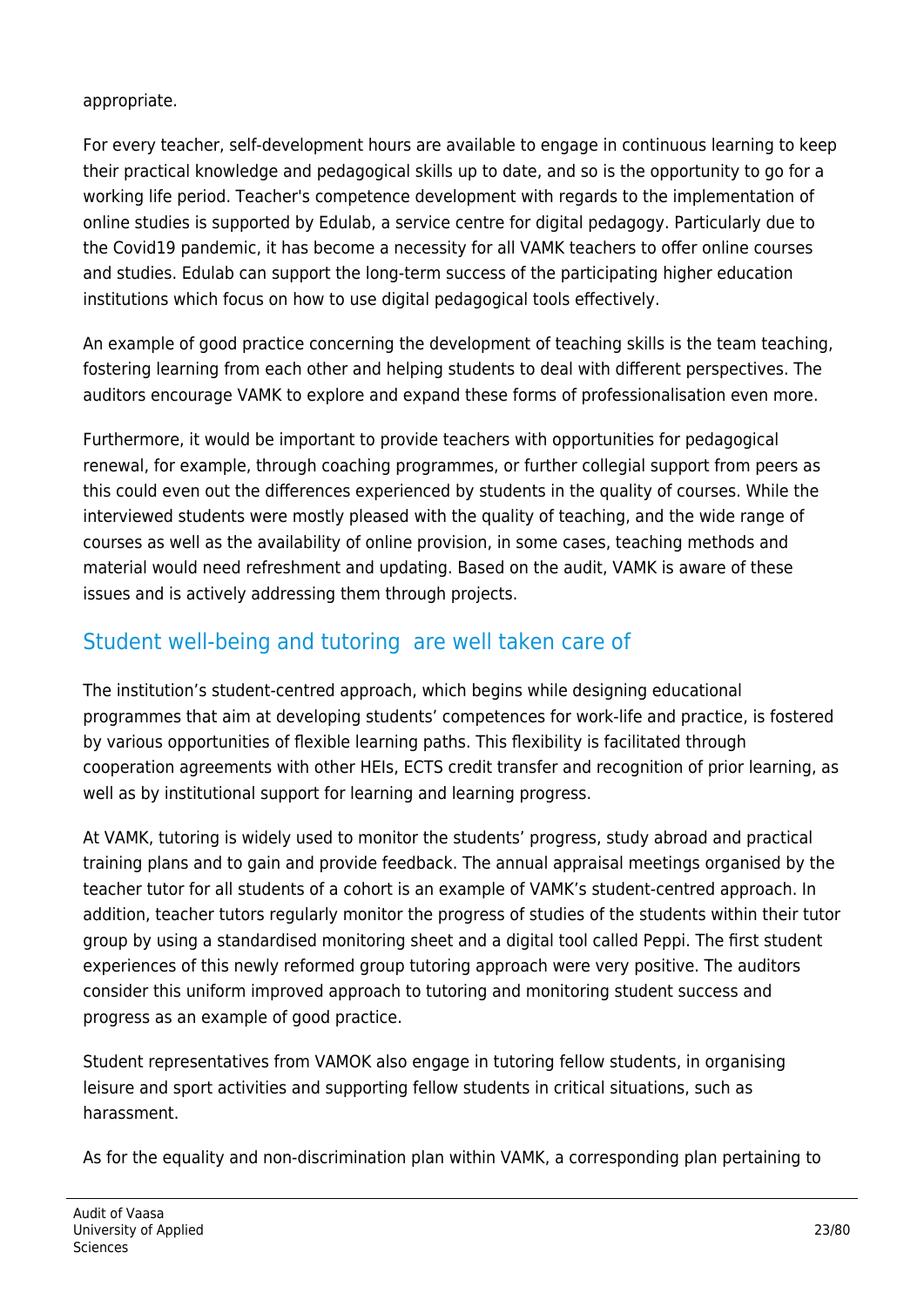students is included in the student well-being programme. However, the 2021 programme published on the website does not refer to equality and non-discrimination. VAMK should check that the principles of equality and non-discrimination concerning students are up-to-date and published adequately.

As a point for further development, VAMK should ensure that all information is available in English for the sake of international students.

#### Support systems and services for students work well

A competence-enhancing and motivating study environment also means provision of efficient and flexible support services. To provide more flexibility as well as more time for personal service and support of students, VAMK has largely digitised its services by introduction of an automated student affairs service (ATOMI) as well as a graduation service called VALO. In the audit, students expressed their satisfaction with the digital services as they are handy to use and well accessible. Through regular meetings and cooperation with the educational units, areas of further development as to services are identified and solutions are discussed.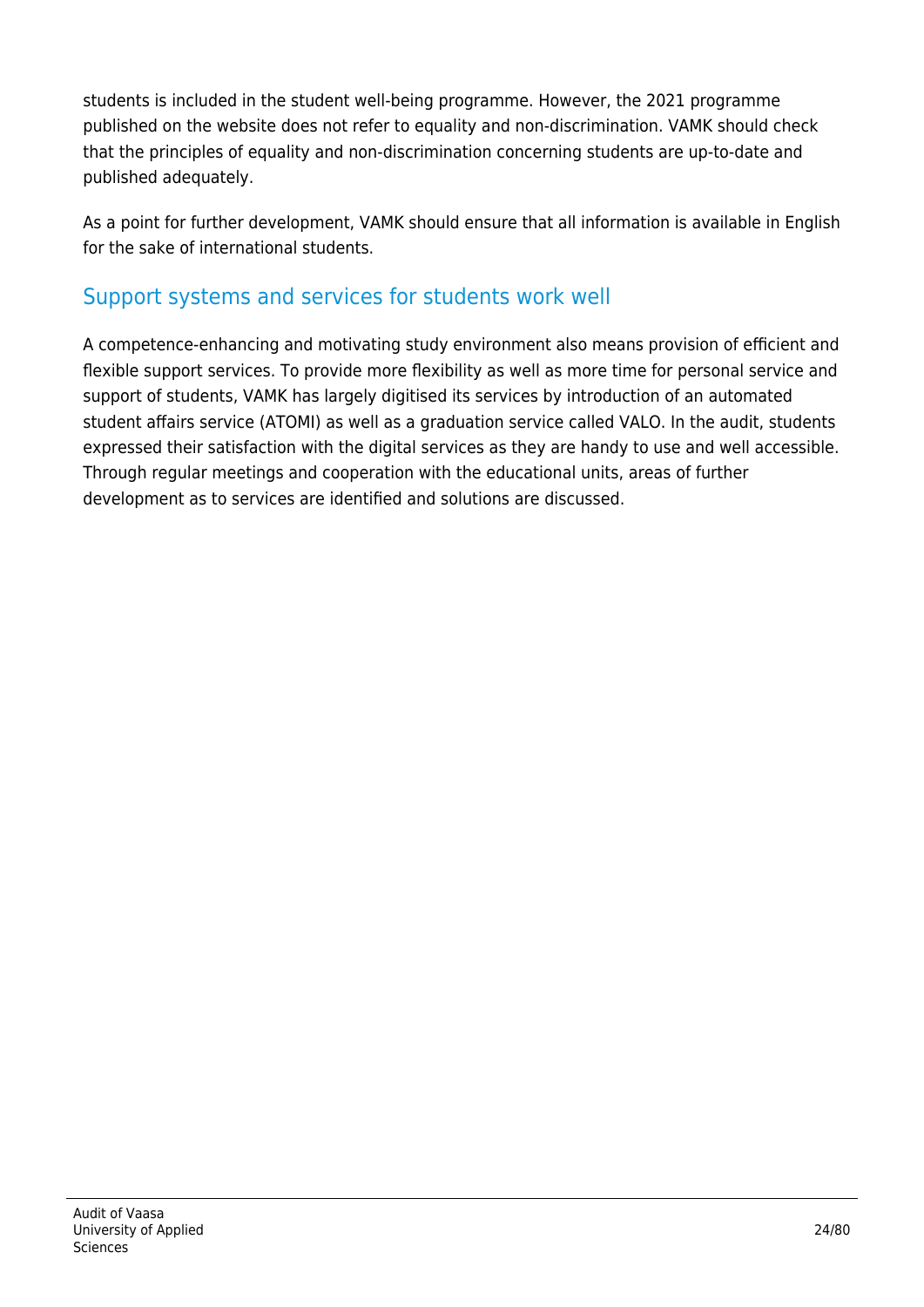# 1.3 The evaluation and enhancement of education

#### - Korkeakoulun itsearviointi

## The Student's Opinion Is Important

In the autumn of 2020, the old e-form based course feedback system was replaced with a new [feedback system](https://www.vamk.fi/en/opiskelijoille/opinto-opas/opiskeluvamkissa/palautteet/) (Spark feedback service). The new system is integrated into the newly adopted student management system Peppi. The advantage of the new system is that those courses we wish the students to give feedback on are visible on the student's desktop. The student's final feedback and the teacher's feedback-on-feedback are already in use. From the beginning of the next year new features, continuous feedback and intermediate feedback, will be adopted. Of all these features, each teacher can tailor the best combination for her/his purposes. We believe that the new system will motivate the students to give more feedback because having given feedback the student will see how the other students have evaluated the course and the teacher's feedback-on feedback.

In addition to the national AVOP Graduand Feedback Questionnaire and the career monitoring survey, we also do the Radar survey every year, the results of which are compiled on the UAS level but also for each unit, degree programme and group. The tutor teachers receive a summary of the results of their respective groups and they are instructed to go through them with the group. Feedback is also received through the Feedy system, which is a feedback and initiative channel for all, student and staff. Feedback can be given through Feedy anonymously, but all those who give their contact information will be replied personally. We also encourage the students to contact our personnel directly. The informal relations between the teachers and the students enable the direct feedback.

#### Students' Success a Strategic Area for Development

The success of students has been included as one strategic area for development at VAMK. The achievement of the objectives set for the degree programmes are evaluated in the Management Team, units, and degree programme meetings, utilising the student feedback mentioned above, indicators of educational activities recorded in the strategy, statistics and feedback from working life. The indicators with which we measure the success of students are degrees taken within the target duration, feedback from the graduands, attraction and the percentage of employed graduates one year after the graduation. The *[prizes and honourable mentions](https://www.vamk.fi/en/meidan_vamk/palkittuaosaamista/)* received by students also depict the success of students. VAMK students have received prizes for example in [Project Management](https://www.pry.fi/toiminta/ajankohtaista/vaasa_university_of_applied_sciences_wins_the_project_management_championship_2019_in_finland.1097.news?1312_o=10) and in enhancing the management in health care and social services. The majority of our graduates find employment right after the graduation, which is the most important indicator. In future, we will pay special attention to the employment of our international students in the Ostrobothnia region. An indicator for this is under development.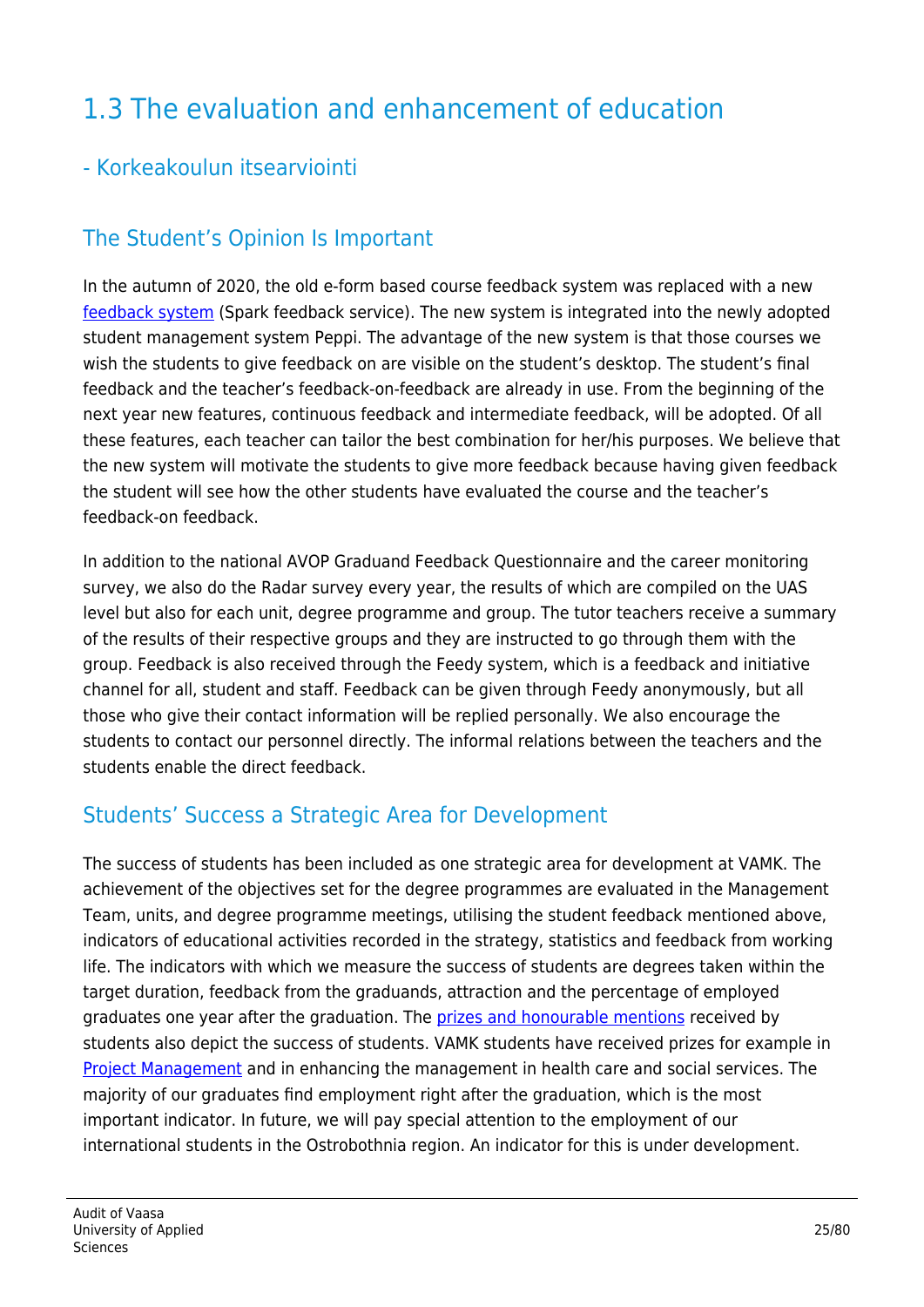The feedback from working life received by the Management and teaching staff is evaluated and the curricula are reviewed and reformed annually, taking into account the changing need of the society and working life. In continuous learning, we provide single courses or larger modules as open UAS studies. Through working life connections, we hear about needs for further or specialised training. UAS Master's degrees also provide a good path to continuous learning, and we have received good feedback on these programmes from our students. To increase the provision of continuous learning opportunities the President has invited a team of experts to discuss how to enhance our activities in this. In addition, we have recruited more staff and consolidated our competence in the design and coordination of continuous learning.

## Digital Support Services

Student services have been enhanced in a student-centred manner by digitalising the most frequently used services as well services that require person-to-person contact. This was implemented by introducing ATOMI, automated student affairs office. The service produces quickly for example e-signed documents that students need for various authorities. The next development phase is the introduction of VALO graduation service, which enables the e-signing of the diploma. The graduation process becomes clearer for students when they can track their application for degree diploma online. In future, the student will receive, in addition to the traditional diploma, an e-signed digital diploma. All new e-services will be integrated into the Peppi service.

For the student, the digitalization of the services means flexible service, and it enables the use of services outside the office hours. The study affairs office still provides person-to-person services according to the situation and the needs of the student. The working hours freed due to the digitalization will be directed to guidance and for person-to-person services to those who have a special need for it. The functioning of support services will be enhanced in cooperation and interactively with the education units. Once a month, the President and the Administrative Director call a meeting to discuss and deal with current issues in the support services. 

Student feedback services include a possibility for anonymous and immediate feedback

The success of student a strategic area for development

#### **Strengths Enhancement areas**

Good employment of graduands Services for students in need of special support To make feedback a natural part of teaching and learning process Increasing the impact of course feedback to enhance the education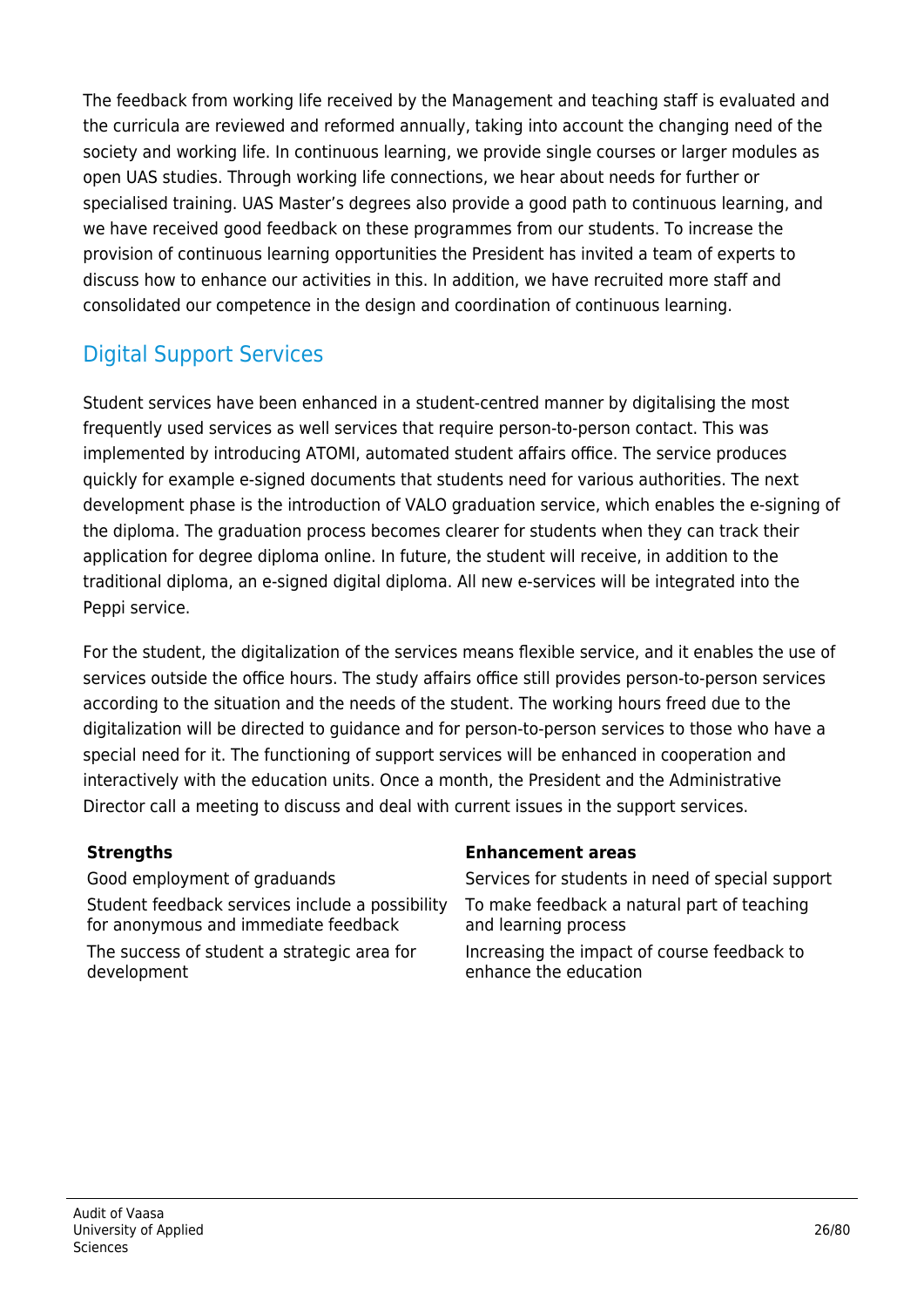# 1.3 The evaluation and enhancement of education

## - Auditointiryhmän arvio

## Enhancement of education is based on diverse feedback

Evaluation and further development of VAMK educational provision is based on various channels of feedback as well as institutional data and expert opinions. Important assessment data are derived from regular course feedback, the student Radar Survey and the graduate feedback questionnaire (AVOP), as well as from feedback from the labour market. Furthermore, all degree programmes are evaluated using performance indicators derived from the financial model, audits and self-assessment. The more efficient Radar feedback system concerning teaching methods was introduced in spring 2021 with results being handled in the unit meetings and by the teacher tutors. The audit visit confirmed that the assessment processes as well as the information derived from feedback and surveys continuously enhance teaching and learning and help to provide education that meets the needs of working life.

Students' and graduates' success are strategic areas for institutional development, thus both close cooperation and feedback from working life are essential indicators. Management and teaching staff receive regular feedback from working life through surveys, experts, master's students, and project partners. Recently, VAMK has approached alumni for more feedback on achieved competences and their value for working life. The audit interviews confirmed that in this way, needs for change, amendments or new offers are taken up regularly as well as feedback on the assessment of the curricula and programmes on offer.

In the interview with VAMOK representatives, students described their experiences concerning feedback and discussion on the quality of teaching. They feel that teachers truly engage in building connections with students, and regularly gather student feedback during classes. The auditors also learned that VAMOK feels heard and involved. VAMOK has student representatives in all departments and they discuss feedback with students in different units. They experience that they have a significant influence within VAMK.

#### Students should be provided with feedback on their feedback

Recently, VAMK has implemented a new system for gathering student feedback on different levels within the institution: Spark for course feedback and the Radar survey for general feedback. The system is quite new, but students are positive about their first experiences with the new system. This system could support VAMK in gathering more structured feedback from students to enhance quality management.

VAMK staff is encouraged to discuss feedback with their students. As the institutional culture is impregnated by a collegial spirit and relations between teachers and students are rather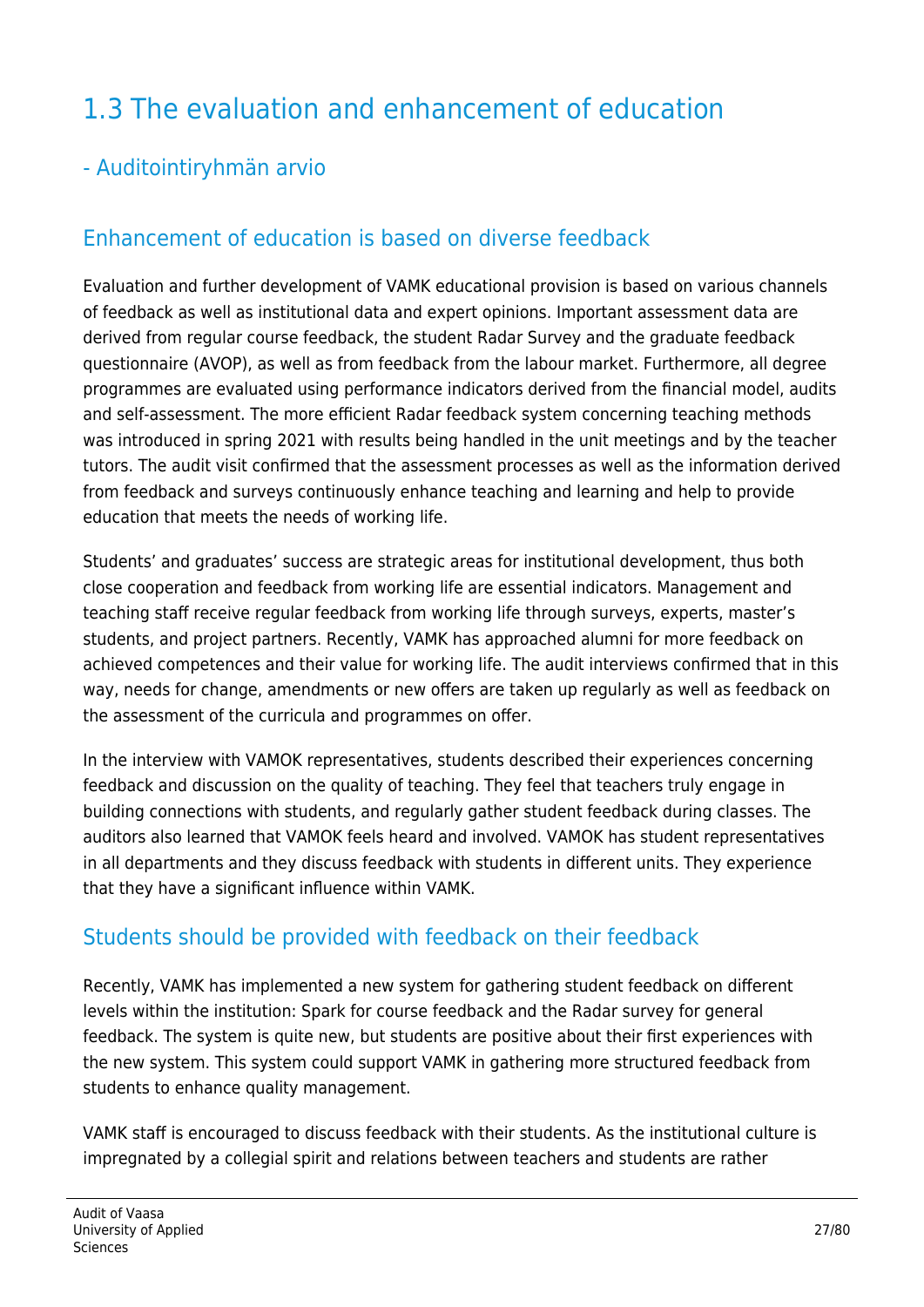informal, direct feedback is easy to place. A point of development, also indicated by students, is the provision of feedback on feedback. The institution gathers feedback regularly and reacts upon the feedback, but the transparency to students about follow-up actions could be more structured and consistent.

## Continuous learning is a strategic development target for VAMK

Continuous learning is offered in different formats and covers training for working life partners as well as competence enhancement for staff, alumni, and students. Furthermore, open UAS studies offer a pathway to apply for bachelor's degree programmes.

VAMK has started several initiatives to foster lifelong learning within the regional working field. Thus, professionals can attend courses of the degree programmes and some programmes also offer additional courses on specific relevant topics. The four main forms of continuous learning include open studies, specialisation studies, in-service education, and preparatory training for immigrants.

The audit interviews indicated that development of lifelong learning is partly based on VAMK teachers' proposals for courses that may be of interest and relevance to stakeholders, and partly on specific requests from companies. The auditors encourage VAMK to further develop different forms of continuous learning on a more systematic basis and follow periodic needs analyses as well as predictive market trends analyses; thus, VAMK can react systematically and timely to learning needs in the region.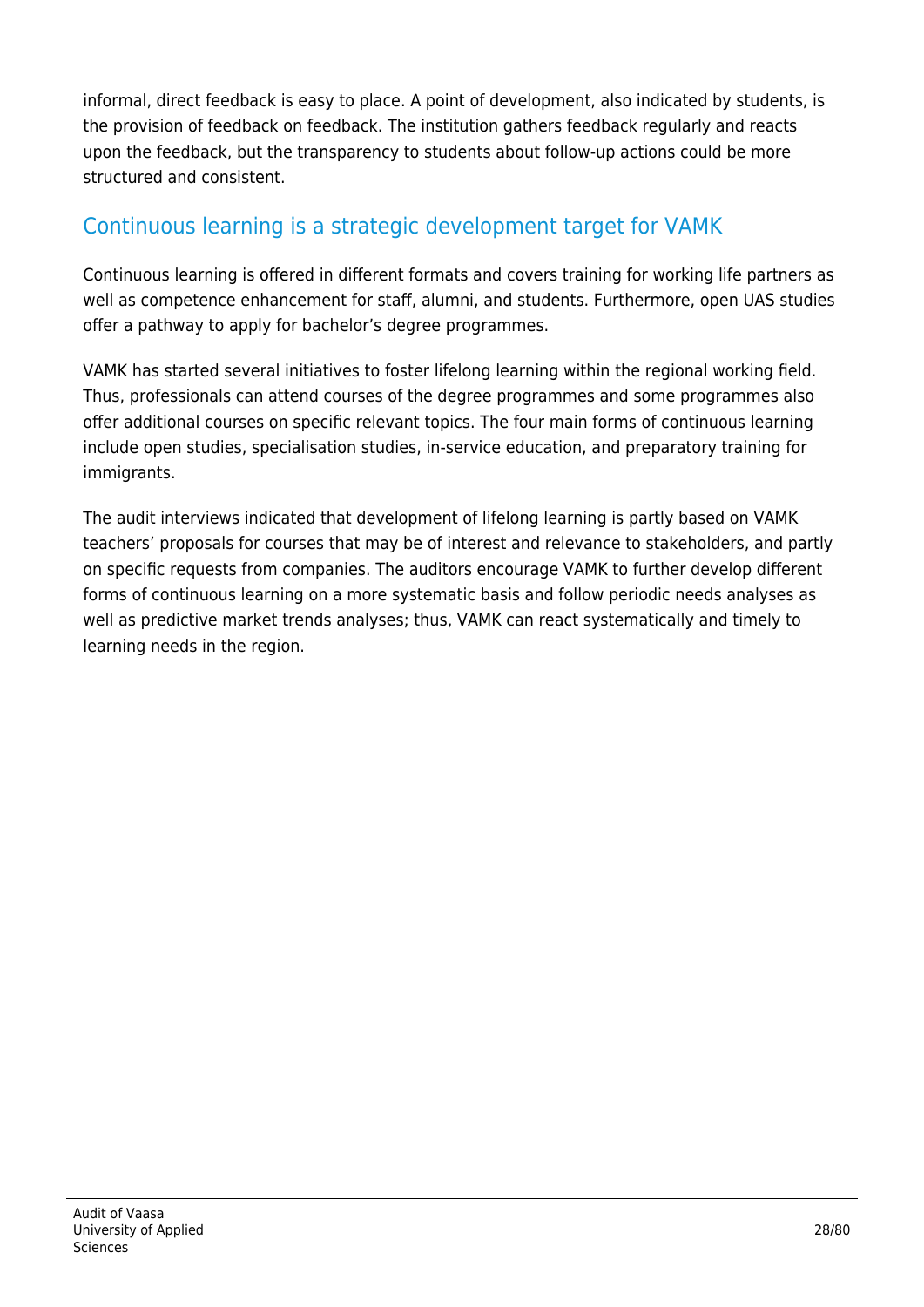# 1.4 The HEI's examples of successful enhancement activities

#### - Korkeakoulun itsearviointi

## Student Guidance Process

VAMK has developed an [operation model for group tutoring](https://www.vamk.fi/en/opiskelijoille/opinto-opas/opintojentueksi/opintoohjaus/tutustulisaa/ryhmanohjaajankasikirja/), the objective of which is to follow up the progress of the student's studies and intervene at an early stage if the studies seem to be delayed. In this model, teachers, the group tutor and the student counsellor cooperate. The teachers follow up the progress of the groups they teach, especially the first-year students, and inform the group tutor if there are students that seem to have difficulties with their studies. The group tutor looks into the situation and if necessary, contacts the student counsellor. The student can easily make an appointment with the student counsellor online. The guidance process has been regarded important at VAMK to address the situations where a student is in a danger to fall behind or even drop out.

#### Cooperation between HEIs in Vaasa in a Unique Learning Environment

The HEIs in Vaasa cooperate to provide their students with various alternatives in studies. The Flexible Study Right offers VAMK students studies from Vaasa University, Novia UAS and Åbo Akademi University, Hanken School of Economics and Helsinki University Vaasa Unit for Legal Studies. Technobothnia is a joint technology laboratory co-owned by VAMK, Vaasa University and Novia UAS. The Alere building houses modern simulation facilities for students of Health Care and Social Sciences at VAMK and Novia. With simulations, the instruction has taken a more concrete form. In a simulation, the student is in a situation emulating real life and needs to seek solutions in many different ways. This enhances applying the learned knowledge in practice.

There is cooperation between VAMK and Novia in the advanced studies for students of Juridical Administration and in Health Care and Social Services in multilingual education and for example, in specialisation studies. In Electrical Engineering and Information Technology, VAMK and Vaasa University implement the two first study years in cooperation. In language teaching, VAMK and Novia have had an externally funded Tandem course in Finnish and Swedish for seven years now. West Coast Startup, a joint business incubator for VAMK and Vaasa University, operates in the Design Centre Muova. The purpose is to help students and staff to start up a business.

Examples of wide cooperation between HEIs:

- [Flexible study right between HEIs](https://www.vamk.fi/en/uudet_opiskelijat/uusille_opiskelijoille/opiskelijaelamaa_vaasassa/opiskelijaelamaa/jooopinnot/)
- [Technobothnia joint laboratory](https://www.youtube.com/watch?v=BszQCS9ruFk&feature=youtu.be)
- [Alere simulation facilities](https://www.youtube.com/watch?v=_vXZLwnoZfc)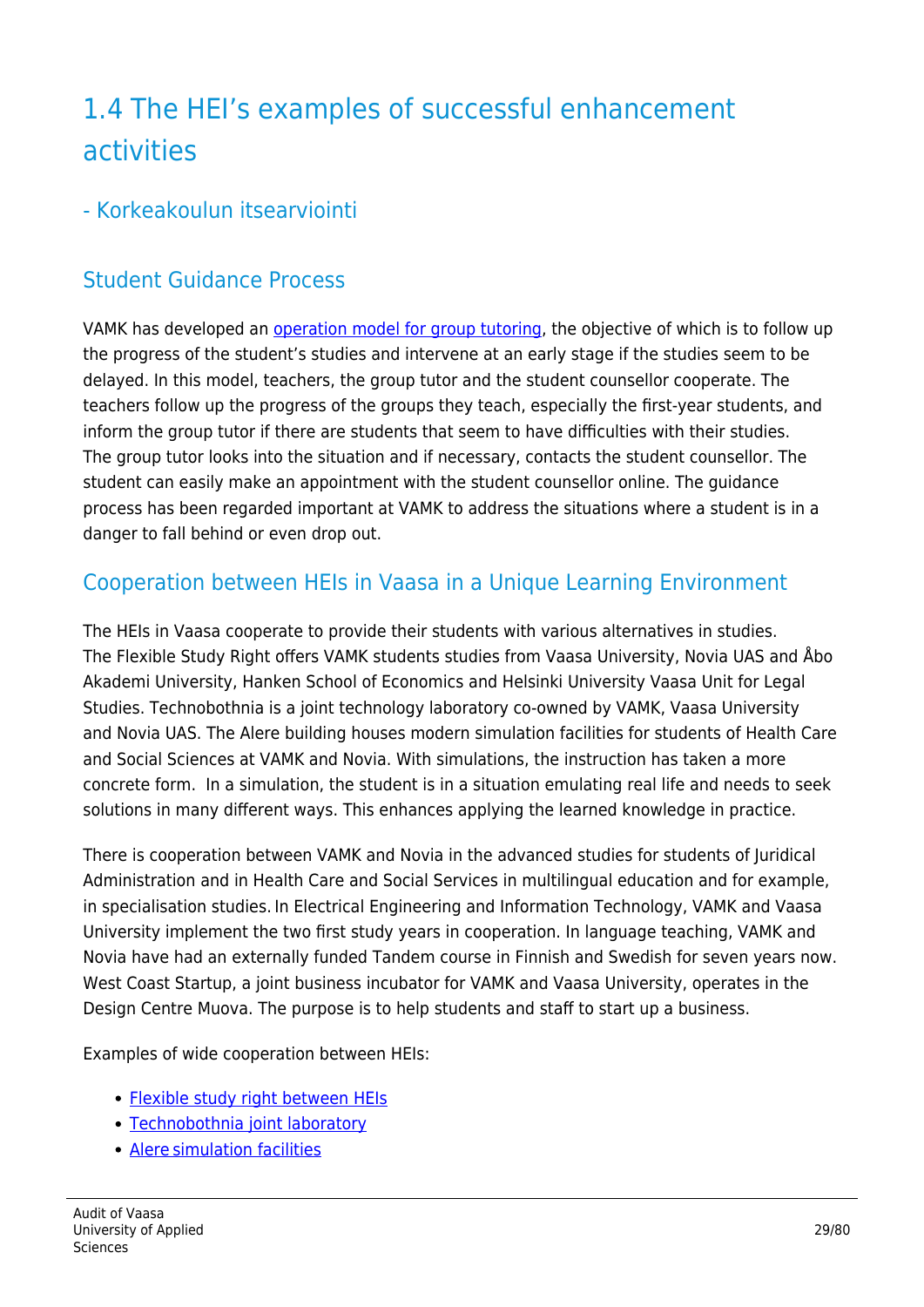- [E-commerce course organised by Vaasa Entrepreneurship Society for students of VAMK and](https://www.vamk.fi/en/news/on_vamk-s_and_the_university-s_joint_online_store_course/) [Vaasa University](https://www.vamk.fi/en/news/on_vamk-s_and_the_university-s_joint_online_store_course/)
- [Tandem course VAMK- Novia](https://www.vamk.fi/en/news/vamk-s_and_novia-s_students_in_a_joint_tandem_language_traineeship/)

## International Cooperation Enriches the Instruction

International cooperation networks at their best bring substance, cultural competence and international teamwork, either face-to-face or distant, into students' lives. Currently we are testing IOL studies with our Dutch partner.

Examples of international cooperation:

- [Cooperation with universities in Siberia](https://news.tpu.ru/en/news/2020/05/29/36273/)
- [Cooperation with Hogeschool AVANS](https://www.vamk.fi/en/news/virtual_exchange_gathers_together_international_students_whose_common_goal_is_sustainable_business/)
- Mindful Managers project to enhance managership in the public sector

#### Cooperation with Finn Power as an Example of Working Life Cooperation

The cooperation with Finn Power started in 2014 on the initiative of R&D Manager Esko Petäjä, the company's Product Development Manager. What is new in this cooperation is the integration of an entire product development course into the activities of an R&D company engaged in export operations. The company arranges an annual product development competition, based on a real product development need in the company. The company appoints four to six mentors who guide and give feedback to the student teams during the project.

The product course implemented as a product development competition has been a great success. The students have received guidance from professionals in the field, and they have been extremely motivated every year; therefore, the results have also been good. The company has also rewarded the teams that have succeeded best. The feedback received from all participants of the projects has been positive and honest, which encourages us to continue with the projects. According to the mentors, the concrete advantages and solutions to the given challenges have improved over the years. The students have been satisfied with being able to work with professionals and they have learnt much during the projects. VAMK benefits from this kind of activity where learning takes place in real life assignments. So far, approximately 190 VAMK students have participated in these projects. In 2019, VAMK chose Finn Power the Key Partner of the Year. The Key Partner award is given to an operator who has shown excellent cooperation skills, commitment and insight in the cooperation with VAMK.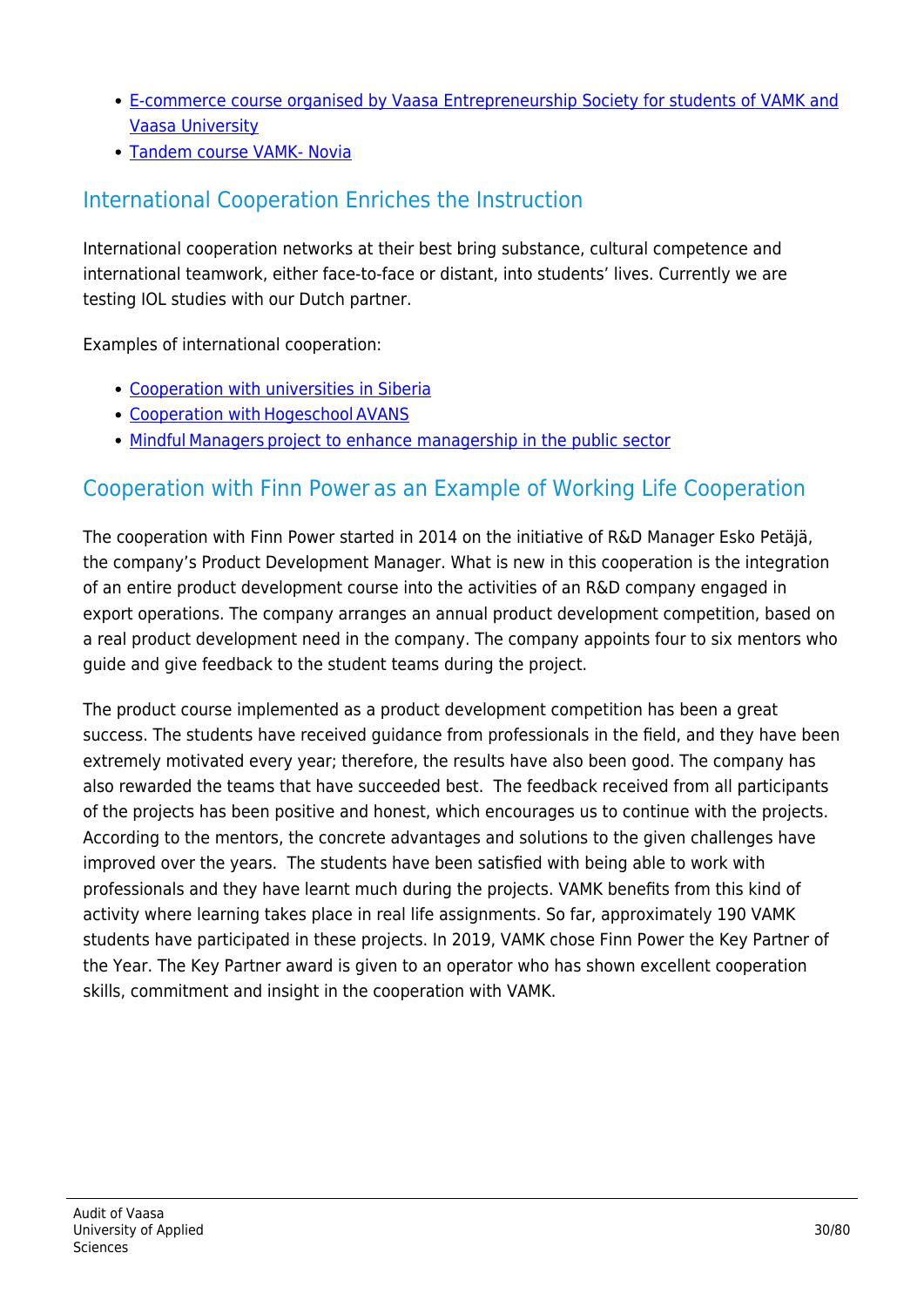# 2 HEI promotes impact and renewal

#### - Auditointiryhmän arvio

The evaluation area II assesses the procedures used to manage and improve societal engagement, strengthen the impact of the HEI's research, development and innovation as well as artistic activities, and support an innovative organisational culture.

#### The evaluation area II as a whole is at the level good.

#### **The audit team identified the following as the main strengths and recommendations:**

#### **Strengths**

- VAMK is fully aware of the responsibility it has as an HEI for its societal impact. The aims of societal impact are strongly rooted in VAMK's strategy and connected to regional networks, business life and regional strategies.
- VAMK sees the change of organisational culture as a strong basis for quality and a key precondition for successful implementation of its strategy. There is a clear aim to build a community of working together.
- VAMK has a good understanding of the challenges it must overcome to reach its ambitious goals regarding RDI. VAMK's brand new RDI development programme includes a comprehensive analysis of the current situation and determined actions for development.

#### **Recommendations**

- VAMK gathers a lot of valuable information about its operating environment through various, often informal channels. To streamline and systematise information, VAMK should use the new interdisciplinary platforms which are promising and could serve as a needed place to aggregate information for different institutional users and to identify longer term trends and global developments.
- To magnify the societal impact of its RDI work, VAMK should explore the possibilities to build longer-term joint research programmes and platforms with its partners and to take a more proactive role in facilitating and creating RDI ecosystems.
- VAMK should seek ways to bring more value from its international networks to the development of RDI work, to its partners and to its societal impact. The alumni network could be utilised more extensively in the activities of VAMK.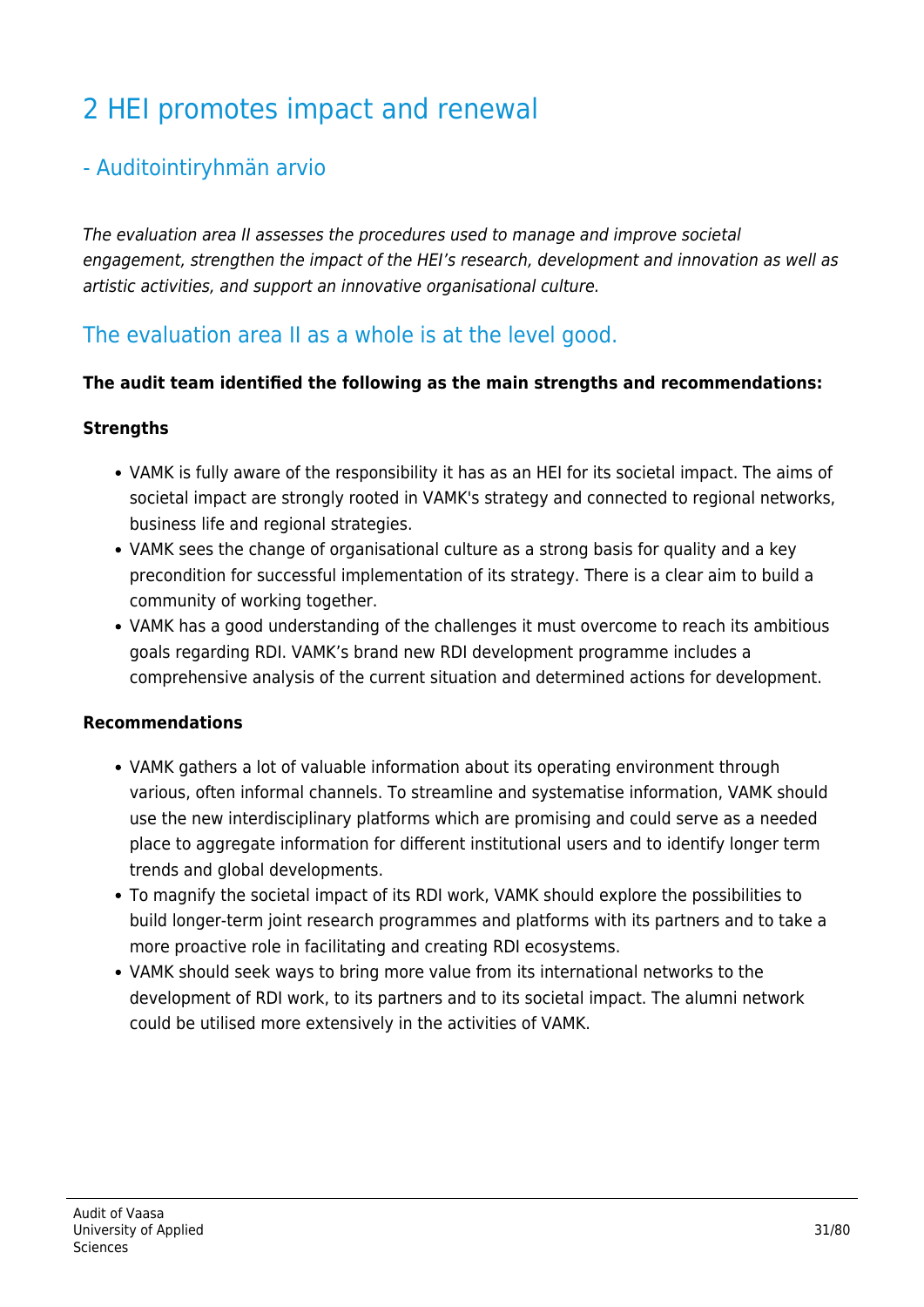# 2.1 Managing societal engagement and impact

#### - Korkeakoulun itsearviointi

## Towards Managing Societal Impact

The President of VAMK has given a [statement](https://www.vamk.fi/en/meidan_vamk/vamk-002/strategia/yvv/), which crystallises the involvement of each member of the community in societal engagement and impact. Our aim is to practise regional development and research, development innovation activities, which reforms the regional economic structure. The basis of our societal impact comes from the quality of our activities and active co-operation with working life.

We are engaged in an active, partnership-based dialogue with our long-term and committed partners. Our model of partnership is systematic, fruitful, proactive and dialogic. Continuous analysis of operational environment with the operators in the region is anticipatory, and thus we are able to produce competence required in the region.

We provide education and continuous learning in extensive networks and thus participate in building Competent Finland; international connections are part of everyday activities. We promote the integration of our international students into Finnish society and working life. Societal impact is present in the daily work of each member of our community, as is dialogue with our partners and alumni. The student union is a key partner for us, with whom we build our recognition and engage in dialogue to increase our societal impact. At VAMK, we examine the societal impact and engagement from the point of view of education, working life cooperation and regional impact, as well as RDI (Figure 3.).

In accordance with our [strategy](https://www.vamk.fi/en/meidan_vamk/vamk-002/strategia/), our vision is that we are the main partner in Expertise. Our values, Openness, Sympathy, Pioneering and Customer-driven, include a will to societal impact and engagement. Our activities on part of societal impact are functioning, which is proven by the high employment rate of our students in regional companies. We are a part of a Consortium of Higher Education in Vaasa, formed by six HEIs. In co-operation with Vaasa University, Novia UAS, Hanken School of Economics, Åbo Akademi University and Helsinki University Vaasa Unit for Legal Studies, we all promote the availability of qualified work force and anticipate the needs for it in the region.

The Regional Council of Ostrobothnia is a significant partner to us. The [attached video](https://www.youtube.com/watch?v=Q2MCNP9uT8k&feature=youtu.be) shows several of our undertakings and learning environments. Our common challenge is to ensure competitiveness in the digitalised world, together with the manufacturing industry in Ostrobothnia and the entire education system.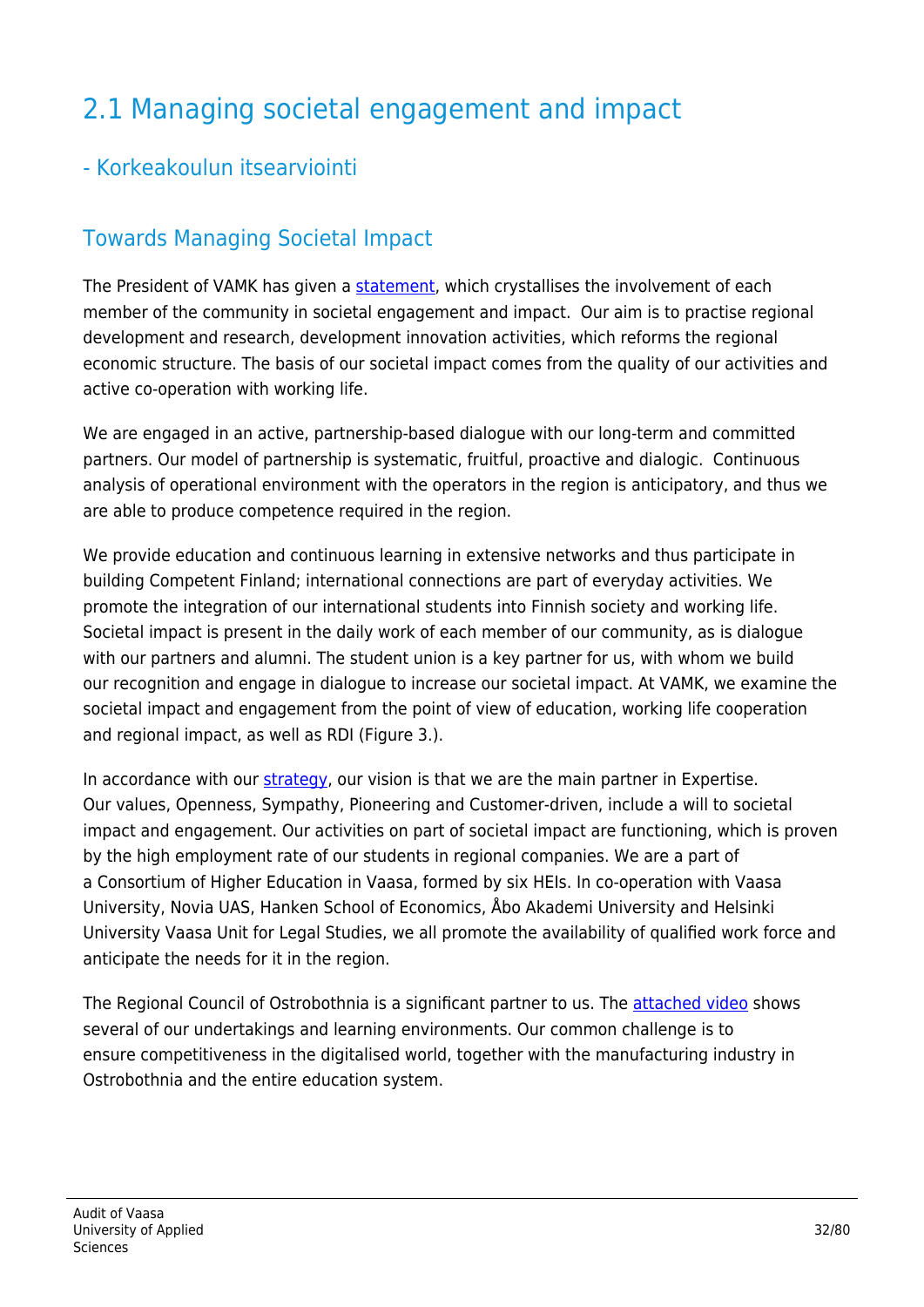

#### **Figure 3.** Societal impact at VAMK, University of Applied Sciences

#### Dialogue with the Operational Environment

VAMK is part of the employment ecosystem in Ostrobothnia. The Ostrobothnia Centre for Economic Development, Transport and the Environment organises the activities in this ecosystem. TE office (the local employment and business services) is also strongly involved. In this cooperation, we anticipate, react and develop education and our RDI activities to meet future needs.

Similar dialogue is also implemented with our key partners. Our partnership model is based on a systematic model in which we develop the current and future education and increasingly our RDI activities together in co-operation with working life operators. In the planning phase we take into account both Finnish state and regional guidelines in order to implement education that meets the labour policy situation at the time. An example of this is the high unemployment rate of secretaries in the region, to which we are reacting by arranging retraining, if funding is arranged.

#### Impact with Knowledge

Our strategy has been built as a participatory and dialogic process with the staff. We have advanced to a phase where a working map is created. The realization of the strategy is followed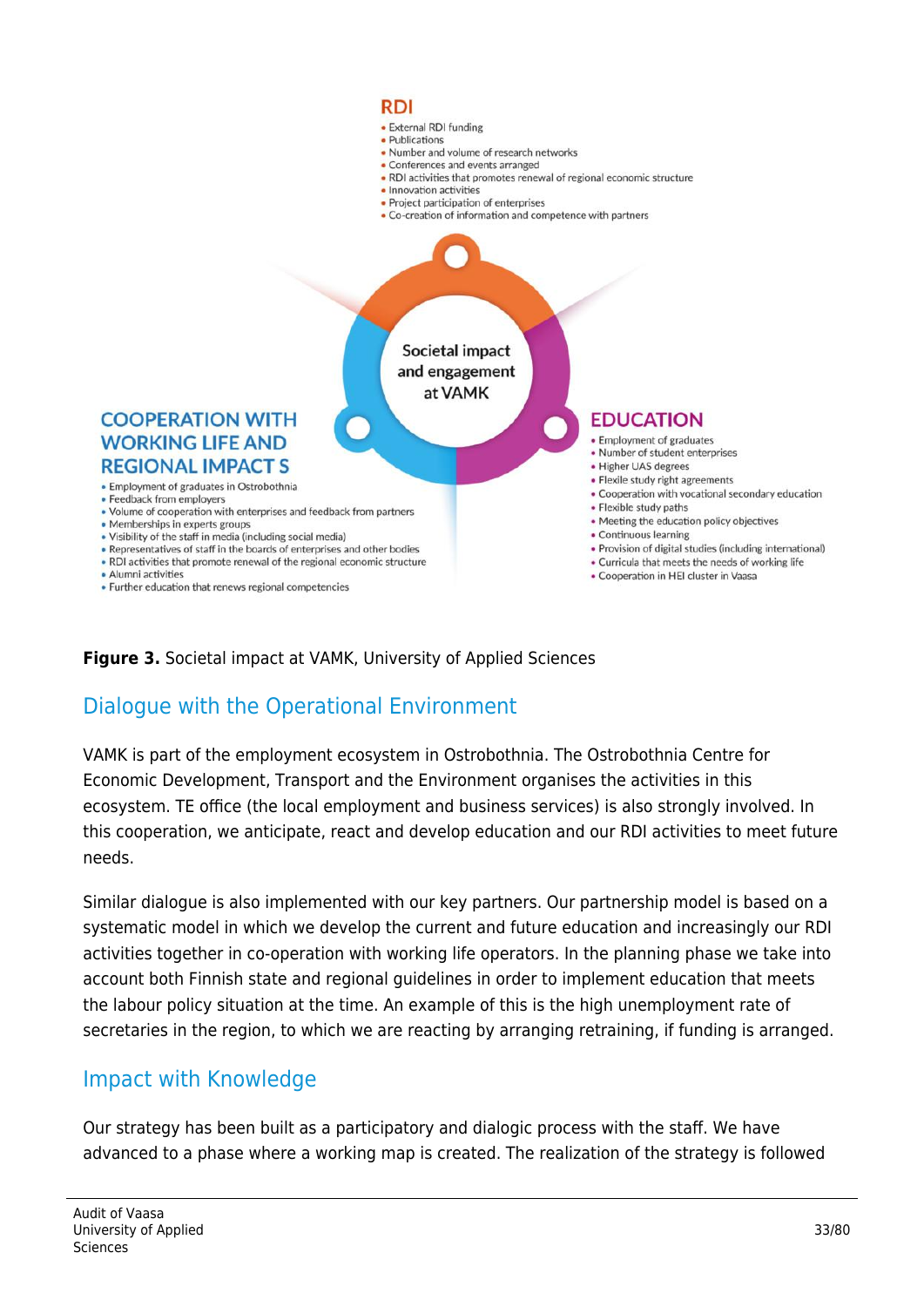up in the Board of UAS, management team and in the units from different angles to receive an overall picture of the advancement. In the next phase, we will build a digital dashboard to provide the quantitative information in real time. Then we will move on to create an indicator system to measure societal impact. In future, systematic models need to be built for gathering and utilising qualitative feedback.

The procedures for managing societal impact and engagement are functioning but many of them are still at an early stage of development. Only with time and after creating the indicator system and model for societal impact and engagement can we draw any definite conclusions (President and Ceo Kati Komulainen's interview in [the Finnish News Agency STT\)](https://www.sttinfo.fi/tiedote/vamk-nostaa-yhteiskunnallisen-vaikuttavuuden-keskioon-tavoitteena-palvella-aluetta-entista-paremmin?publisherId=67975980&releaseId=69890317). It is clear, however, that we educate exactly right type of experts for needs of working life and thus, our models are functioning.

#### **Strengths Enhancement areas**

| Societal impact is an important part of<br>strategy and activities | Creating an indicator system for societal impact            |
|--------------------------------------------------------------------|-------------------------------------------------------------|
| Dialogic partnership with operational<br>environment               | Better use of analysis methods for qualitative<br>measuring |
| Co-operation in Vaasa Consortium for Higher<br>Education           | Strengthening RDI networks                                  |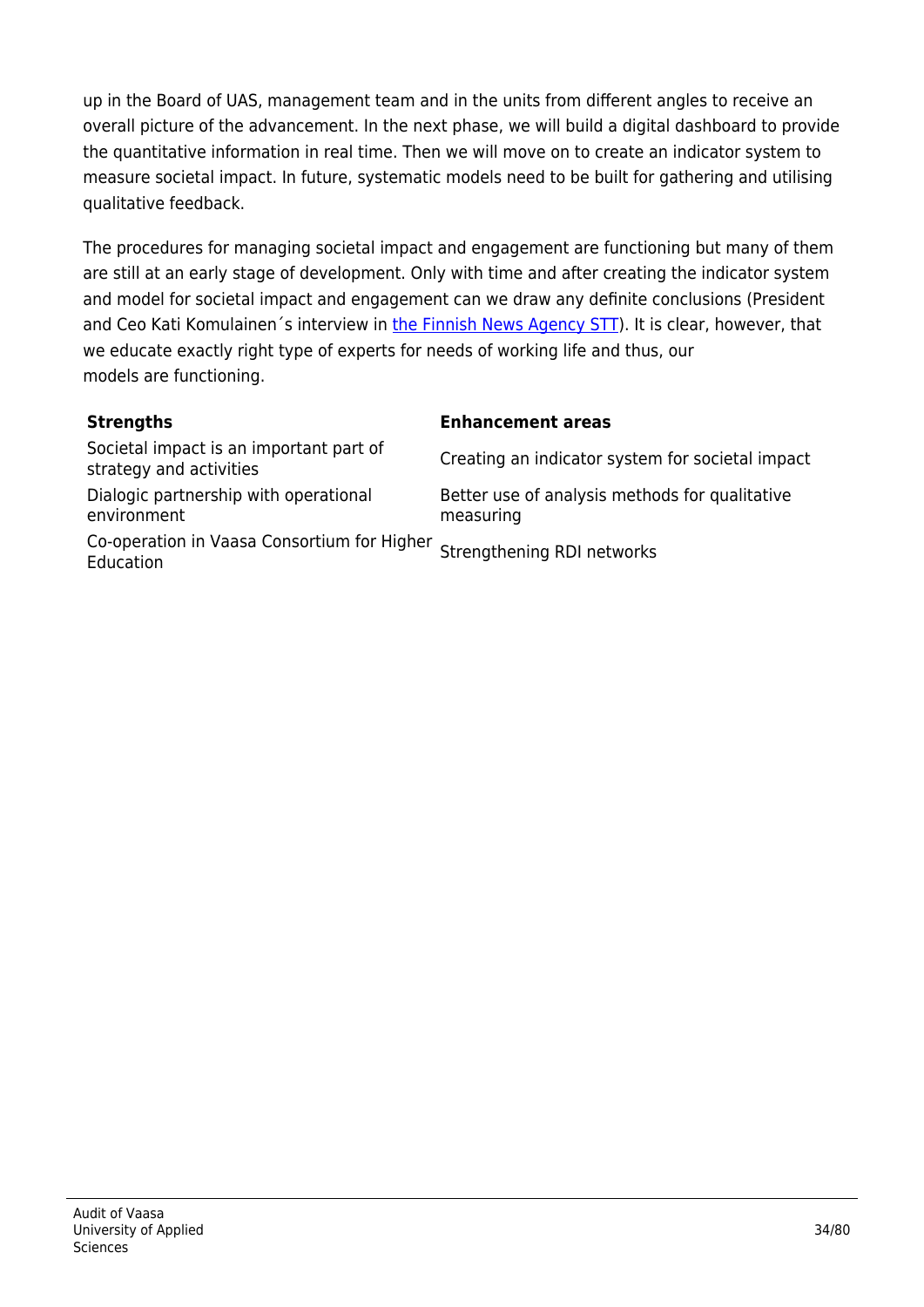# 2.1 Managing the societal engagement and impact

## - Auditointiryhmän arvio

### Societal engagement is rooted in the strategy and based on dialogue

VAMK is highly aware of the responsibility it has as an HEI for its societal impact and its impact on the region. For VAMK, societal engagement does not only support the implementation of its overall strategy – it is a central element of the strategy. VAMK's President's firm statement on societal engagement and impact shows the direction of the development. The aims of societal impact are strongly rooted in the institutional strategy and connected to regional business life, networks, and strategies. VAMK staff have a common understanding of the importance of societal interaction and impact, and managers are aware of the goals and challenges that VAMK has to this regard. Societal engagement is interpreted throughout the institution as a horizontal activity that should be considered in all core duties.

The student union VAMOK has a strong position within the institution. Expanding RDI work would provide students with a broader platform to participate in the social interaction of the university. Overall, VAMK has defined clear ways to reach the goals it has set. These include partnerships, new interworking platforms and active networking in the region. The challenge is to make networks and partnerships more visible and to develop them systematically.

The interviews confirmed that VAMK has a good understanding of the developments in its operational environment. The understanding stems particularly from open dialogues that VAMK systematically undertakes with its partner organisations. Because of these close ties to stakeholders, VAMK gathers information through many channels: individual one-on-one discussions, advisory committees, joint RDI projects, student placements, student projects, surveys, networks, partnerships, etc.

#### A more systematic approach to information would support societal impact

The big question for VAMK seems to be: how can the waves of techonogical and societal change be grasped both sooner and better? Based on the interviews, VAMK would benefit from more systematic ways to analyse and synthesise the information that it gets from various networks and partners. The new interdisciplinary platforms are promising and could serve as a needed place to aggregate information for different institutional users and to identify longer term trends and global developments. In addition, if the new key account managers for parnerships are able to successfully network, it could ensure that the information from partnerships flows efficiently and effectively across the organisation and add further insights to the partnership process.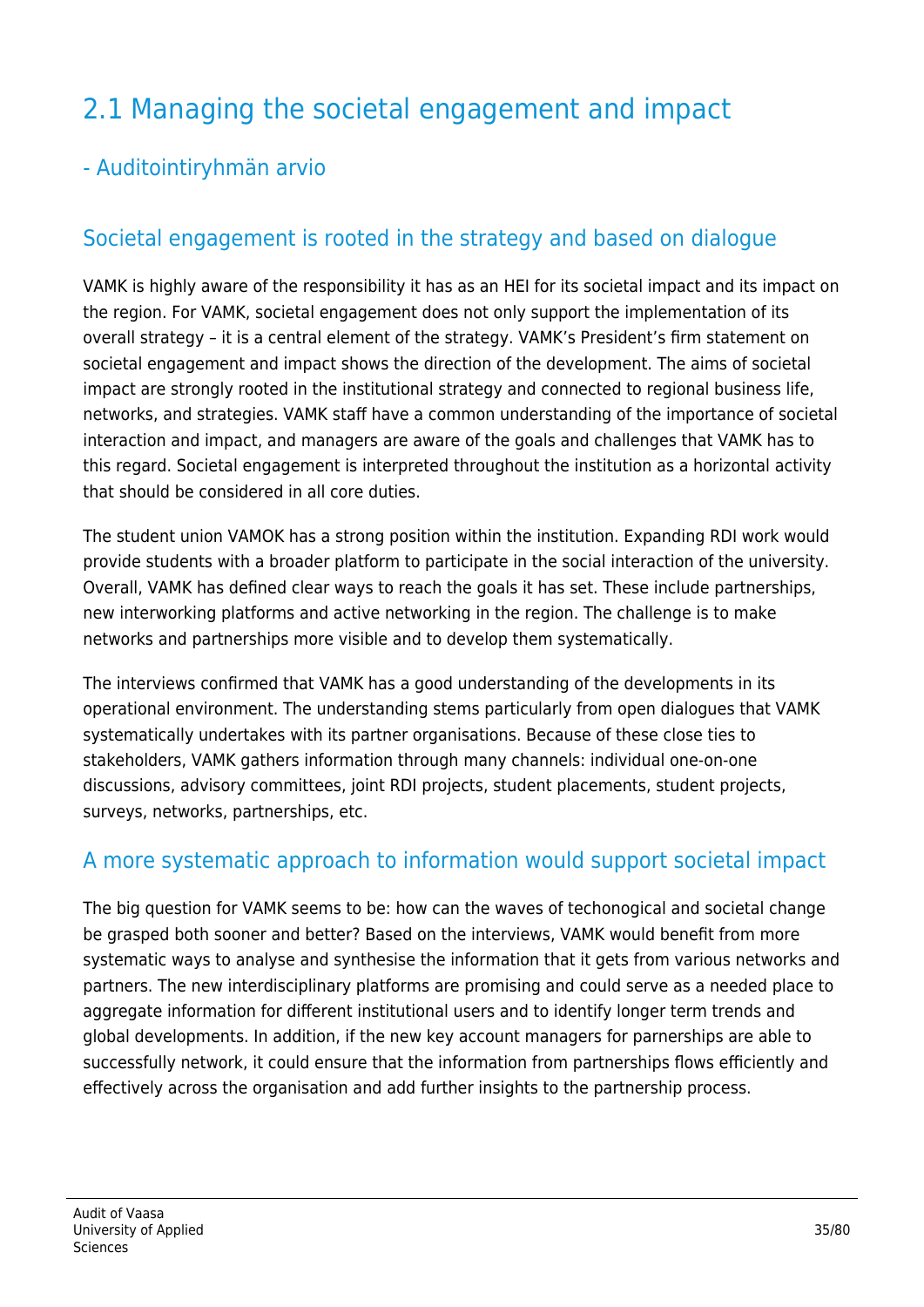# 2.2 Research, development and innovation activities as well as artistic activities with impact

- Korkeakoulun itsearviointi

# Openly and Responsibly

Our president and CEO has stated the outlines, commitments and procedures for [open science](https://www.vamk.fi/en/tki/toiminta/avointiedejatutkimus/) [and organisational culture at VAMK](https://www.vamk.fi/en/tki/toiminta/avointiedejatutkimus/), University of Applied Sciences. An expert group on open science and research is operating at our UAS. Openness as a value has been recorded into our strategy and it is part of our organisational culture. Our staff have received training on various sectors of open science and research. We have made significant advancement on part of open science and research and organisational culture during the past year. The work has based on the feedback on the assessment of the maturity level of open organisational culture. 

We are committed to comply with the guidelines of [Finnish National Board on Research](https://tenk.fi/en/tenk) [Integrity TENK](https://tenk.fi/en/tenk) on [Responsible conduct of research and procedures for handling allegations of](https://tenk.fi/sites/tenk.fi/files/HTK_ohje_2012.pdf) [misconduct in Finland](https://tenk.fi/sites/tenk.fi/files/HTK_ohje_2012.pdf). A principal lecturer has been appointed at VAMK to support and help the staff in questions regarding responsible conduct of research. The students are introduced with the guidelines in the thesis instructions. Our web site on [open science and research,](https://www.vamk.fi/en/tki/toiminta/avointiedejatutkimus/) open to all, guides the visitor to material on this subject.

## Continuously Renewing Innovation Platform

The project planning is preceded by the examination of funding programs and the financier's needs, the follow-up of the situation of the surrounding society and global megatrends and a dialogue with the regional working life. The strengths, emphases and emerging research platforms are considered in project proposals. In projects utilising applied research, new insight and knowledge is created and the organisations are renewed. This competence is utilised in development and training projects in which methods and operating models are enhanced further. These new methods are introduced into business services and thus innovative competence is put into practice in working life. Continuous interaction with businesses helps to recognise development and research needs that arise from companies and organisations. This is utilised in project planning, and project proposals meet the future challenges of businesses.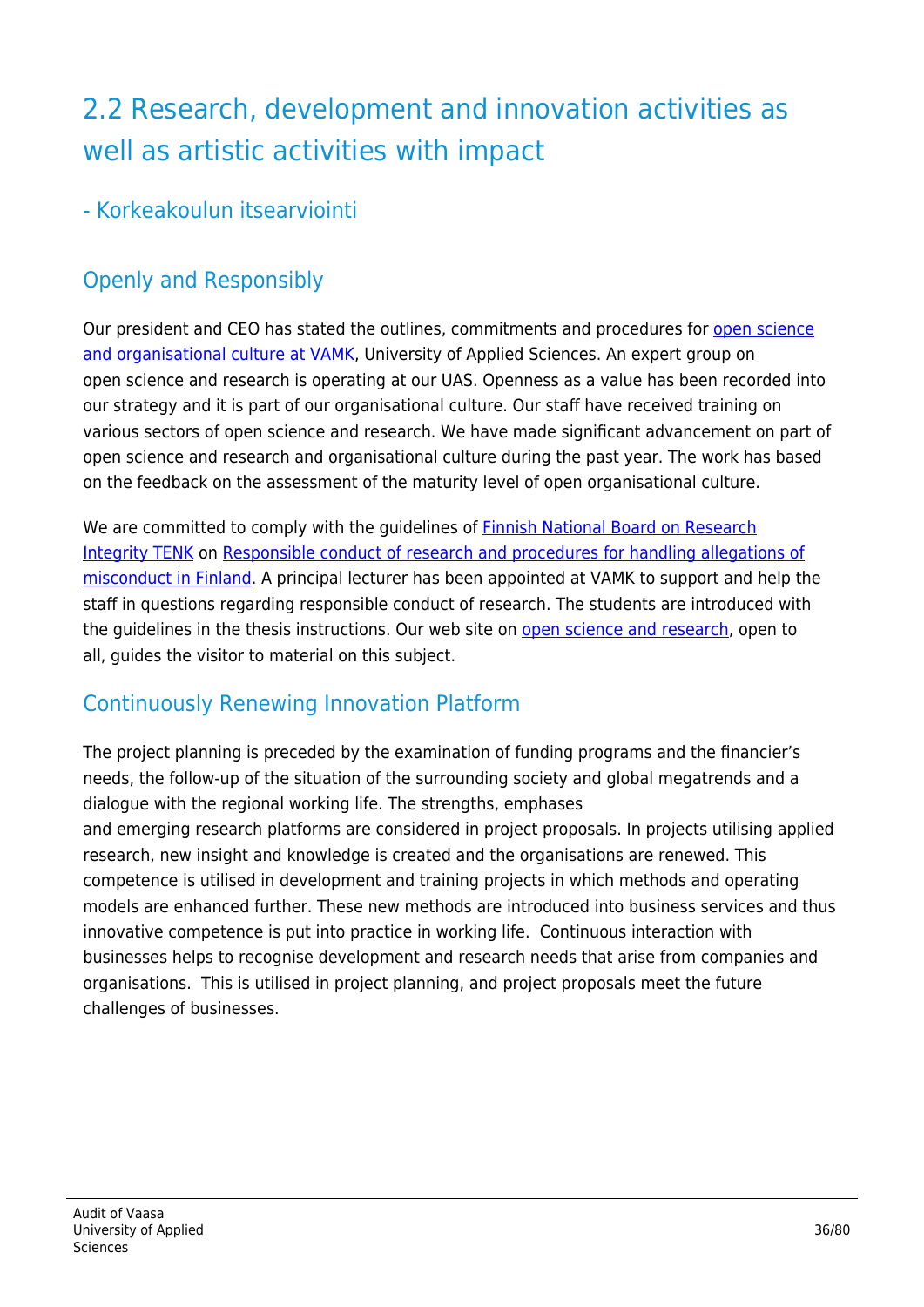# **OPERATING MODEL: Continuously renewing innovation platform**



#### **Figure 4.** Continuously renewing innovation platform

## The Objectives of RDI Activities Base on Strategy and Regional Needs

VAMK's vision is to be the main partner in expertise. The vision challenges VAMK to raise the level of competence in applied research and development of creative solutions and to follow up the changes in the surrounding society.  Two most important development projects in our strategy focus on developing RDI activities. We will deepen our cooperation with regional working life. The indicator in this is the number of high-quality and strategically significant key partner agreements and development of various functions in continuous learning. Naturally, we follow up the development of workforce and future competence needs, together with the regional Centre for Economic Development, Transport and the Environment. Secondly, we want to increase the volume of our RDI and service activities and through that the level of competence in the region. The indicator for us in this is the increase in external funding, number of business involved in the RDI projects, number of publications and volume of sold business services. We will monitor the development of the situation in Ostrobothnia in close collaboration with the Regional Council of Ostrobothnia, the Centre for Economic Development, Transport and the Environment, TE office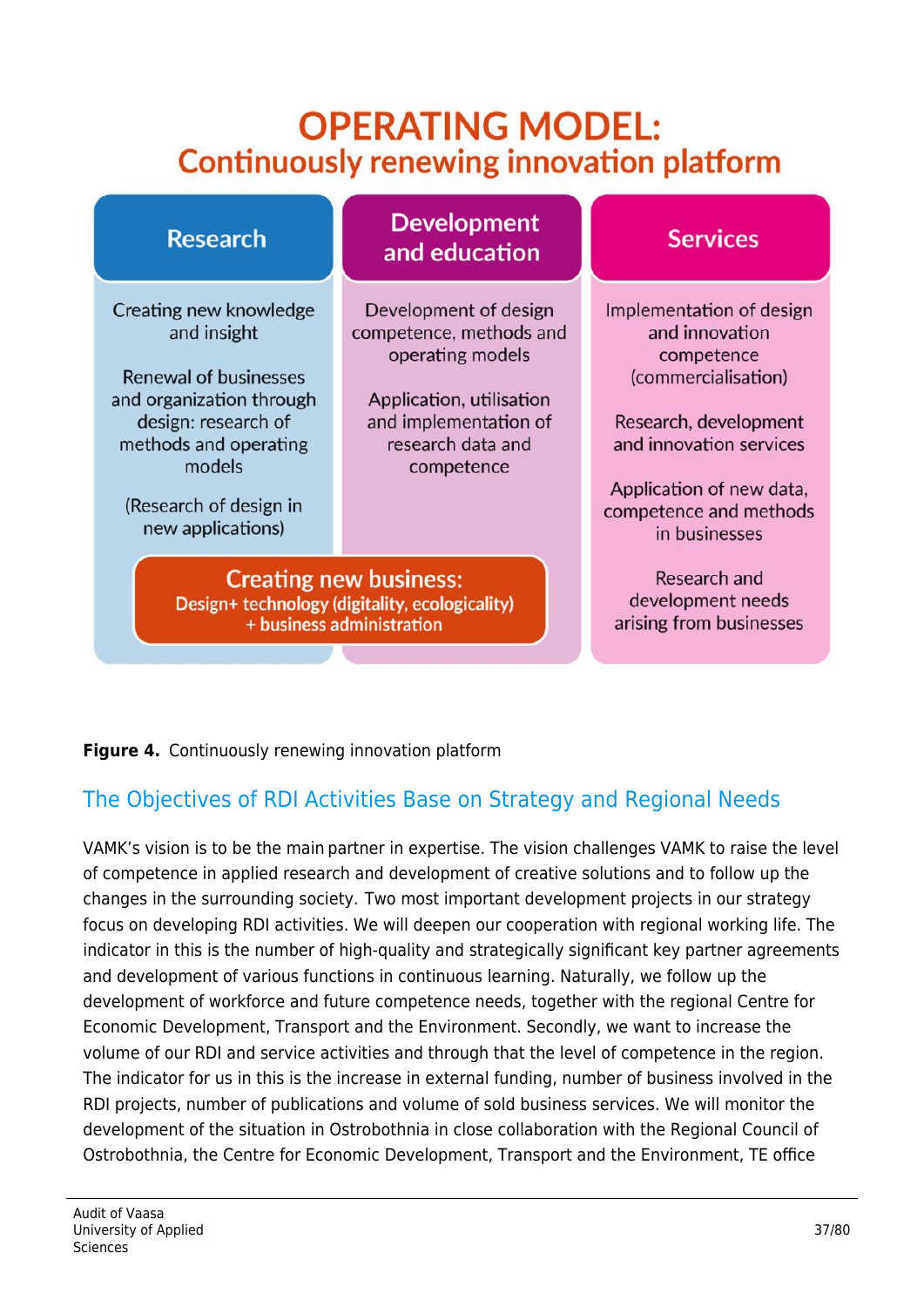and local operators and businesses.

VAMK's RDI activities support the renewal of the society and the economic life in the region. VAMK has a long-term collaboration, both nationally and internationally, with HEIs and research institutes. The objective in applied research and development projects is to enhance and renew regional working and economic life but also the entire society. The themes of the projects come from significant trends in the society, which have an impact on businesses, and society on a large scale: intelligent and energy-efficient electrical engineering, robotics, digitality, sustainable development, reform in healthcare and social services and design of sustainable products and services. VAMK is involved in resolving global challenges in the chosen fields. The themes of our [RDI activities](https://www.vamk.fi/en/tki/toiminta/) support VAMK's strategic objectives. In addition, [Design Centre MUOVA](http://www.muova.fi/en/muotoilu/) provides versatile solutions for enterprises to enhance their operations.

## Developing Communications

VAMK is in an ongoing dialogue with operators in the region: our staff is represented in development and strategy teams and networks that plan the future strategy and vision of the region. VAMK follows up its operating environment regionally, nationally and internationally, for example, in context of projects. In context of business services VAMK receives information on future challenges of businesses. Businesses also are involved in research and development projects.

In the autumn of 2020, we have launched an online magazine **[Energy](https://energiaa.vamk.fi/en/)** which serves as a lowthreshold platform for our staff to publish. Design Centre MUOVA also publishes its own publication [MUOVAAJA](http://www.muova.fi/en/yhteistyo/julkaisut/), which is available for everyone. We are developing our video and podcast production. The ongoing projects have their social media channels and web sites.

Strong collaboration with stakeholders, especially with businesses and in design, testing and dissemination phases More systematic survey of future and megatrends

#### **Strengths Enhancement areas**

Systematic follow-up of indicators **Open science part of everyday work** Open science part of everyday work Open online publication platform  $\blacksquare$  Activation of RDI-work in educational units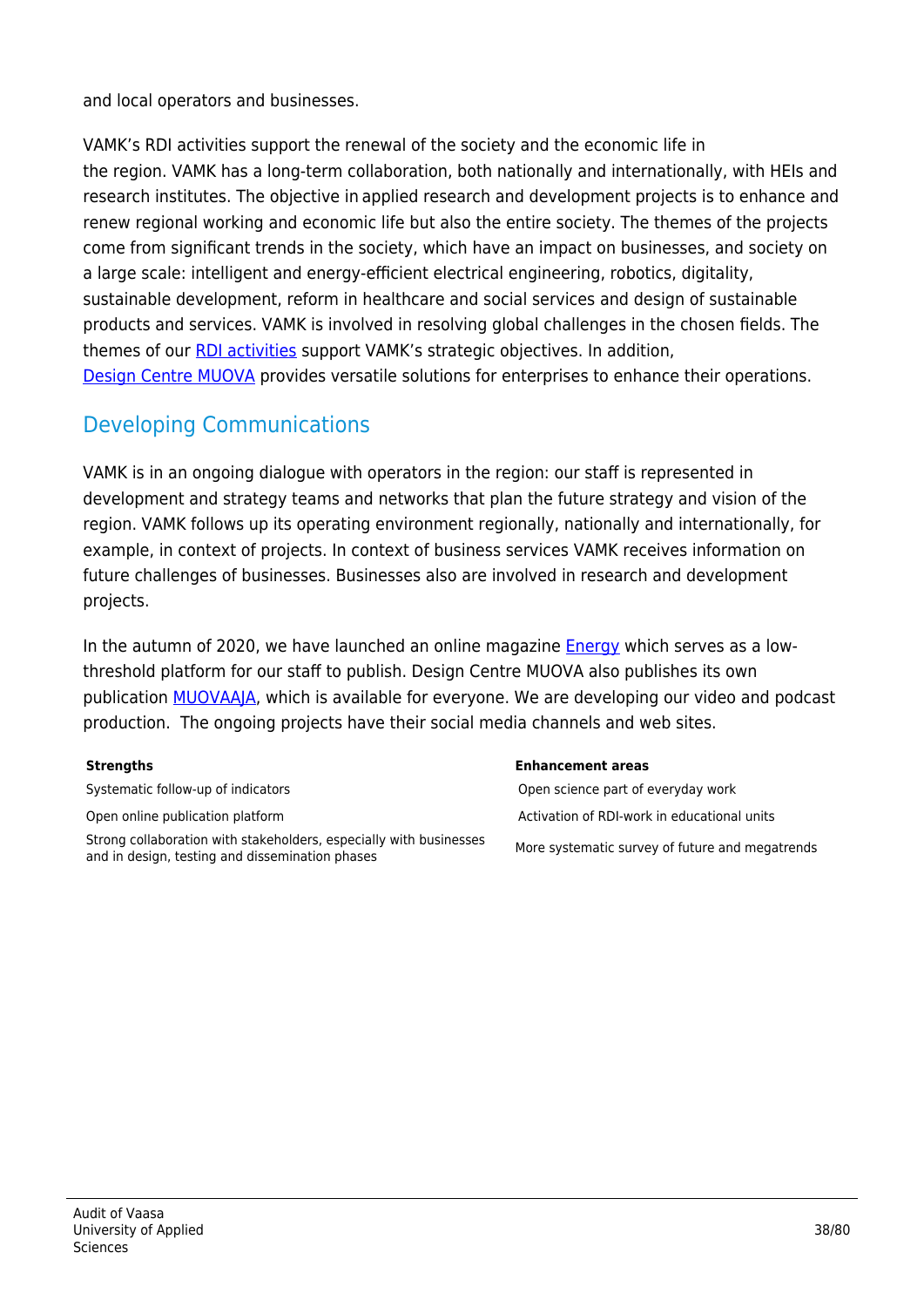# 2.2 Research, development, and innovation activities and artistic activities with impact

- Auditointiryhmän arvio

## A new RDI development programme gives structure to development work

VAMK is committed to an ambitious increase in RDI volume and the impact of its RDI on the region. VAMK's financial situation has improved, and after a few tough years, it is now possible to allocate more human resources to RDI. In the interviews, the biggest opportunities were seen in connecting VAMK's RDI work and especially the new interdisciplinary platforms even more steadfastly to the RDI programmes of the big RDI intensive companies of the region. In addition, opportunities related to stronger multidisciplinary RDI were brought up, such as a combination of health and technology to support the implementation of the national social and health care reform in the bilingual region together with VAMK's partner organisations.

VAMK is aware of the challenges it must overcome to reach its goals regarding RDI. Its brand new RDI development programme includes a comprehensive analysis of the current situation and clear actions for development. One of the challenges brought up in the interviews is how to free up permanent staff's time for RDI when finding qualified part-time staff is difficult. VAMK could seek alternative solutions to this, such as agreeing to have part-time teachers from its workinglife partners or doing joint planning and implementation of teaching with other higher education institutions that teach the same fields.

In the interviews it became obvious that there are great expectations for the new interdisciplinary interworking platforms. The Design Centre MUOVA has long-term experience of a systematic approach to RDI & services, and it also serves small companies and the development of entrepreneurship. MUOVA's experience can be utilised when building up the new RDI platforms. On the individual project level, VAMK also has systematic practices that ensure, for example, that projects have clear links to regional development and that they are conducted responsibly.

## VAMK has potential to be a stronger player in RDI ecosystems

The operating environment and VAMK's connections to selected companies in the region offer VAMK great potential to increase its RDI activities. However, given its vision to be the main partner in expertise, it could take a more proactive role in emerging ecosystems, and also in engaging smaller companies. A proactive role could include actions such as creating shared purpose, aligning objectives of ecosystem partners, or identifying potential impacts and the expected value of taking part in an ecosystem.

In order to magnify the societal impact of its RDI work, VAMK could benefit from connecting its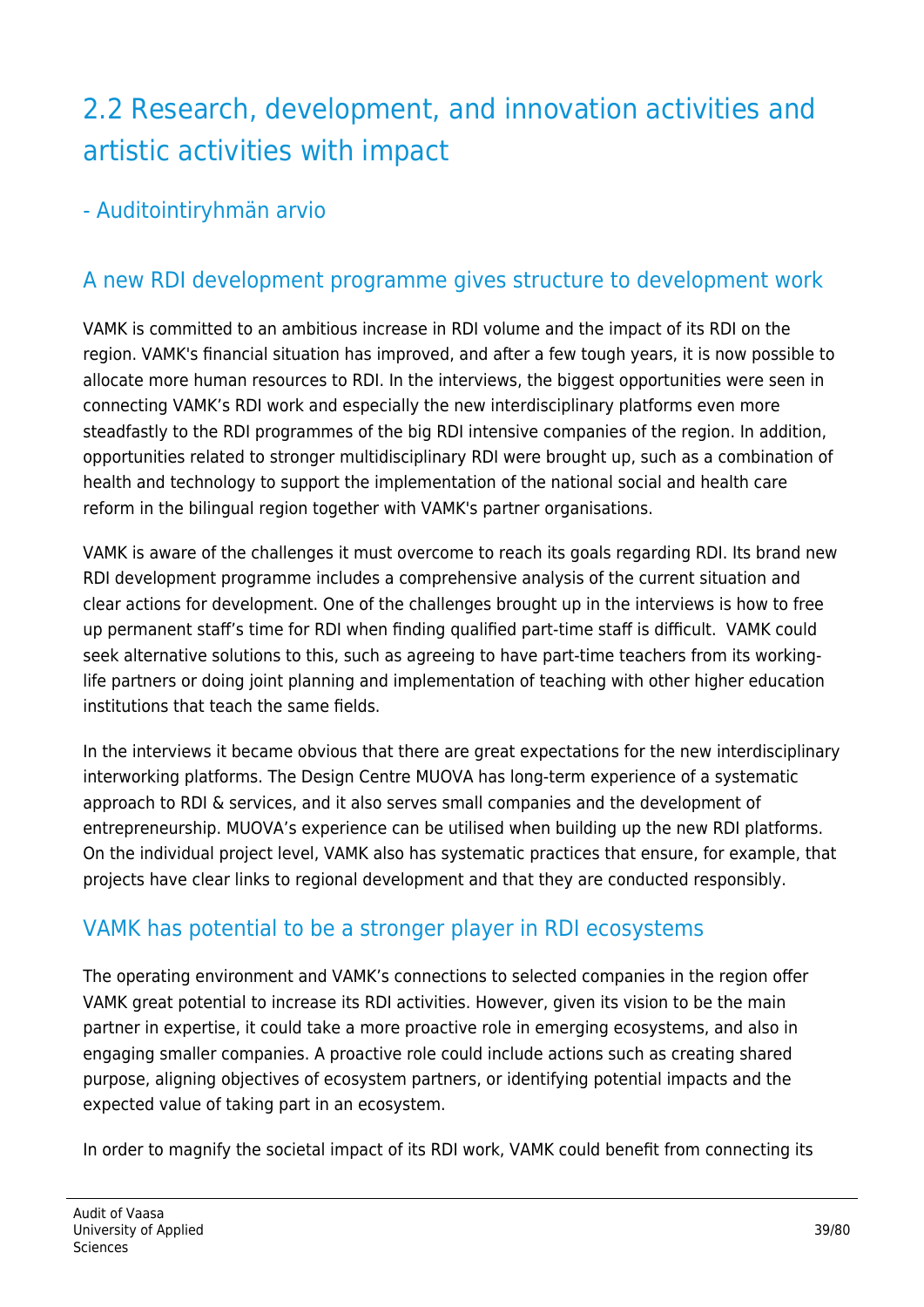RDI projects to build long-term joint research programmes and platforms with its partners and with the local higher education consortium. These programmes could be designed to offer opportunities for student projects, for continuous learning, for staff exchange between VAMK and its partners, and also for new business generation and startup incubation. These are all activities that VAMK already does, but bringing them together more steadfastly together can open up new, previously unseen links between them. The programmes could also help to obtain more funding from national and European funding sources.

VAMK has a good set of quantitative indicators for RDI that it uses for improvement but these could be complemented with assessment of more qualitative information that describes the nature of the impact the RDI is having to reform society. Qualitative indicators can bring a stronger frame for the development of RDI.

## Commitment to open science is turning into action

VAMK is committed to advancing open science, as is evidenced through its declaration of open science and research. The interviews confirmed that commitment to open science is starting to turn into action: training workshops for staff are organised and new online publications have been generated for the dissemination of RDI outcomes. VAMK is also committed to following The Finnish National Board on Research Integrity (TENK) guidelines on Responsible conduct of research and procedures for handling allegations of misconduct in Finland. In practice, these are taken into account by project-level guidelines that steer the conduct of RDI projects at VAMK.

When increasing publishing activity through the online magazines Energy and Muovaaja, VAMK should pay more attention to defining the target groups for them and steering the development of the magazines more to the needs of these target groups. Overall, it would be beneficial for VAMK to differentiate between the communication of the results and the impact of the RDI projects according to the target group to be addressed, for instance, working life partners and/or the public.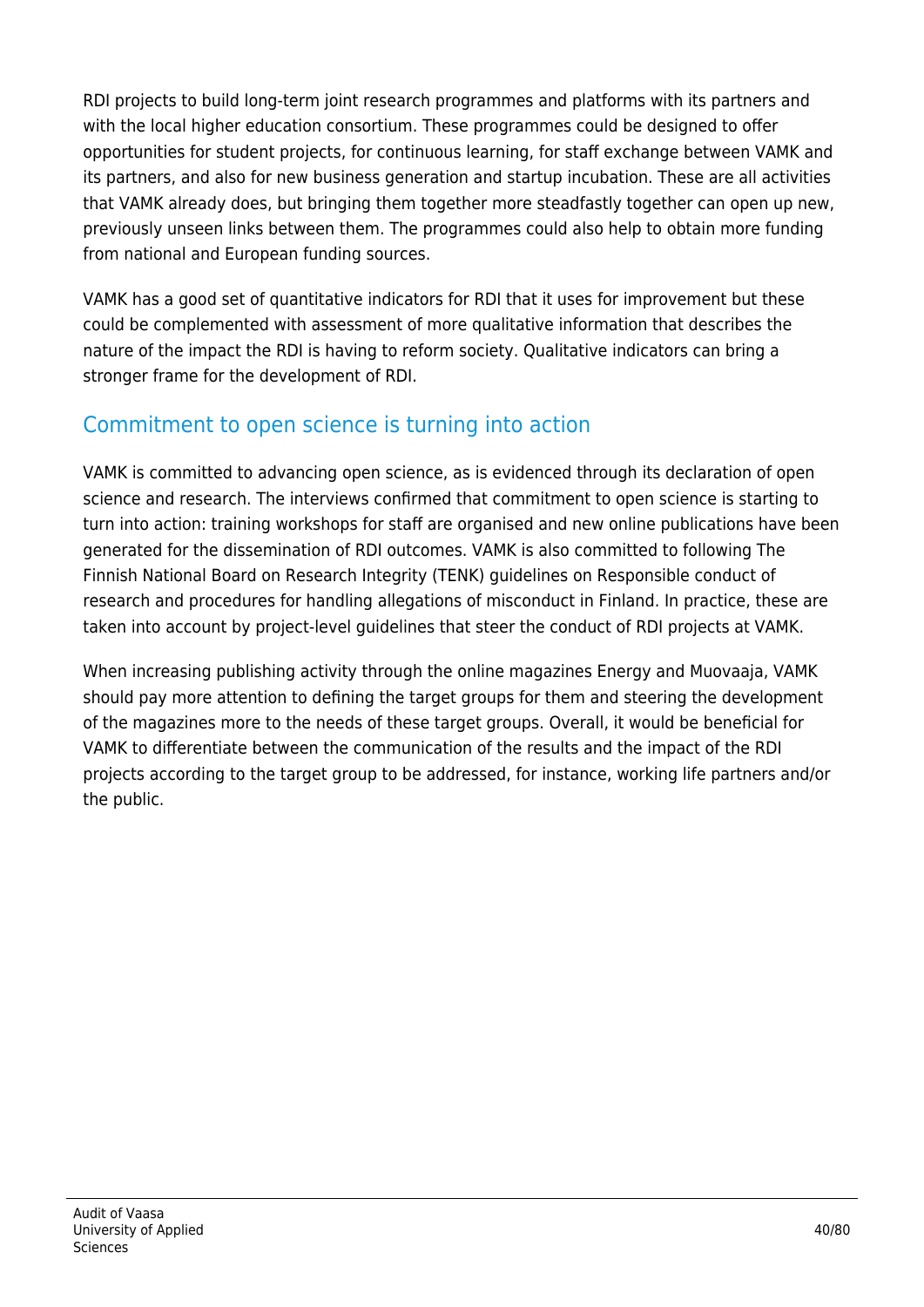# 2.3 Promoting renewal through the organisational culture

#### - Korkeakoulun itsearviointi

## Reforming Organisational Culture

A new organisational culture is being developed at VAMK that is confidential, responsible and encourages taking on challenges and excelling oneself. Interworking platforms have been developed for multi-field collaboration in which themes for research and development projects are brainstormed with a national or international network. Various design -thinking methods are utilised in the brainstorming and the brainstorming often takes place in an interdisciplinary team. Articles are also co-written with project partners on virtual platforms.

Discussions held by the President are interactive and encourage dialogue. Many ongoing development projects enable participatory interworking in the organisation (research platform working, OSR, project management tool). Due to our evolving organizational culture, the intranet is in a phase of change and we will introduce a new one by the end of 2021. To follow up and utilise new experiments, the management team monitors the advancement of the projects. A person in charge has been appointed for all development themes. The aim is agile development according to the guidelines set for strategic development projects. Experimental organisational culture is supported by the management and for example, one criteria of salary bonuses is work done to promote strategic development projects.

Muova houses the Co Proto Lab, which was created for interworking purposes for researchers, businesses and students. In autumn of 2020, student teams took part in the Nasa Space Challenge in a global virtual hackathon to co-create their entries on a virtual platform. New methods are also tested and developed with a network of business partners. 

#### Vaasa HEI Cluster

VAMK is part of Vaasa Consortium for Higher Education the members of which, in addition to VAMK, are Novia UAS, Vaasa University, Hanken School of Economics, Åbo Academi University and Helsinki University Vaasa Unit for Legal Studies. We collaborate in RDI, promote flexible study paths and meet the competence needs of regional economic life. A good example of this is flexible study right agreements between the HEIs, making the entire provision of studies within the consortium available for students.

Furthermore, we have collaborative agreements with Centria UAS and Seinäjoki UAS. We participate in large-scale development projects with representatives from the entire HEI network in Finland. We also co-operate in several international networks.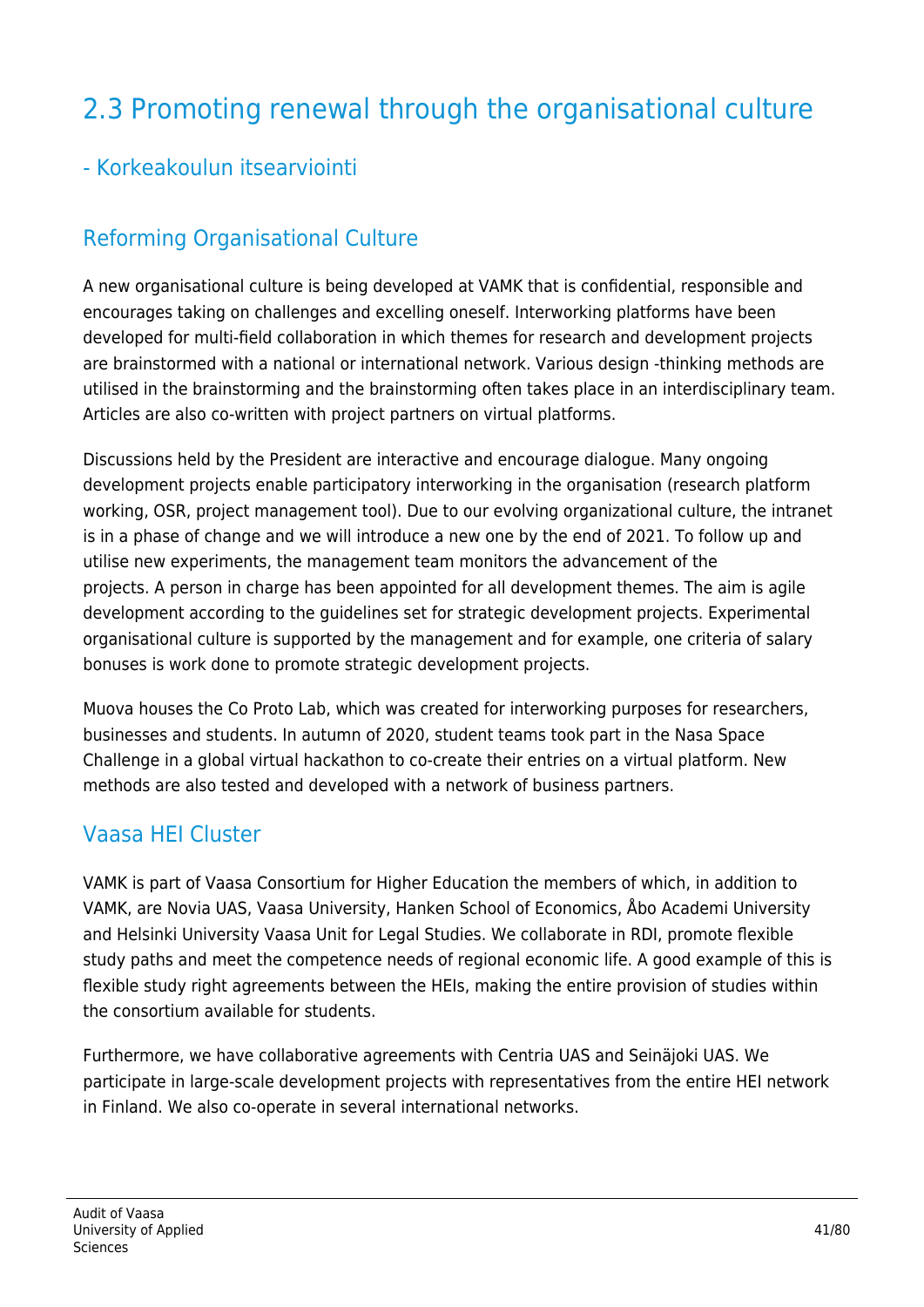#### Co-development networks

We are part of the employment ecosystem in Ostrobothnia. The work is based on the anticipation of the need of qualified work force in the region, analyses and working with various services. A central area is allocating funds for continuous learning in fast experiments.

An example of international co-development worth mentioning is a module of online studies developed due to the corona pandemic in collaboration with Avans University of Applied Sciences (the Netherlands) and Wärtsilä, the global leader in sustainable solutions for the marine and energy markets. These [IOL studies](https://www.vamk.fi/en/news/virtual_exchange_gathers_together_international_students_whose_common_goal_is_sustainable_business/) are a concrete example of a need arisen in a prevailing situation and of a fast reaction to it.

Our staff have good relations with businesses in the region. Many of them are active in working life through for instance steering groups or through similar influence groups. Enhancing the competence together is a natural way of working to us, and our staff can take a work practice period in companies and we have for example guest lecturers from companies. Sharing the competence is part of our community spirit. Collegial help and support is natural for everyone. However, it is evident that systematic procedures are needed to manage the competence and collaboration. We have explored acquiring a CRM system and the advantages it would bring.

Cooperation takes place in several national and international networks. Cooperation with HEIs in Ostrobothnia, Vaasa Consortium of Higher Education and businesses especially is active and reciprocal. Our new online magazine [Energy](https://energiaa.vamk.fi/) enables expanding our impact and enhancing our visibility among the operators in the region and nationally but also internationally, since the magazine is trilingual.

#### Developing Alumni Activities

Alumni activities at VAMK are developing; we have begun to create systematic activities and platforms. However, we have always had cooperation with our graduates, since they find employment in businesses in the region. This interaction is mainly based on personal relations; the alumni network that we have started enables more organised activities. We have also activated interaction with alumni in social media. More than 5000 persons have registered as VAMK alumni on VAMK's page on LinkedIn. The five biggest [employers of these alumni](https://www.linkedin.com/feed/update/urn:li:activity:6727591092797145088/) are Wärtsilä, ABB, Danfoss, VEO and Hitachi ABB Power Grids, all our strategic partners. Hundreds of our graduates are working in these companies, with which our staff co-operates on a daily basis.

In future, we will expand out alumni network abroad and will utilise it more in RDI and continuous learning supply. On the other hand, we are already doing this activity through our key partners, which are employers of the majority of our graduates. 

#### **Strengths Enhancement areas**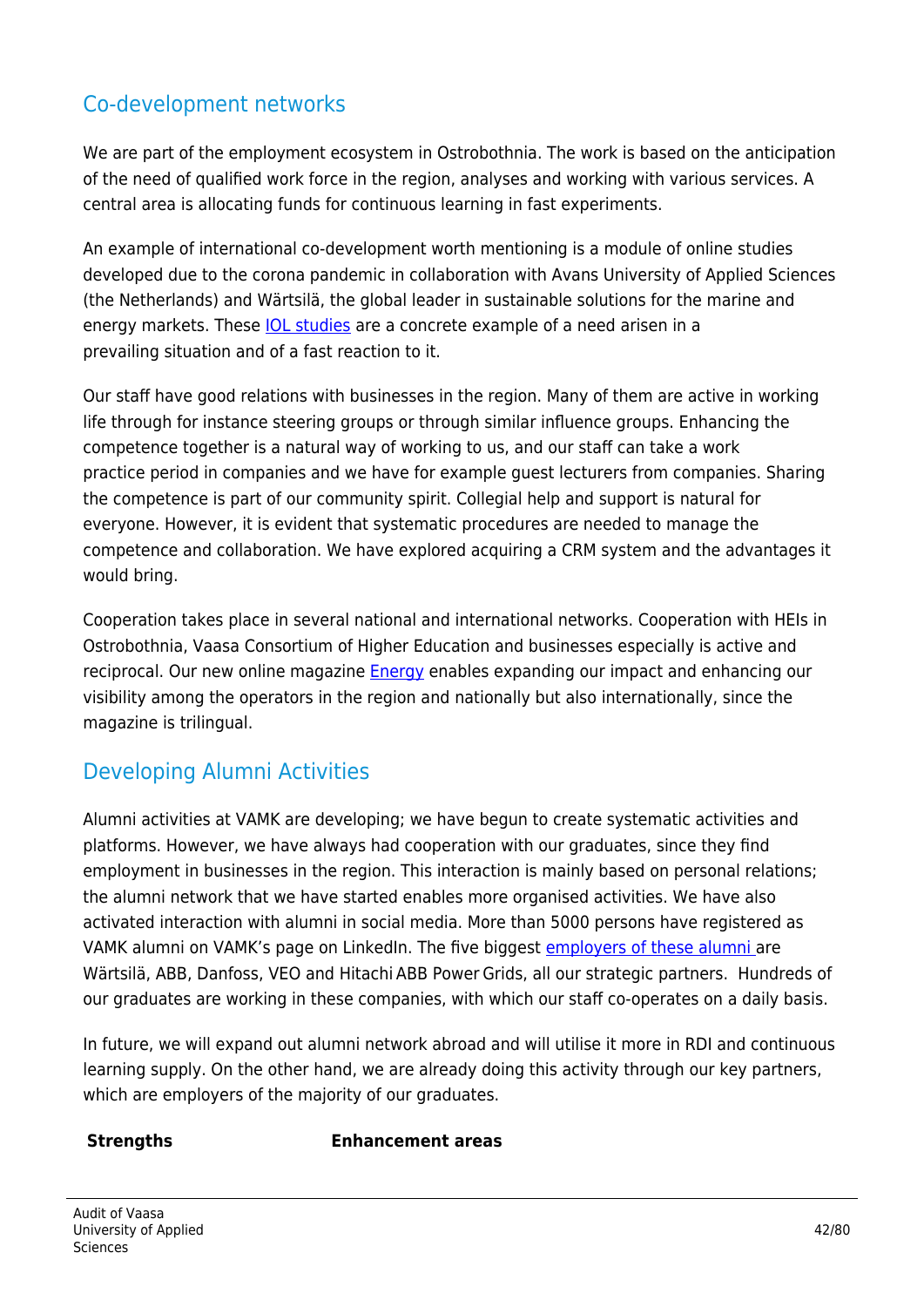Strategic key partnerships Better utilisation on alumni network

Co-development networks Expanding the experimental culture to the entire community

Start-up -activities encourage to entrepreneurship and

innovation

Strengthening the interworking competence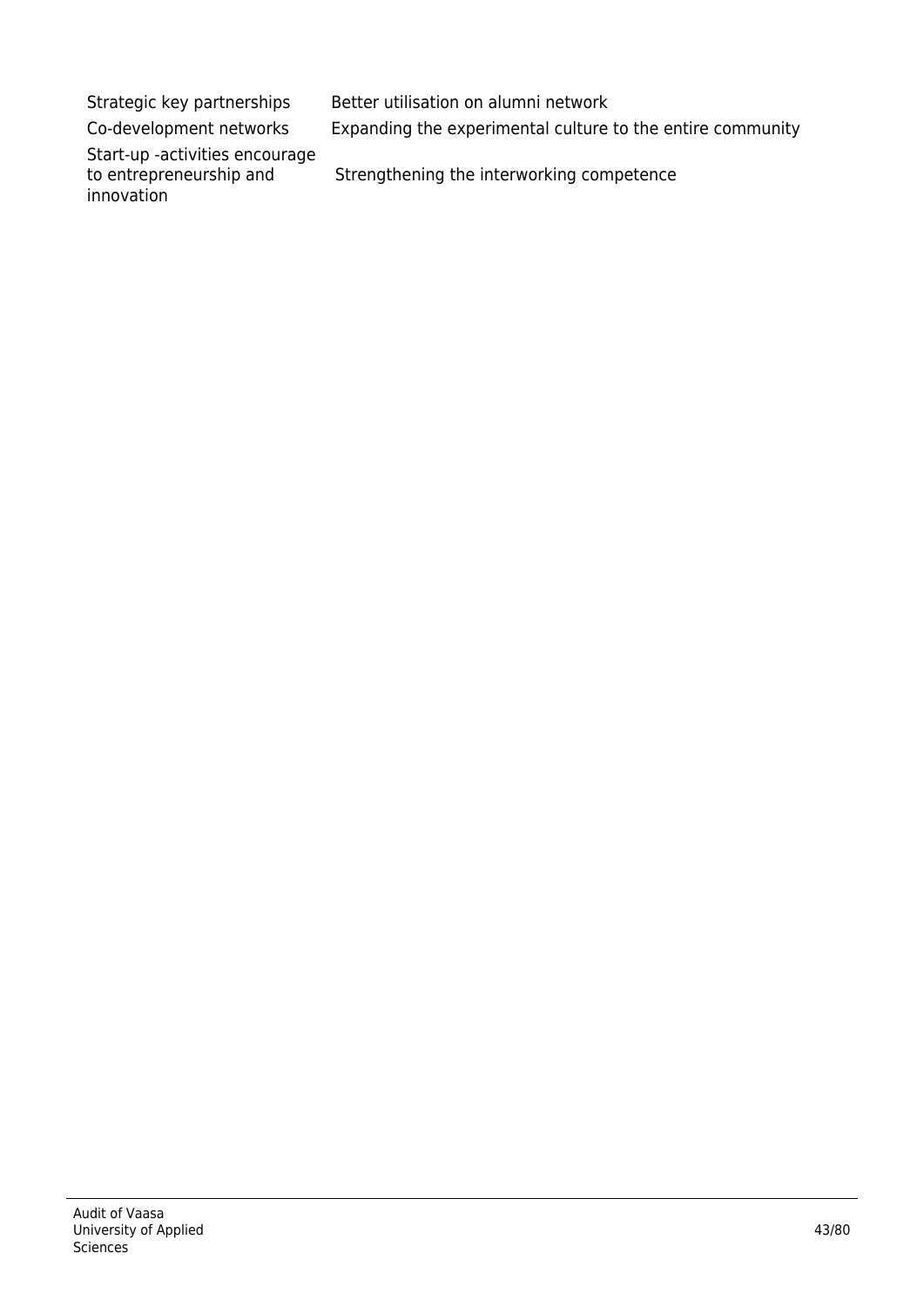# 2.3 Promoting renewal through the organisational culture

#### - Auditointiryhmän arvio

#### Successful renewal of the organisational culture is a priority

VAMK sees the renewal of its organisational culture as a strong basis for quality and a key precondition for the successful implementation of its strategy. The interviews provided evidence of an overall commitment to this renewal and a common aim to build a community of working together. This is a clear strength of the institution. As a good practice, the President's discussion events with staff are said to happen in an open atmosphere and thus diligently support institutional change management.

Many of VAMK's partner companies are large, innovative, global organisations who share the same goals for developing open, empowering, and inclusive workplaces. VAMK could aim to benefit from its partners as co-development partners when it comes to organisational development. Joint projects on the topic of organisational culture development could bring about new ideas.

#### Partnerships are the primary tool for stakeholder management

VAMK's partnership agreements essentially form its new partnership model. Based on the interviews, the agreements have made partnerships more systematic and have led to an annual cycle for planning and updating partnerships. They form a basis for capturing expectations from both sides and enable leveraging cooperation from the already existing good person-to-person contacts. According to the partners interviewed, the partnership model is not too rigid and VAMK is still able to flexibly meet the partners' needs.

In addition to partnerships, VAMK uses its regional networks beneficially for co-development, which is demonstrated in the examples of successful enhancement activities in VAMK's selfevaluation. The Vaasa Higher Education Consortium especially is an example of good practice where the six higher education institutions that operate in the city actively search for synergies in teaching and RDI.

#### International networks could increase VAMK's contribution to the region

The interviews confirmed that VAMK's international contribution now comes mostly through international students that it brings to the region. VAMK should seek ways to also use its international networks to internationalise its RDI work and identify global trends that will affect the region in the future. There is also further work to be done to succeed in keeping the international students in the region after graduation.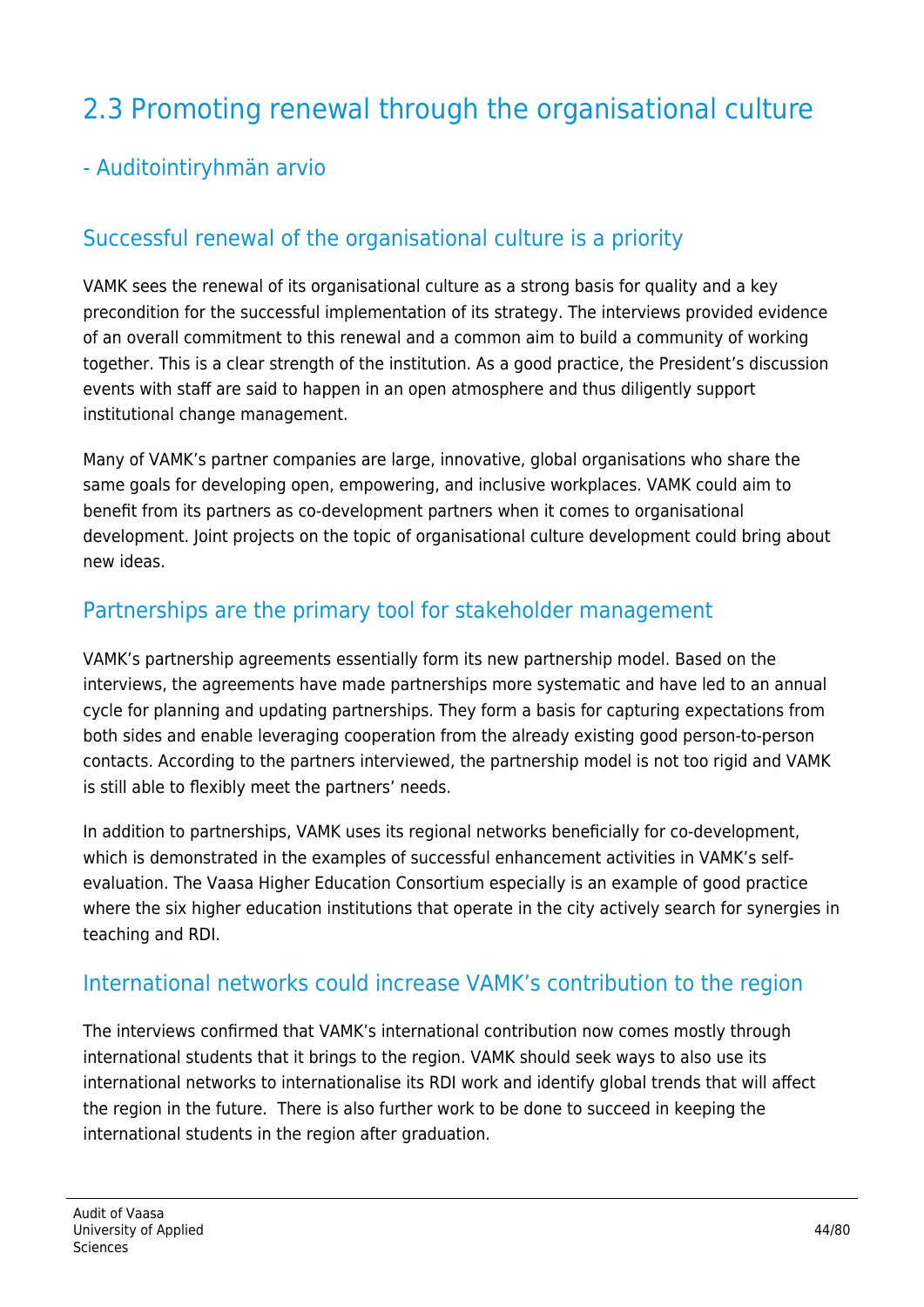A new alumni network has just been set up. VAMK is starting to use the network for collecting information such as needs for continuous learning. The plans to include international alumni in the network are promising and the auditors encourage VAMK to follow these plans. The alumni network could be utilised more extensively in the activities of VAMK once these initiatives begin to bear fruit.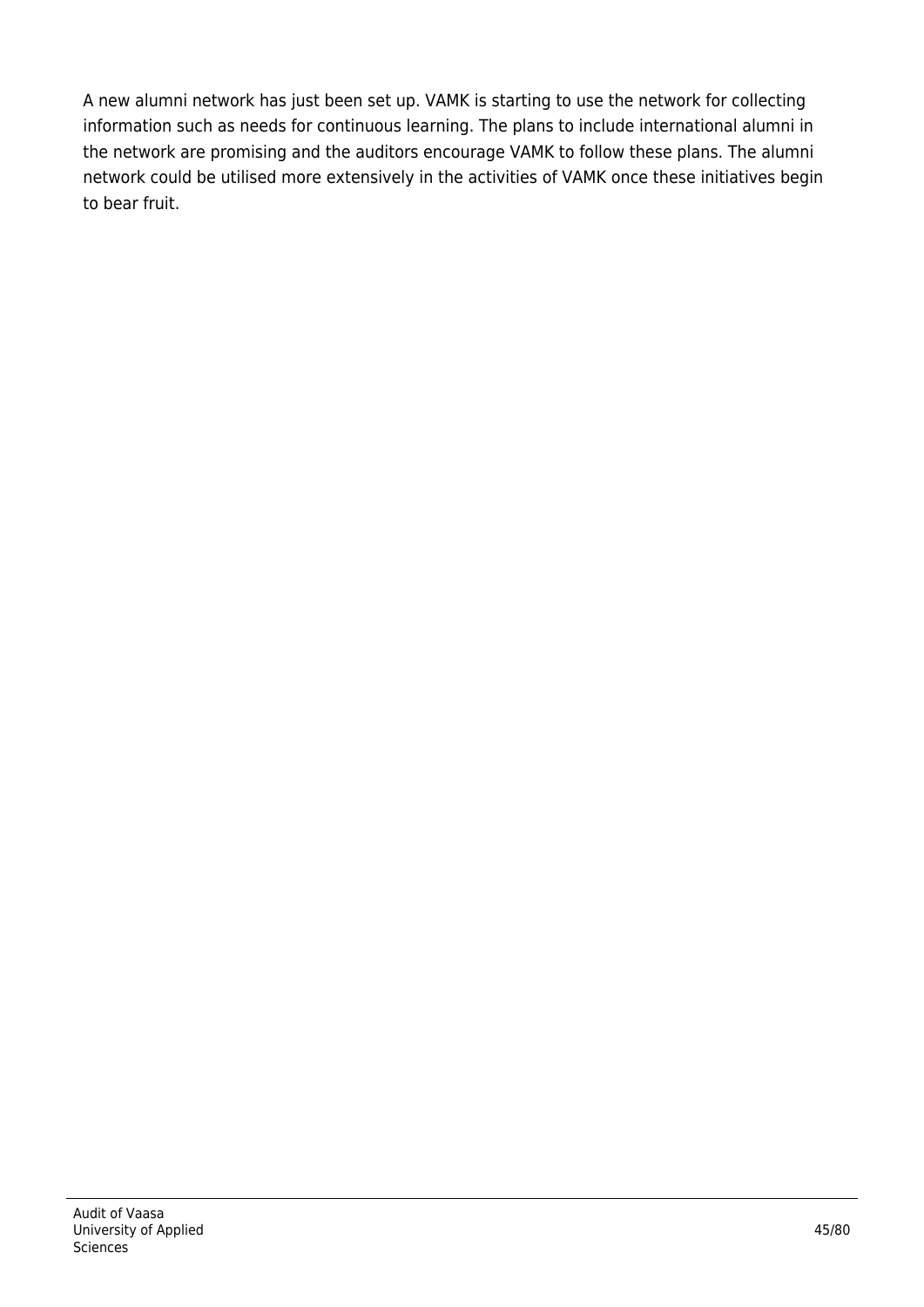# 2.4 The HEI's examples of successful enhancement activities

#### - Korkeakoulun itsearviointi

## Building Open Science and Organisational Culture

Building [Open Science and Organisational Culture](https://www.vamk.fi/en/tki/toiminta/avointiedejatutkimus/) commenced by recognising the most significant operators. Many things have been done for the benefit of Open Science and Organisational Culture at VAMK, but the data and functions have been scattered. In a multifield team, cross-sectioning the entire organisation, experts started to work towards an entity. The work has been supported b[y the President's outlines for Open Science](https://www.vamk.fi/en/tki/toiminta/avointiedejatutkimus/linjaukset/attlausuma/) [and Organisational Culture](https://www.vamk.fi/en/tki/toiminta/avointiedejatutkimus/linjaukset/attlausuma/) and the entire staff has received extensive training on the subject. The expert team will continue to build the Open Science and organisational culture as well as strengthen the staff's competence. Our aim is to raise our maturity level significantly in the next audit.

#### Enhancing the Customer and Patient Safety

Vaasa Hospital District has been appointed a task of establishing the [National Centre for Patient](https://www.vaasankeskussairaala.fi/potilas--ja-asiakasturvallisuuden-kehittamiskeskus/tietoa-meista/) [Safety Improvement](https://www.vaasankeskussairaala.fi/potilas--ja-asiakasturvallisuuden-kehittamiskeskus/tietoa-meista/) (No-Harm Centre) with the aim to enhance the patient and client safety all over Finland. (website link points to the newsletter on Vaasa Central Hospital reporting of the Center and cooperation). On the initiative of VAMK, we have signed a letter of intent on educational collaboration between Novia UAS and Åbo Akademi University and the Centre for Patient Safety Improvement. During the spring of 2021, we will create a nationally accessible trilingual e-learning training course. The aim is to train professionals of social security and health care around Finland widely and understandably.

## Digital Growth (in Finnish Digikasvu)

In this ESR project coordinated by Muova, a toolbox and a training programme was developed for the digitalisation and servitization of industrial SMEs. Thus, digitality-based product and service innovation was supported in industrial SMEs. The final report of the project is available [here.](http://www.muova.fi/fi/yhteistyo/projektit/digikasvu-2017-2020/loppuraportti_digikasvu_final.pdf)

The project produced a [guidebook](http://www.muova.fi/fi/yhteistyo/projektit/digikasvu-2017-2020/digikasvu-koulutusohjelma_fi) for the design of service development projects for SMEs**.** The project can also be followed up on [Facebook](https://www.facebook.com/digikasvu/).

The strategy tool, [Service Map](https://www.univaasa.fi/fi/rekry/ajankohtaista/coprotolab_virtuaaliymparisto_teollisten_palvelujen_innovointiin/) was launched in Industrial Services Into Action! [The research](http://www.muova.fi/fi/yhteistyo/projektit/digikasvu-2017-2020/teolliset_palvelut_pohjanmaalla_muova_design_research_1_2018.pdf) [report](http://www.muova.fi/fi/yhteistyo/projektit/digikasvu-2017-2020/teolliset_palvelut_pohjanmaalla_muova_design_research_1_2018.pdf) on digitality, service business and development in Ostrobothnian industrial enterprises.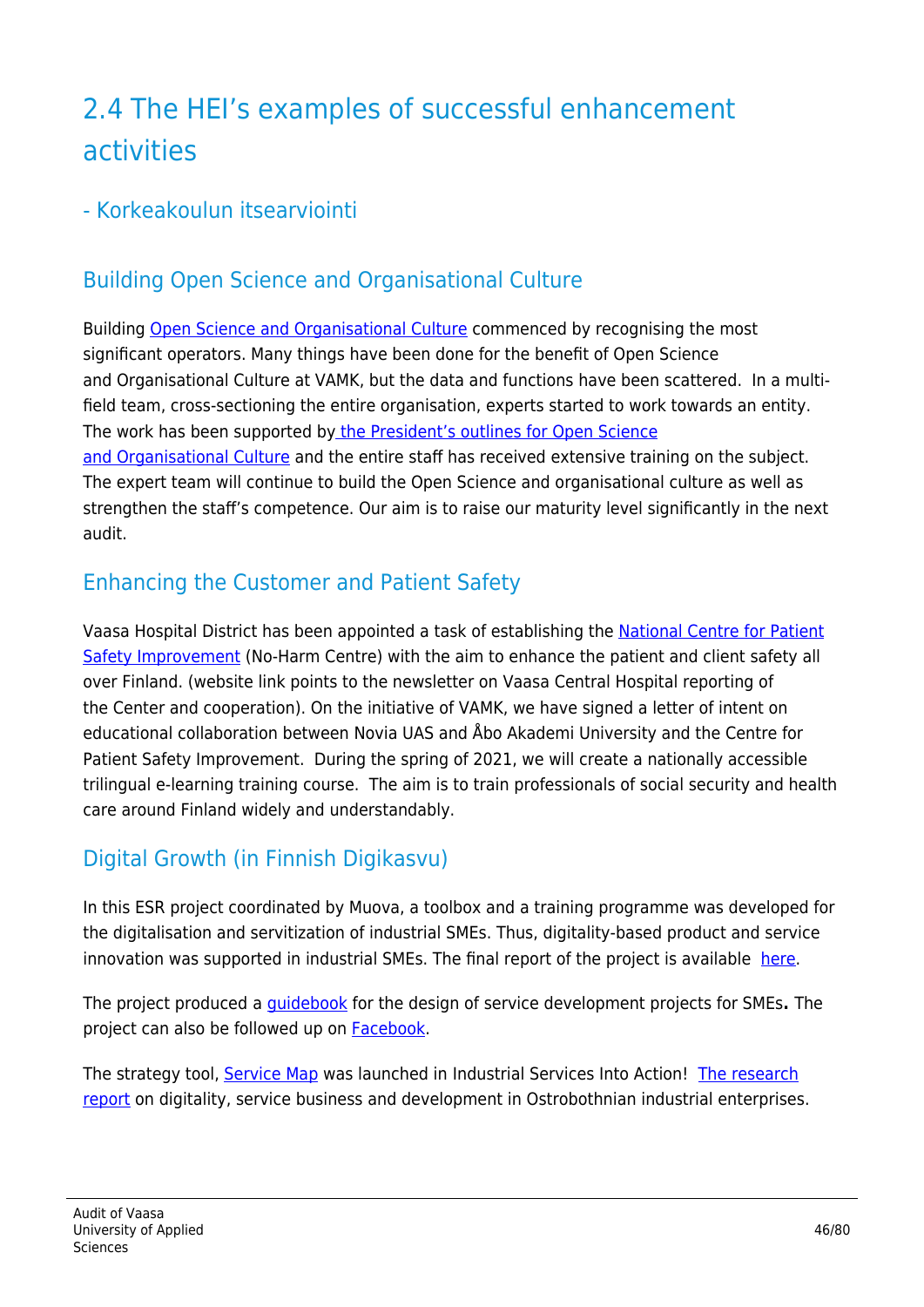#### Robocoast

VAMK is part of the [Robocoast](https://robocoast.eu/) EDIH Consortium. The objective of the Robocoast Consortium activities is to enhance the growth and competitiveness of Finland's manufacturing industry and its subcontractor supply chains, as well as to invite top professionals and investments. The Robocoast EDIH Consortium comprises seven HEIs and provinces, and applies for a position of [Finnish Digital Centre in the Digital Europe Programme.](https://www.vamk.fi/fi/news/robocoast_hakee_suomen_digitaaliseksi_keskittymaksi_digitaalinen_eurooppa-ohjelmaan/)

Approximately 45000 degree students, internationally high-level research and several RDI environments related to robotics, data analytics, artificial intelligence, satellite positioning, smart energy technology and cyber security. Other spearheads of the program are AI, high performance computing and digital skills.

## **CoProtoLab**

Design Centre Muova has collaborated with Vaasa University to develop a rapid prototyping environment for industrial services called [CoProtoLab](https://coprotolab.fi/).The objective was to develop a research, innovation and demonstration environment for collaboration of HEIs and businesses. Co-ProtoLab brings together the most significant competence related to the development of industrial services: industrial processes, IoT and information management, Service Design and Interaction Design as well as Protection of Intellectual Property Rights. Co-ProtoLab is a both physical and virtual platform for rapid experiments. In a prototyping environment, interdisciplinary industrial solutions and digital technologies are created. In addition, Co-ProtoLab supports the commercialisation of digital tools for service innovations. The result of the project is an operations model for [collaboration between HEIs and businesses](https://www.youtube.com/watch?v=_IvmbclW_VM) and a physical and virtual research and innovation platform.

#### Ecolabnet

The objective of the **Ecolabnet project is to create a network of service providers for supporting** eco-innovations in manufacturing SMEs in the Baltic Sea Region. The project is funded by Interreg Baltic Sea Region. Design Centre Muova from VAMK is one of the main partners in the project.

#### Kaleidoskope and Reboot

The themes of two Erasmus+ projects coordinated by Design Centre Muova are related to preventing social exclusions and promoting employment of migrants. The objective of the [Kaleidoscope](https://www.kaleidoscopeproject.eu/) is to increase the employment of migrant women in Europe. [The](https://www.facebook.com/Reboot-Project-311906806088091/) [Reboot](https://www.facebook.com/Reboot-Project-311906806088091/) project aims to teach skills and competencies needed in future working life for unemployed Higher Education Graduates.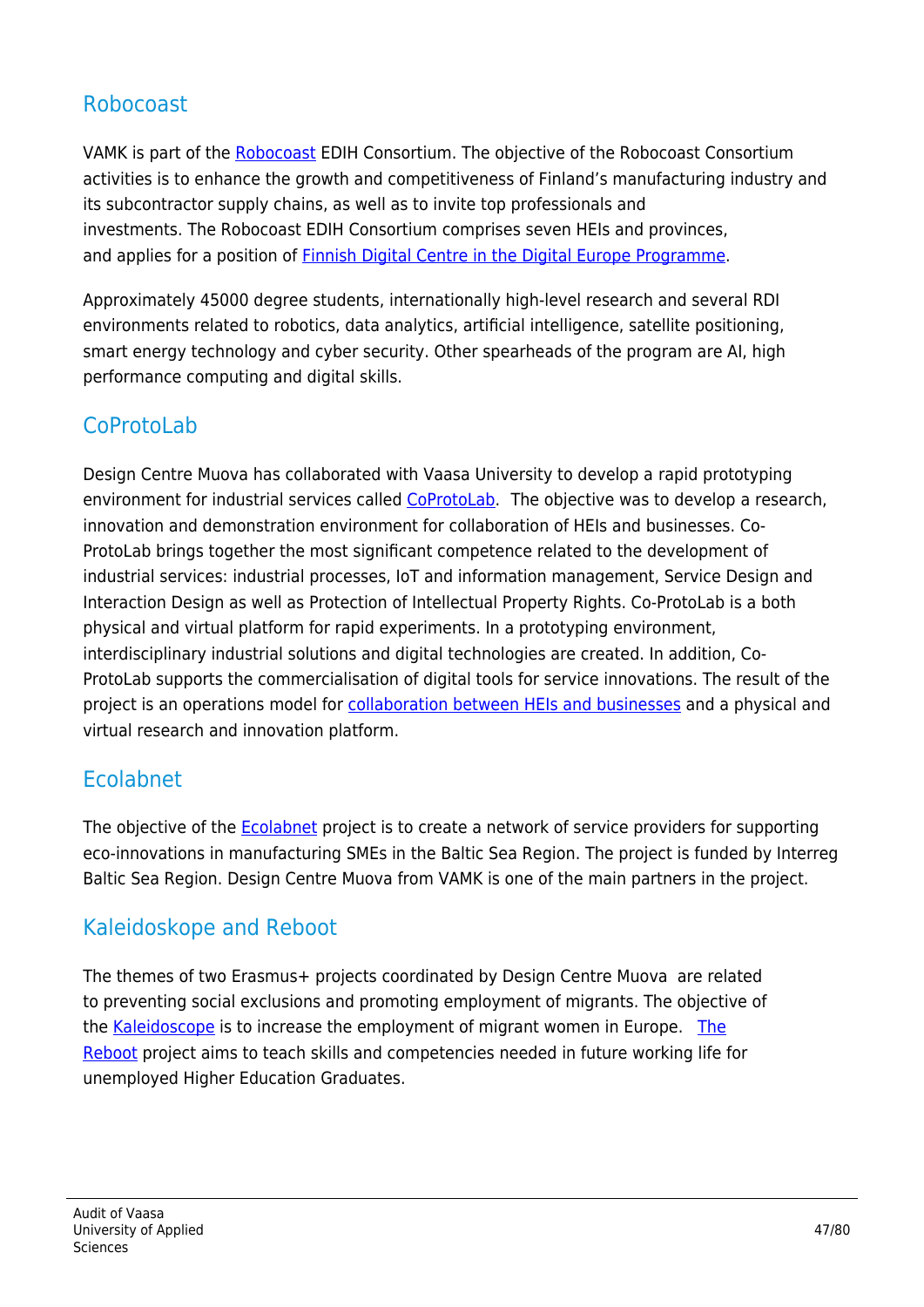# 3 HEI enhances quality and well-being

#### - Auditointiryhmän arvio

The evaluation area III assesses the functioning and development of the quality system and how the system is used in strategic management. The procedures used to support the competence development and well-being of the staff are also assessed.

#### The evaluation area III as a whole is at the level good.

#### **The audit team identified the following as the main strengths and recommendations:**

#### **Strengths**

- VAMK has a new, clear strategy and five primary strategic areas for which strategic indicators have been set. Quality management efficiently supports the management of the UAS and the strategy implementation. Strategic indicators enable diligent knowledge-based management.
- VAMK's change of operating culture significantly strengthens institutional life and collegial interaction. Thus, the renewed operating culture enables the community to develop in the direction of the ambitious strategic goals.
- VAMK has a well-articulated staff development plan which comprises diverse opportunities to further develop pedagogical and professional competences and up-date RDI and working life skills.

#### **Recommendations**

- The ambitious strategic goals especially in the field of RDI, continuous learning and internationalisation increase challenges for VAMK's staff. Attention should be paid to staff well-being and workload management so that everyone is kept onboard and remains committed to the change.
- New interaction forums and platforms need to be further strengthened to enhance sharing of knowledge and good practices in the work community. As part of staff development, VAMK should equally ensure the transfer of tacit knowledge within the institution.
- Based on information produced by the quality system, VAMK has identified development needs and has also defined development measures. However, VAMK could manage the practical implementation of development measures more systematically.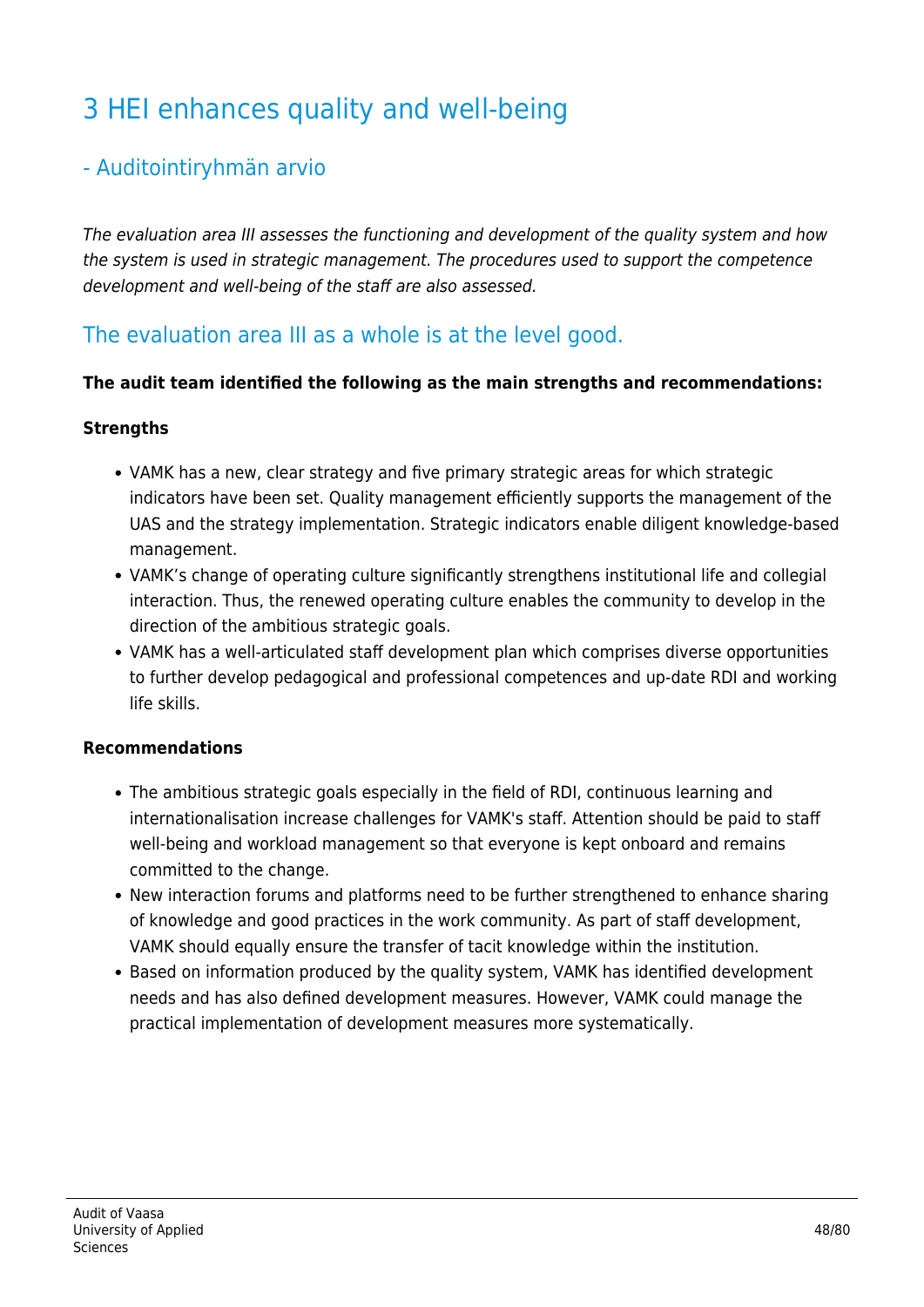# 3.1 Using the quality system in strategic management

#### - Korkeakoulun itsearviointi



#### **Figure 5.** VAMK's quality system

#### Strategic goals give a direction to activities

Our vision, mission and values highlight competence and its continuous enhancement. This applies to the competence of our students, cooperation partners as well as our staff and the development of VAMK as an organisation. Our [strategy,](https://www.vamk.fi/en/meidan_vamk/vamk-002/strategia/) published in the spring of 2020 and spanning to the year 2030, defines five targets, outlooks towards which we aim for through the enhancement areas connected with them. All five enhancement areas have been assigned main indicators with the Ministry of Education and Culture (henceforth MoEC), which make the achievement of the targets concrete. These indicators and related [enhancement areas](https://www.vamk.fi/en/meidan_vamk/vamk-002/laatu/laatukasikirja/vamk_quality_handbook-2020-accessibility.pdf#page=11) are listed in our **Quality Handbook**.

#### Quality System as a Tool for Management and Leadership

The quality system with related process descriptions, procedures in quality management, annual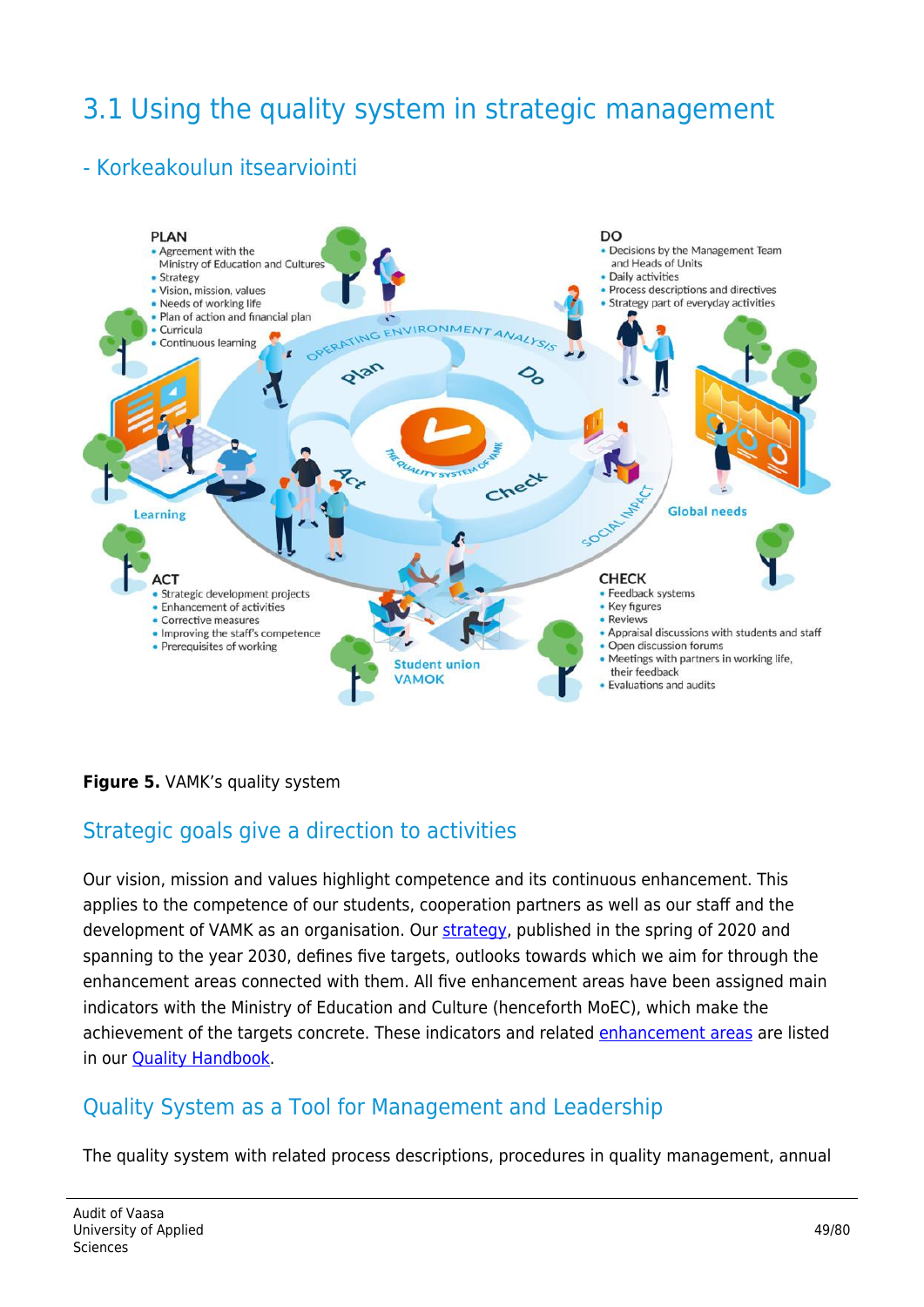planning cycles, indicators and feedback systems is a tool for the management and leadership to attain the strategic goals. The budget and action plans drawn up in accordance with the instructions given by the Management Team are based on the agreement signed with the MoEC and previously mentioned enhancement areas. The goals of the previous year and their achievement are assessed in the unit reviews held in October-November, and the goals stated in the action plan of the unit and the enhancement areas for the following year are reviewed. The budget proposal is created based on the unit budget meetings during the autumn. The President takes the budget proposal to the Board to be approved.

The activities and results of the previous year are reviewed in May in supervisors' performance review when the latest statistics, indicator data and feedback summaries from the previous year are available. The observations and assessments made in the performance review produce the foundation for the Management's strategy seminar in which the assessments made in the performance review help in the decision-making of the enhancement areas, emphases and plans for staff training for the following year. To make the follow up of the activities systematic, annual planning cycles have been drawn up for both the Board and the Management Team, in which the most important tasks of the bodies have been written down. The [responsibilities of actors in](https://www.vamk.fi/en/meidan_vamk/vamk-002/laatu/laatukasikirja/vamk_quality_handbook-2020-accessibility.pdf#page=8) [quality management](https://www.vamk.fi/en/meidan_vamk/vamk-002/laatu/laatukasikirja/vamk_quality_handbook-2020-accessibility.pdf#page=8) are summarized in a table in quality policy. Figure 6. shows the most important tasks of the VAMK Management in an annual planning cycle for 2021.



#### **Figure 6**: Annual planning cycle for the Management

#### Quality System Managed by Knowledge

The Board and the Management Team follow up the achievement of the targets agreed with the MoEC using the indicators four times a year. We will present the achievement of the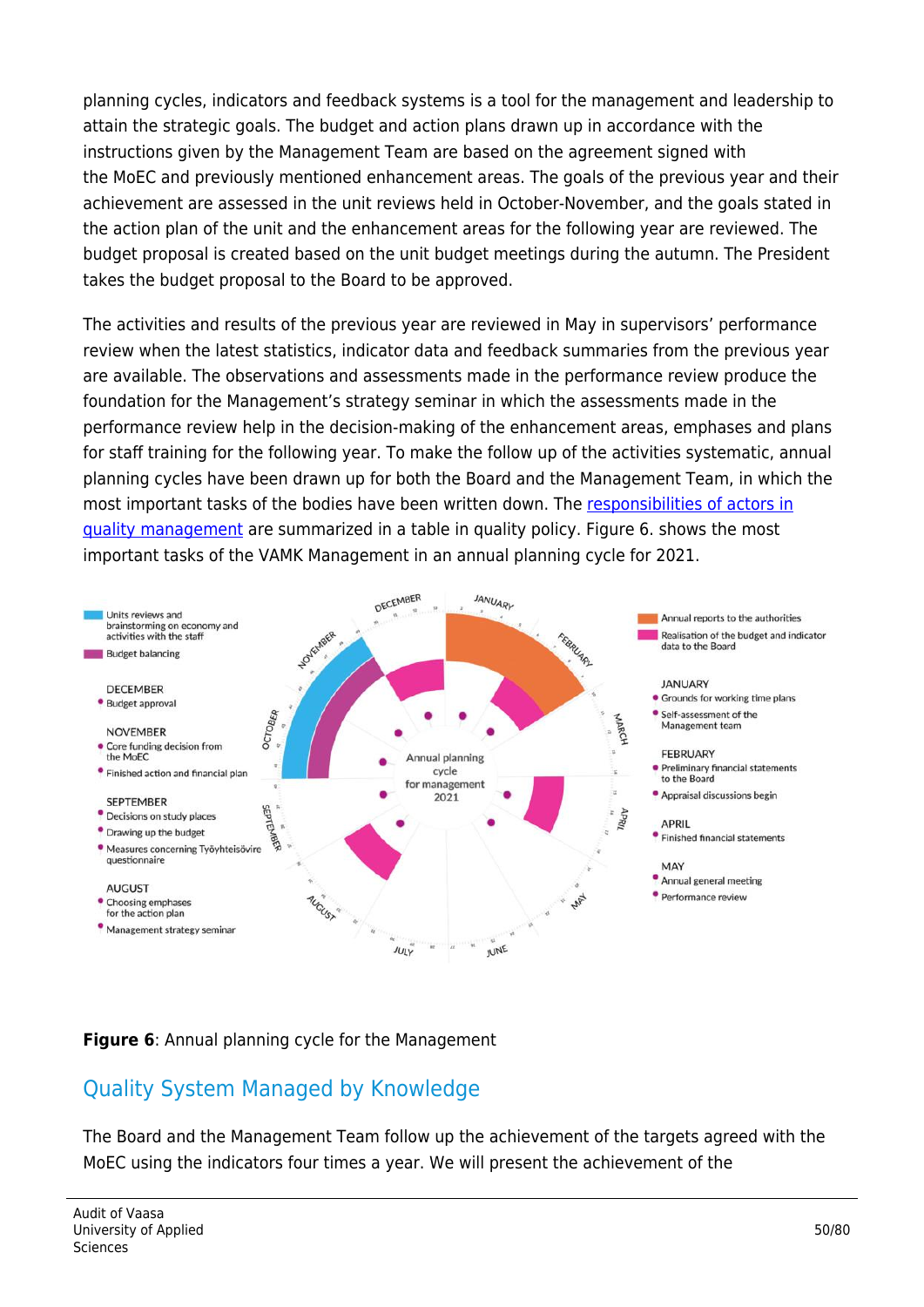intermediate targets to the MoEC during their next visit in 2022. In addition to these, VAMK has its own indicators for the Board and the units. The Board supervises the development of financial affairs and the HEI's main tasks, education and RDI activities. The regional characteristics are manifested by the fact that the Board aims to promote the employment of our international students in the region after their graduation. The Board and the Management Team inspect the indicators quarterly. The indicators for the units show the goals and the enhancement areas set as emphases, such as number of publications, Master's degrees and strategic class A type cooperation agreements. The unit indicators are the ones the achievement of which the staff can contribute to with their own actions. The indicators that follow up the activities of the units are presented in the Quality Handbook in [Figure 5](https://www.vamk.fi/en/meidan_vamk/vamk-002/laatu/laatukasikirja/vamk_quality_handbook-2020-accessibility.pdf#page=14).

## Jointly Built Strategy

Compared to the previous strategy process, we have wanted our staff to have a more active role in the formulation of the strategy so that each team has had an opportunity to bring up their views on the matters important to them. This supports the commitment to the targets and helps our staff to see the significance of their own work to achieve the targets. The structure and the indicators have been modified to a more concrete form so that they serve better as tools for steering. At the beginning of the strategy work we used a joint dashboard where the participants could see and comment on the proposals made by others. In the autumn of 2020, the strategy process has continued to take the strategy into everyday work in workshops led by the directors and immediate supervisors. The indicators have been in use for a year now, and we will improve and develop them as need be, as the strategy implementation advances. The indicators followed by the Board and the Management Team quarterly will be built on a digital dashboard to facilitate the real-time follow-up.

Strategy, built together, which steers the activities **Quality system managed by information** Indicators that support various phases of quality system Enhancement of knowledge production services Our staff's educational plan supports the achievement of strategic goals

#### **Strengths Enhancement areas**

Active use of the budget and action plan in supervisors' work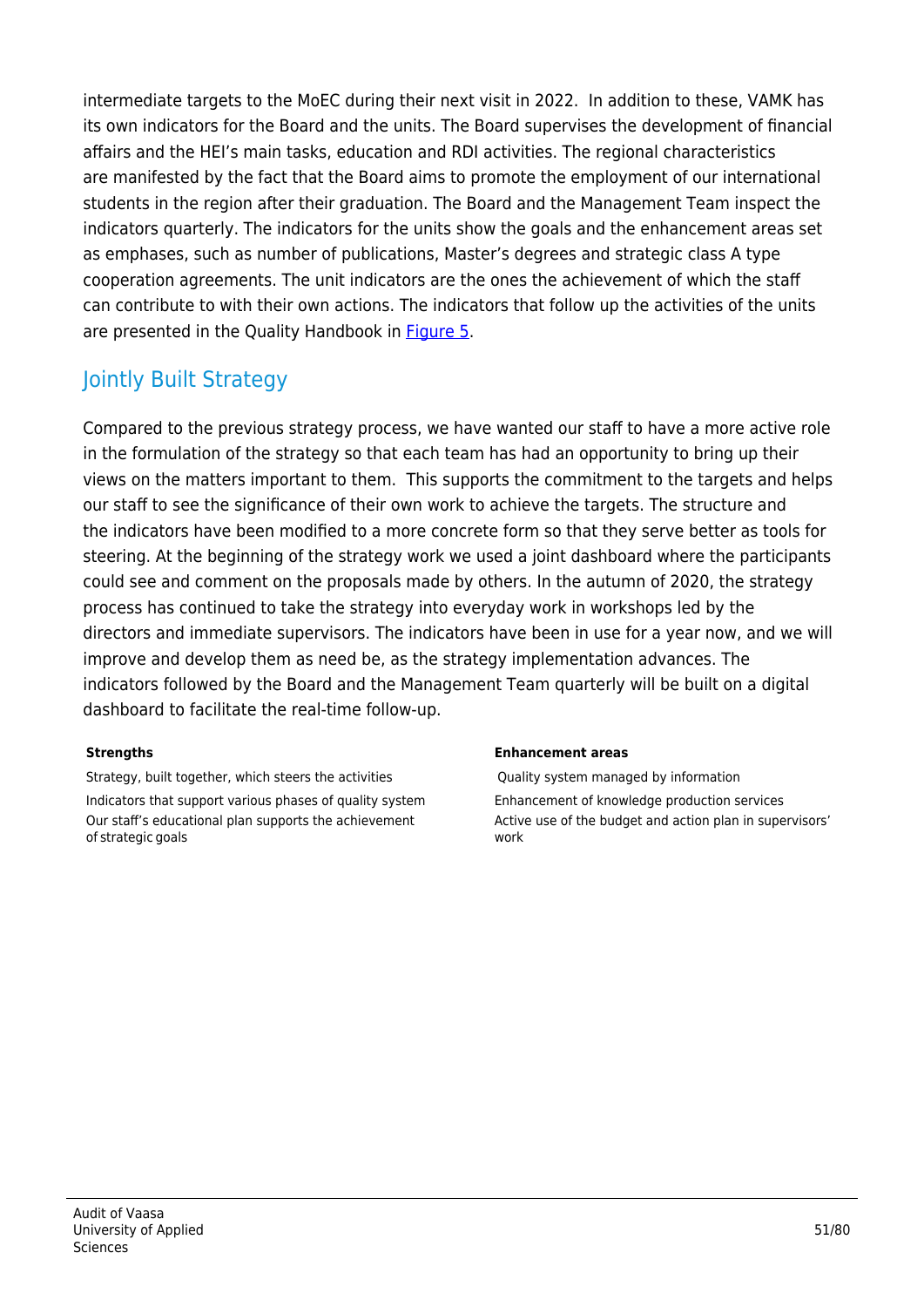# 3.1 Using the quality system in strategic management

#### - Auditointiryhmän arvio

#### VAMK's quality policy is in line with the institutional strategy

VAMK'S quality policy outlines the guiding principles of the institutional quality work and thus fosters the implementation of VAMK'S strategy. The links between strategy, quality policy and quality management are laid down in VAMK's Quality Handbook, which is published both in Finnish and English on the website of the institution. This handbook describes the functioning of VAMK's Quality system, which is based on the cycle of continuous improvement (Plan – Do – Check – Act) as well as the responsibilities of the various actors in an appropriate way. Process descriptions, procedures, as well as directives complement the Quality Handbook for actual use and are available on the intranet.

VAMK's strategy 2030 is well-known among the staff members, students, and key partner organisations. In the interviews, staff members confirmed that the strategy was developed in a dialogic and collaborative process, thus ensuring that all staff are aware of the connection between VAMK's strategic goals, their own work, and their contribution to quality enhancement. External stakeholders also had an opportunity to contribute to VAMK's strategy.

## The quality system provides a sound basis for the management of the institution

VAMK's quality system produces appropriate information especially for management needs. Strategic indicators help to monitor the objectives set for each of the strategic areas for enhancement and have been adapted to the needs of each user group such as the Heads of Units, the Management Team, and the Board of VAMK. Annual planning cycles for the board and the management are clearly designed and highly appreciated as was confirmed in the interviews. Furthermore, the interviews brought evidence that the Board is highly committed to quality work and actively monitors the achievement of goals through the respective indicators.

The Management Team systematically reviews the results produced by the quality system. This enables a large-scale development and reduces the risk that minor details prevail and endanger development activities. Strategic indicators are reviewed four times a year. At the time of the audit visit, the supervisors still had to manually extract indicator data for their areas of responsibility. However, the auditors learned that the data production and the reporting of indicators will soon be automated by means of a new dashboard. Thus, more time will be available for the qualitative analysis of information and results. The auditors welcome this development.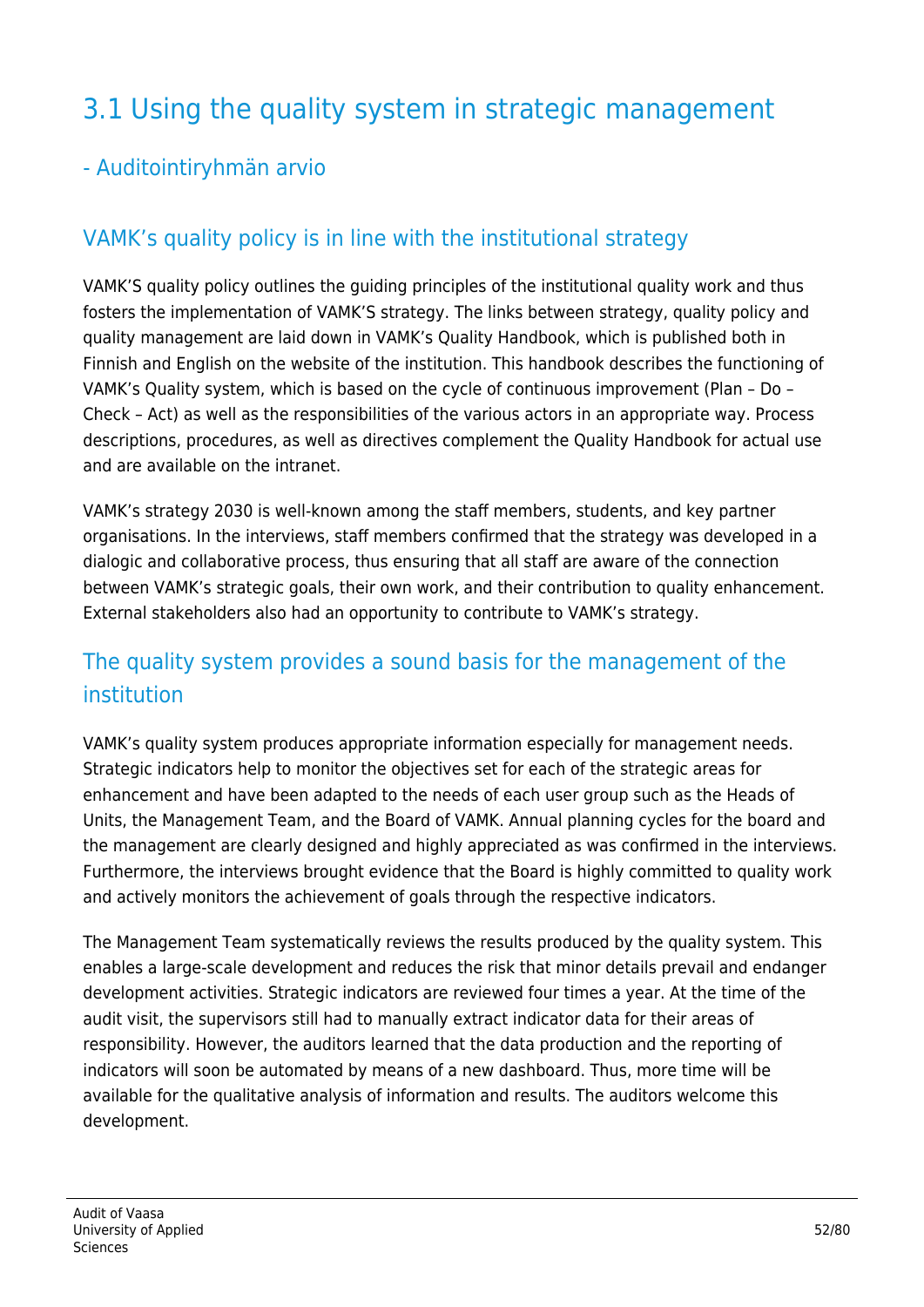The strategic goals are implemented through the economic and action plans of the units and the entire institution. The action plans define the targets for each unit which relate to VAMK's strategic goals and areas for enhancement. Monitoring of the action plans is based on information stemming from quality management and the use of the strategic indicators.

So far, VAMK has developed a fairly large number of quantitative indicators to measure the results of its strategic and quality work, yet none for societal engagement and impact. The audit team encourages VAMK to also develop indicators for this strategic area and to reconsider the strong emphasis of quantitative indicators. The auditors recommend finding a balance between quantitative and qualitative information, and also include qualitative indicators in their quality management toolbox.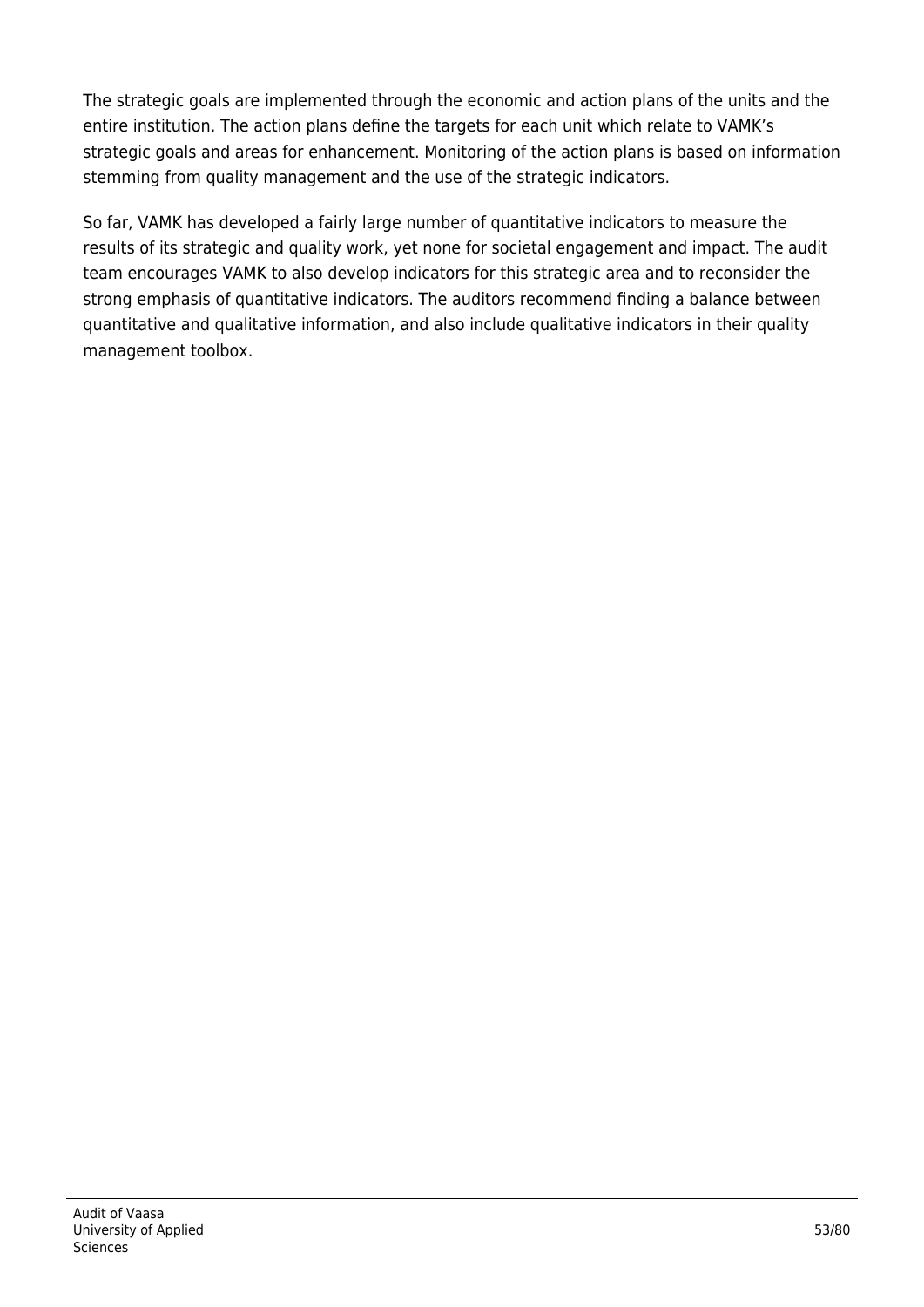# 3.2 Supporting the competence development and wellbeing of the staff

#### - Korkeakoulun itsearviointi

#### New solutions for developing the competence

Deepening the cooperation with working life and increasing the volume of RDI and service activities obligate and encourage us to seek new solutions for developing the competence. Learning new is part of the work, as well as part of well-being at work. Selfdevelopment, maintaining and updating professional competence take place even more at work and in national or international networks instead of traditional education and training. Therefore, project cooperation and working life assignments during courses are important in maintaining and developing staff's competencies.

#### Changes Give Impetus to the Competence Development

The development of the staff's competence is considered from the point of view of VAMK's competence development, as well as from the point of view of the development needs of work duties and individual persons. VAMK has defined its own strengths and a set of new emerging fields. Our working life partners operate in the fields and the cooperation with them helps us to recognise our strengths and enhancement areas. We draw up a document on HR planning and training aims annually, which outlines the principles, needs and measures of staff competence development for VAMK.

In the appraisal discussions between teachers and their immediate supervisors, one area discussed is how the teachers have developed their own professional and pedagogical competence. Other topics covered in the discussion are VAMK's criteria for pedagogical competence, the teacher's own wishes and needs and feedback from the students. Aims are set for the following academic year and a plan for competence development is made. The support services staff also have corresponding appraisal discussions. The HR system to be introduced during 2021 will improve the current discussions process and it will enable an automatic summary of staff competence needs.

#### Methods of Development

Teachers have had a possibility to gain support for the development of pedagogical competence from Edulab, a service centre for digital pedagogy. In addition to digital pedagogical services, Edulab arranges intensive courses and extensive studies in digital pedagogy, as well as ordered training for member HEIs. Many teachers at VAMK have a solid competence in substance obtained in working life, and to maintain it, we have wanted to support our teaching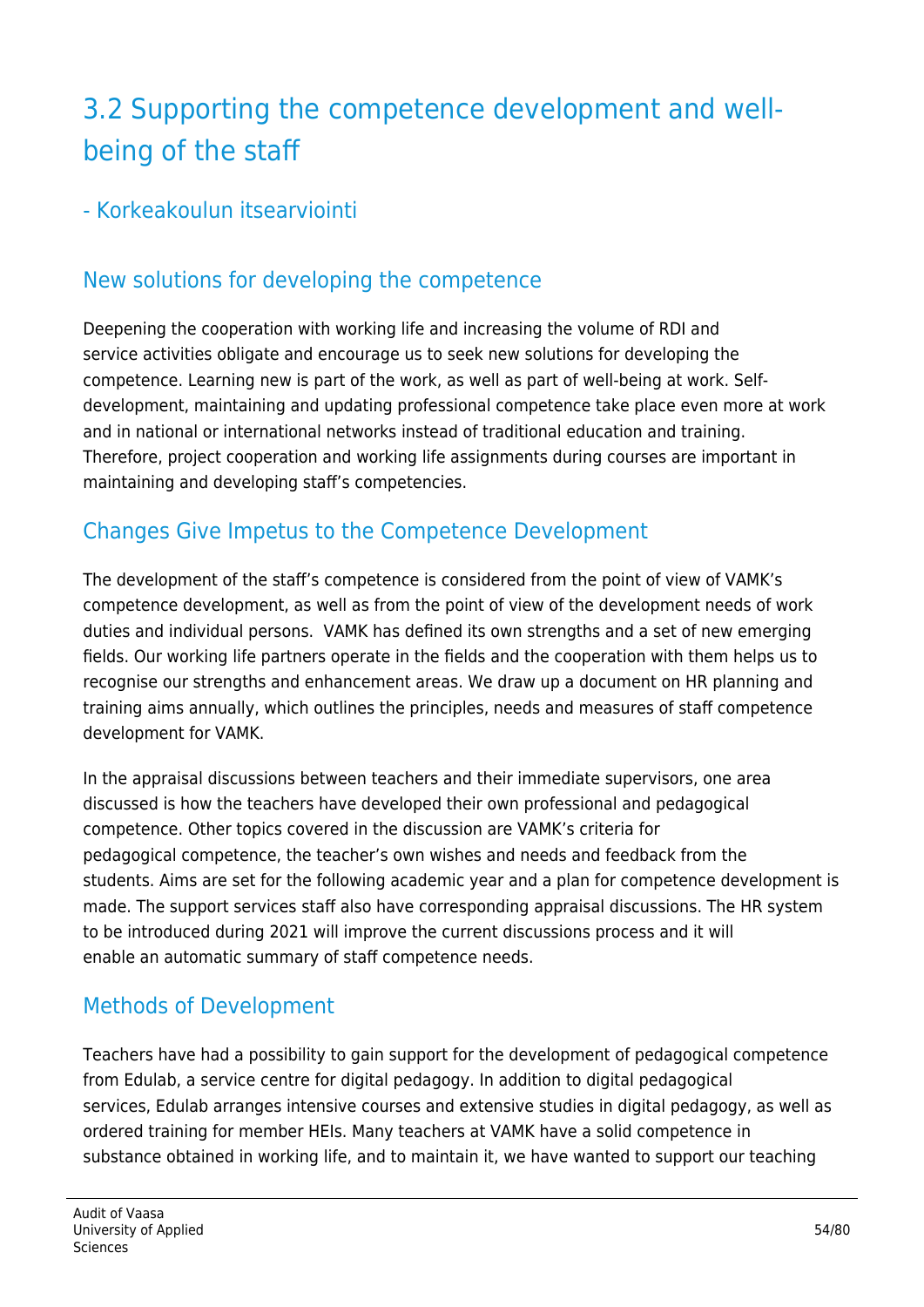staff's short-term working life periods in our partner enterprises. We encourage our staff to participate in projects and service activities. Competence development has been included in the teachers' yearly work plan and an allocation per each unit for it has been reserved in the 2021 budget.The administrative and support service staff can use up to 70 working hours for degreeoriented studies. In addition, our staff can utilise our provision of studies freely. More attention needs to be paid to the sharing of competence, experiences knowledge and skills in the future on our common forums.

## Significance of Well-being is Emphasised in the Strategy and Activities

Enhancing the well-being of the staff has been chosen a strategic enhancement area at VAMK because the economy measures in the recent years have burdened the staff and their well-being. Well-being at work is followed up with an staff survey, called Työyhteisövire, the results of which are discussed with each team. The progress and effects of measures are followed up in the Management Team and assessed in the survey the following year. Occupational health service surveys the staff's well-being with a questionnaire, the results of which is also followed up by the Management Team. The occupational health steering group anticipates the need support services of the staff and supervisors alike. With the early intervention model, we strive to prevent any severe problems in well-being. Well-being at work is brought up in appraisal discussions and following up the well-being is part of supervisors' everyday work. Occupational health service assesses the working conditions and safety of the workplace with workplace surveys.

Flexible work and working hour arrangements support and help to reconcile the work and other life in various life situations. Extensive occupational health services and disability management together with occupational health services and employment pension insurance company promote the achievement of the goals of well-being at work. We also subsidise the physical exercise and cultural activities of the staff with the ePassi employee benefit services.

## Equality through Cooperation and Openness

Principles for fair treatment of the staff are described in the Equality and Non-discrimination Plan and the realization of the principles are followed up in the Työyhteisövire survey as well in a separate equality and non-discrimination questionnaire. The staff are encouraged to report any grievances they observe regarding equality and non-discrimination through as they see fit either orally to the supervisor, director, health and safety representative, employee representative, or in writing anonymously through the Feedy feedback. The cooperation development group deals with all problems that have arisen. [The equality and non-discrimination plan](https://www.vamk.fi/en/meidan_vamk/vamk-003/turvallisuus/suunnitelmat/yhdenvertaisuus/) defines the annual enhancement areas and measures to be taken. The cooperation development group and the Management Team follow up the realization of equality and non-discrimination plan. They have also cooperated in drawing up the principles and instructions for recruiting. VAMK's values and strategy have been considered in the instructions.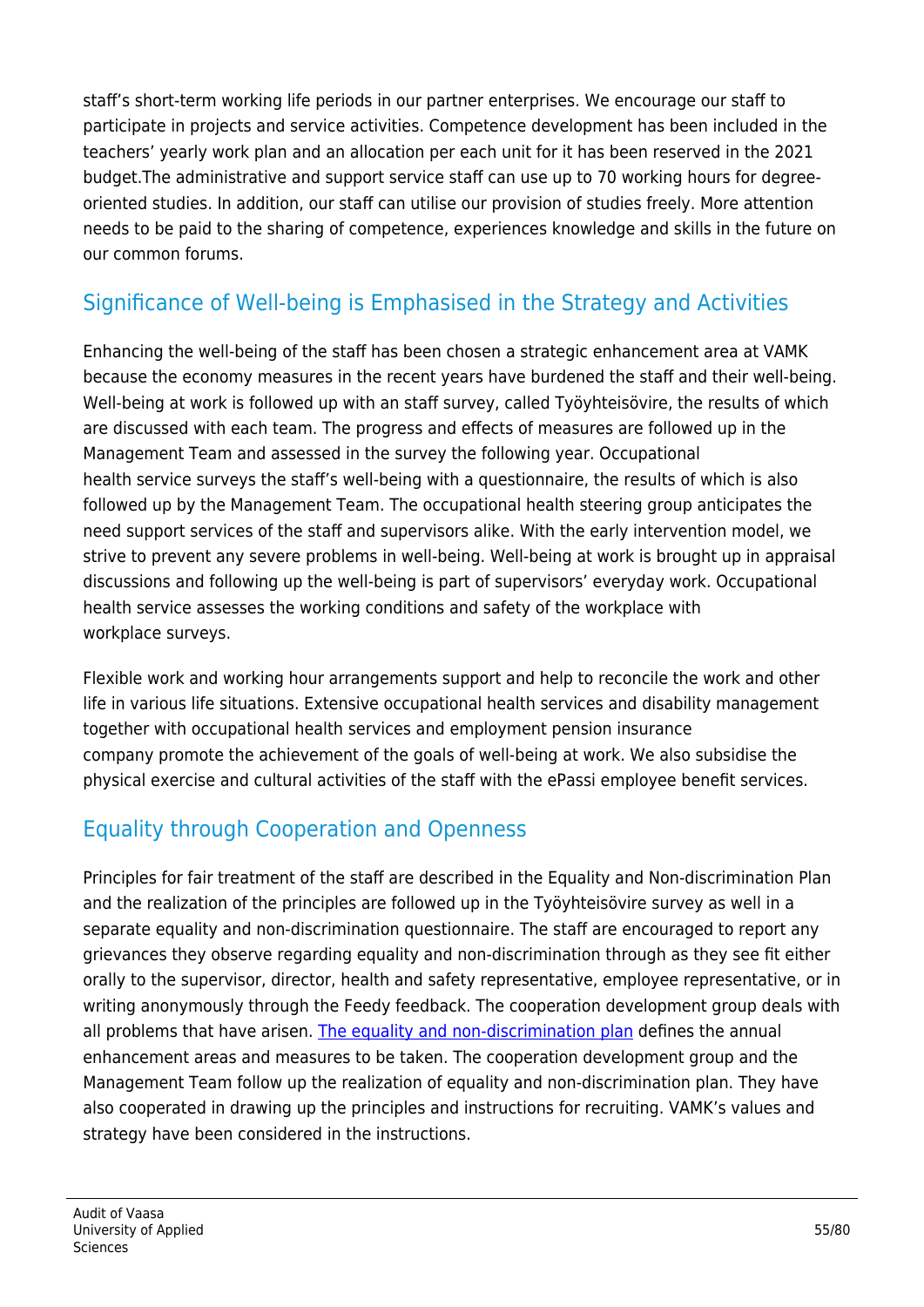Processing and follow up of staff survey (Työyhteisövire) results so that it enhances the wellbeing

Staff's possibility to take a working life period Development of supervisory duties

Collegial support as a resource in the working community

#### **Strengths Enhancement areas**

Efficient utilisation of the HR system to be introduced

Development of managing an ageing workforce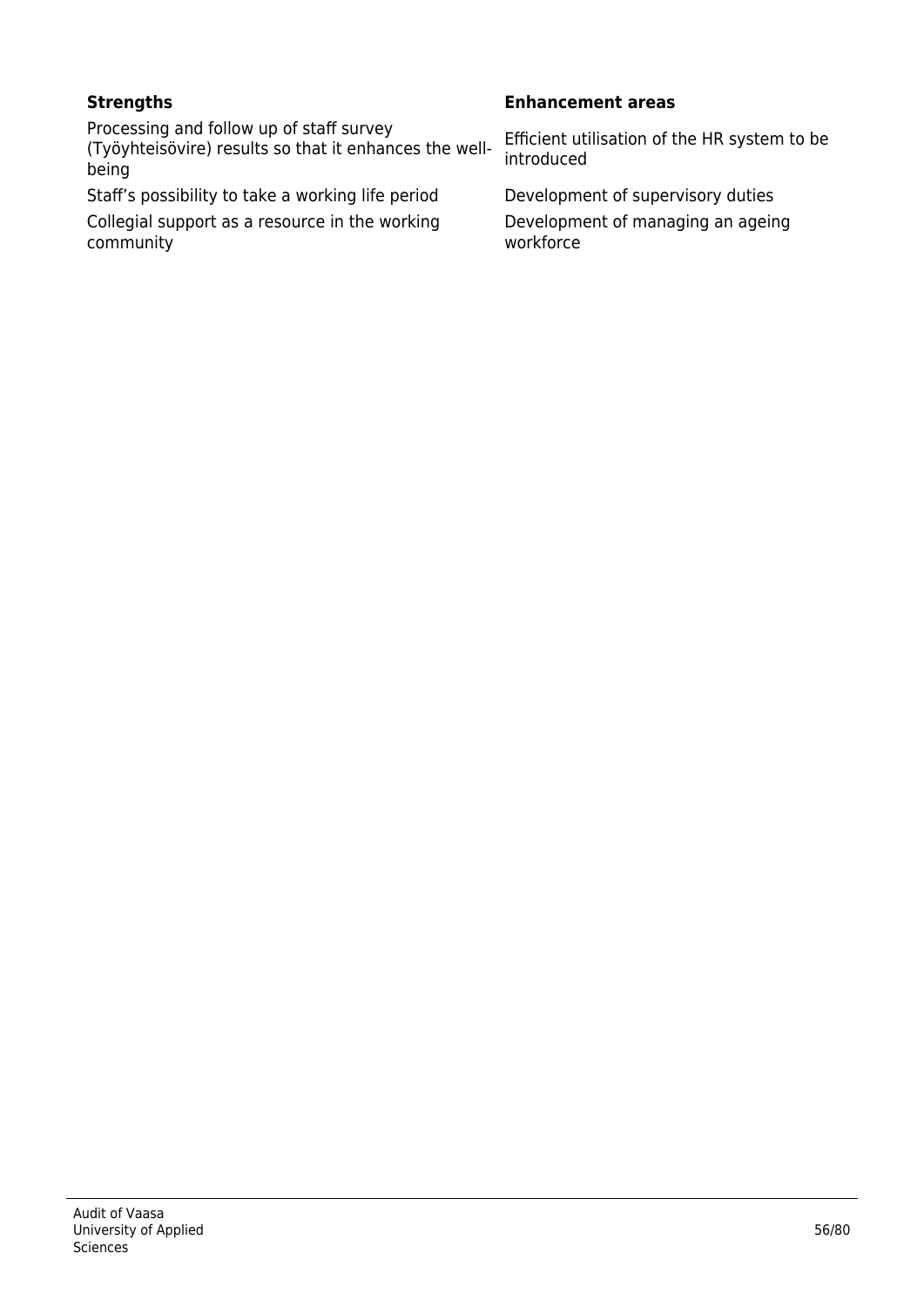# 3.2 Supporting the competence development and wellbeing of the staff

- Auditointiryhmän arvio

# Strategy guides the development of staff competence

VAMK's renewed strategy highlights five areas for development, also encompassing the competence development needs of the institution. Development needs are analysed in more detail in VAMK's annual document on HR planning and training aims. This comprehensive and informative document forms a solid basis for staff development as a whole. At the individual level, competence development needs are identified during the annual development discussions between staff members and supervisors, and individual development plans are drawn up accordingly. The interviews confirmed that this procedure is widely applied and highly appreciated.

VAMK's strategic focus areas are also mirrored in opportunities provided for staff development. With RDI activities and participation in continuous learning activities having been included in VAMK's teaching staff portfolios, the enhancement of staff's research competences and working life skills is fostered.

Staff competence development is also enabled through working life periods which constitute a valuable opportunity for learning and upskilling. Furthermore, these periods play an important role in achieving the strategic goal to work closely with regional working life and provide input for up-to-date teaching. In the interviews, the auditors learned that the opportunity to go on a working life periods has so far not been used by many colleagues, thus the auditors encourage staff to grasp this unique opportunity (see also chapter 4).

While VAMK documentation related to staff development is comprehensive and well set, the key document for staff recruitment is quite scarce in content and detail. Therefore, with a view to the coming updates of the principles and instructions for staff recruitment, academic staff recruitment processes, competence requirements and actors involved in the respective procedures should be transparently laid out in this document.

## Well-being of staff is a strategic priority

Improving staff well-being at work is one of the five strategic areas for development at VAMK. Well-being of the staff is followed with an annual staff survey called Työyhteisövire. The results of the latest staff survey have been discussed in the management team and development measures have been decided, resulting in a large-scale plan of action. However, a more detailed implementation plan with responsible actors and prioritised schedules would further support the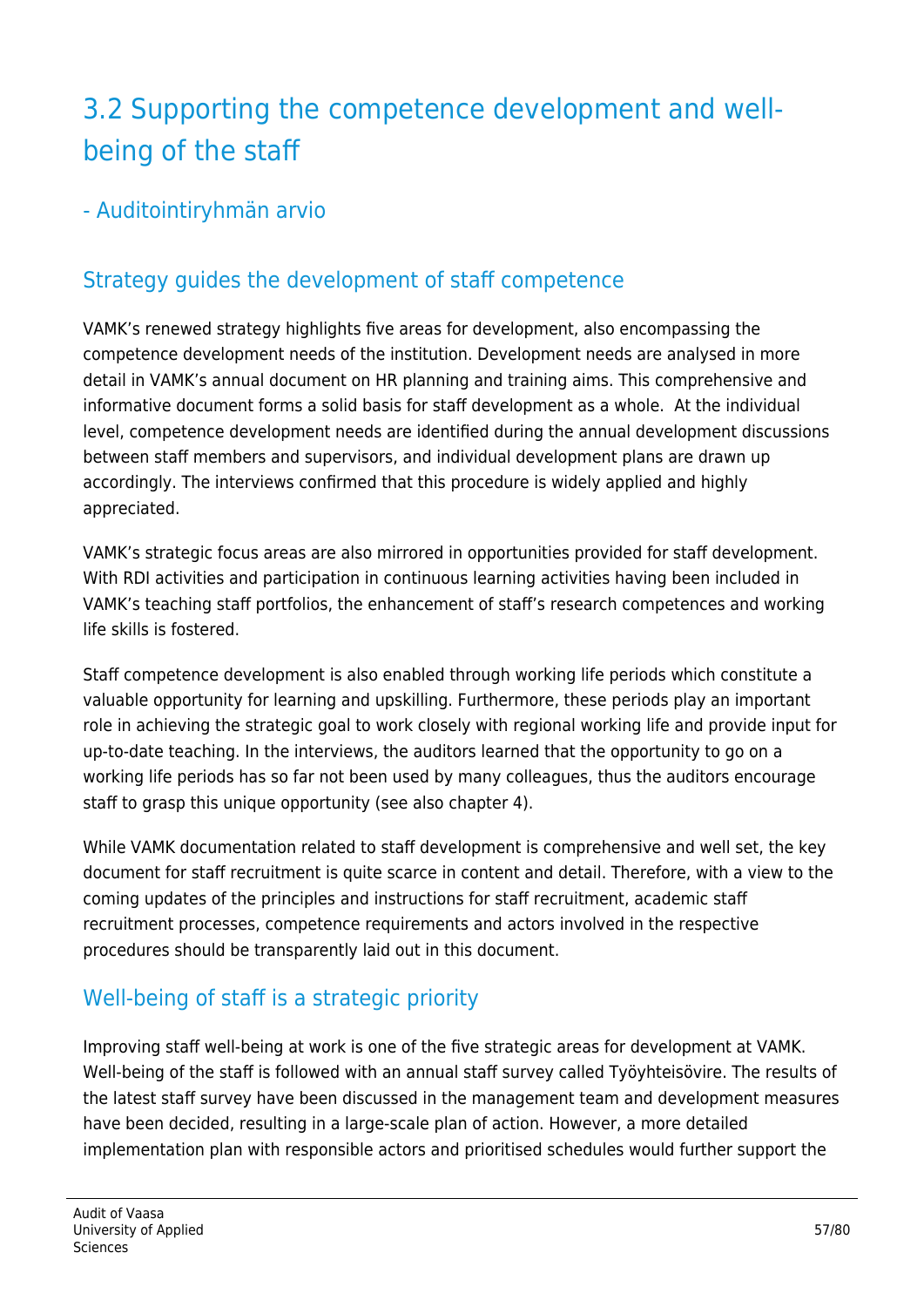implementation of the chosen measures.

Following the strategy, engagement in RDI has become part of the task portfolio of VAMK's teaching staff. Even though new personnel have been recruited for continuous learning and RDI activities, there is a risk that teachers' work duties may become too fragmented and workload for the individual staff members may become too heavy; therefore, the audit team encourages VAMK to remain vigilant and to evaluate and monitor staff well-being regularly.

During the audit interviews, the management of ageing workforce was discussed. This topic is an important management issue as many of VAMK's staff members are close to retirement age. The audit team values VAMK's approach to this issue and encourages the Management Team to pay attention to the special needs of ageing and experienced personnel, and initiate flexibility in working hours and the revision of job descriptions. Furthermore, VAMK should care for knowledge management and consider how to ensure the transfer of know-how and tacit knowledge from more experienced persons to less-experienced staff members.

VAMK has published a statutory personnel policy plan of equality and non-discrimination on its website. The realisation of this plan is followed up by an equality and non-discrimination questionnaire and Työyhteisövire staff survey. In addition, there is an anonymous Feedy feedback system in place that enables reporting of unfair treatment. The interviews confirmed that Feedy is well-known within the institutional community.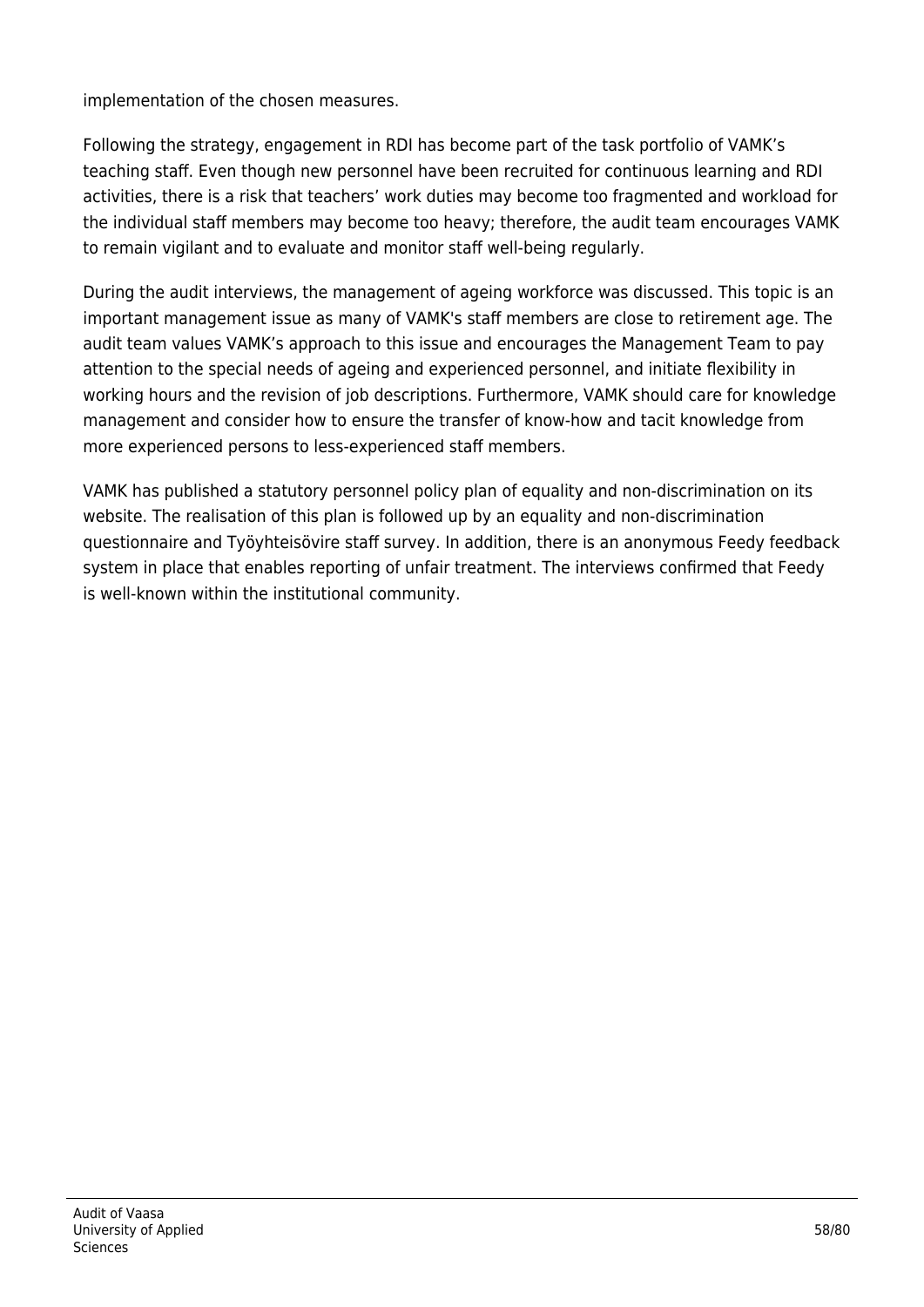# 3.3 Functionality and development of the quality system

#### - Korkeakoulun itsearviointi

#### Accurate and Systematic Quality Management

[The quality system s](https://www.vamk.fi/en/meidan_vamk/vamk-002/laatu/laatukasikirja/vamk_quality_handbook-2020-accessibility.pdf#page=7)upports the renewed strategy so that the essential data produced by the quality system is available to be used in various phases of the PDCA cycle. Quality management has become more accurate and systematic by developing the financial planning process, by structuring the procedures and measures and by redefining and refocusing the indicators. The Management Team goes through the processes and makes necessary changes in them in process workshops annually. The aim in the enhancement of activities is an efficient but simple enough model. The new enhancement areas defined according to the new strategy steer the planning of the basic tasks of education and RDI activities. Now activities that have previously been in the background but that are significant to the implementation of the new strategy are also invested in. A map of measures for enhancement areas now under development brings together the enhancement areas and their goals. Yearly goals are further assigned to the units and the degree programmes. The Management Team follows up the indicators of the enhancement areas and strategy four times a year, and the Board, having decided on the most important indicators, follows them up quarterly, as well.

#### Extensive Information on the Education Process to Various Actors

The provision of education, curricula and tuition are assessed annually. In addition to indicator data, we receive information on the success of the education process from the Graduand Feedback Survey and the Career Monitoring Survey, which belong to the MoEC's indicators. Our aim is to use the results of these surveys even better by selecting some indicators to a closer scrutiny. By reflecting the changes in the results systematically, we can better assess the impact of the measures taken.

The newly adopted [course feedback system,](https://www.vamk.fi/en/opiskelijoille/opinto-opas/opiskeluvamkissa/palautteet/) Radar surveys (In Finnish Tutkakysely) for the students and group tutoring with its appraisal discussions give versatile information for the assessment of the activities to the Management, immediate supervisors and teaching staff. The Radar surveys are implemented as separate questionnaires in accordance with the progress of the learning process so that for example the emphasis in the questionnaire for the firstyear students is on the orientation to the studies and in the questionnaire for the thirdyear students on practical training and issues related to the thesis. Vamok's questionnaire on social affairs, previously implemented as a survey of its own, has now been integrated into the Radar survey. This has had a positive effect on the response rate when we have reduced the number of questionnaires and possible overlapping.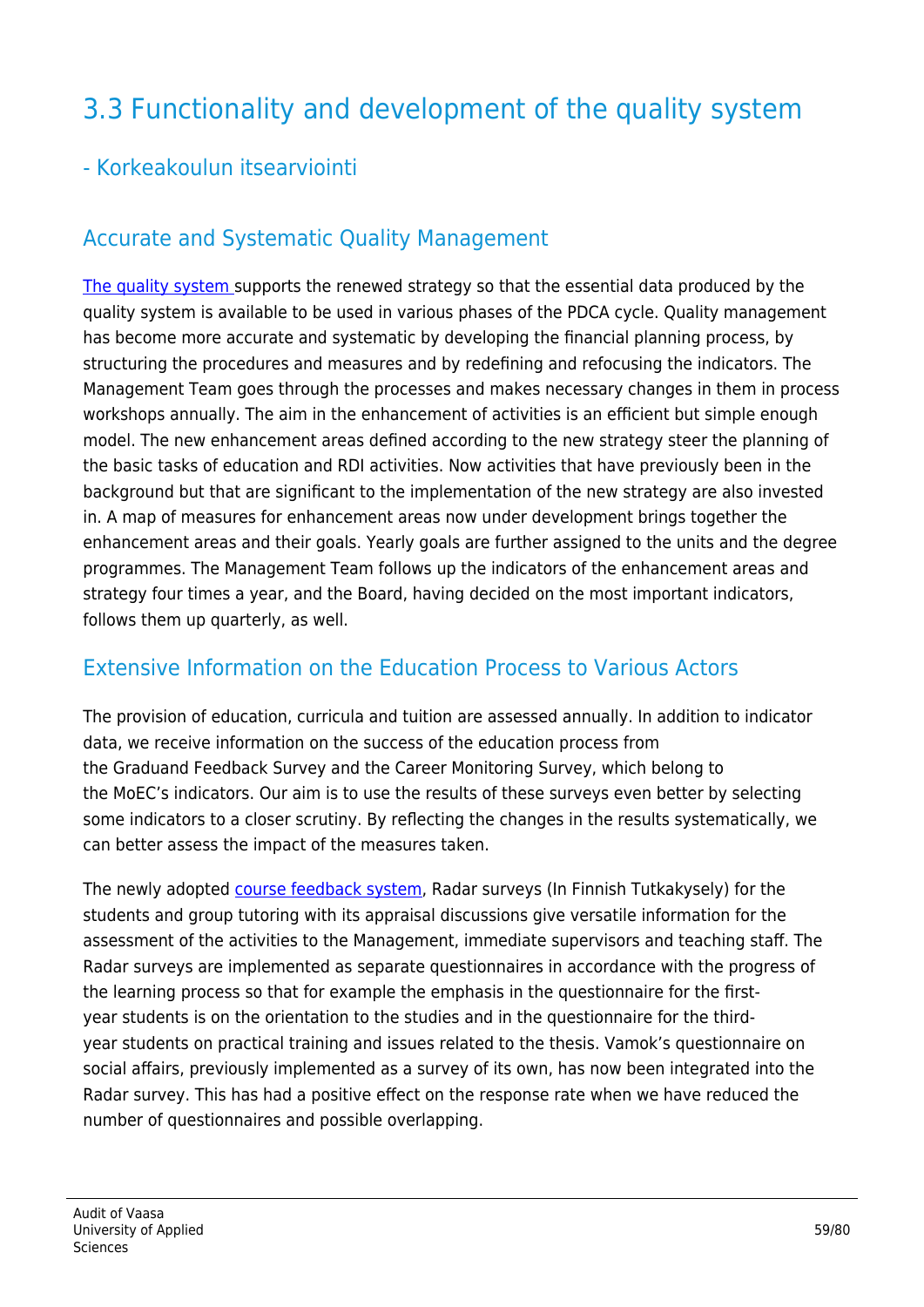#### Strategic Emphasis is Shown as Investment in Enhancement

Our current strategic cooperation with working life and RDI activities are highlighted, whereas earlier the emphasis has been on the functionality of the education process and success. The cooperation with working life gives us signals of what kind of competencies are needed in working life and helps us to anticipate the changes in our operating environment and working life. In 2019, more than 150 companies were involved in our RDI work in implementing projects and working life projects. Feedback from these projects help us to enhance our activities. At the beginning of 2021, we will introduce a project management tool and a new RDI Manager will start work. The Thinking Portfolio project management tool enables a better collecting and follow up of strategic information and the use of competencies gained in the projects. To promote the Open Science and Research, several measures have already been taken, and the President has defined the [policy](https://www.vamk.fi/en/tki/toiminta/avointiedejatutkimus/linjaukset/attlausuma/) for the organisational culture in Open Science at VAMK.

#### Towards Inclusive Quality Culture

The community spirit is built on common values, by promotion and nurture of which we will create a basis for mutual trust and common goals. Dialogue, interaction and cooperation are important, and they come true in everyday work, meeting practices and common enhancement projects. In the President's monthly discussion and briefings on Zoom, we deal with topical and important issues. During the corona pandemic, staff meetings have been held weekly to inform the staff how to act safely and responsibly. Close cooperation with Vamok student union has proved to be a valuable asset when the tuition was transferred online, and many students were left alone without a possibility to meet fellow students. In cooperation with Vaasa University Student Union, Vamok took care of quarantined students by contacting them and supplying them with food and medicines; this was reported in [National news](https://yle.fi/uutiset/3-11592888). VAMK and Vamok sign a cooperation agreement every year regarding for example quality work. Our students have representatives in all VAMK's bodies and work groups. The President meets student union monthly.

Annual cooperation meetings with our most important working life partners have turned out to be a good practice. A large number of teachers from our educational units and degree programmes participate in these meetings. Feedback on the meetings has been good both from our staff and from the working life. Yearly revised agreements create continuity and activity in cooperation. Online meetings have made it possible for even more people to participate.  Many changes challenge us to create new forums to share good practices. The first of these is our online magazine [Energy](https://energiaa.vamk.fi/en/) in which our staff can share their competence and experiences for the good of our own organisation and the society around us. 

The quality system produces relevant information and is not too heavy

#### **Strengths Enhancement areas**

Enhancement of RDI feedback collection in a systematic way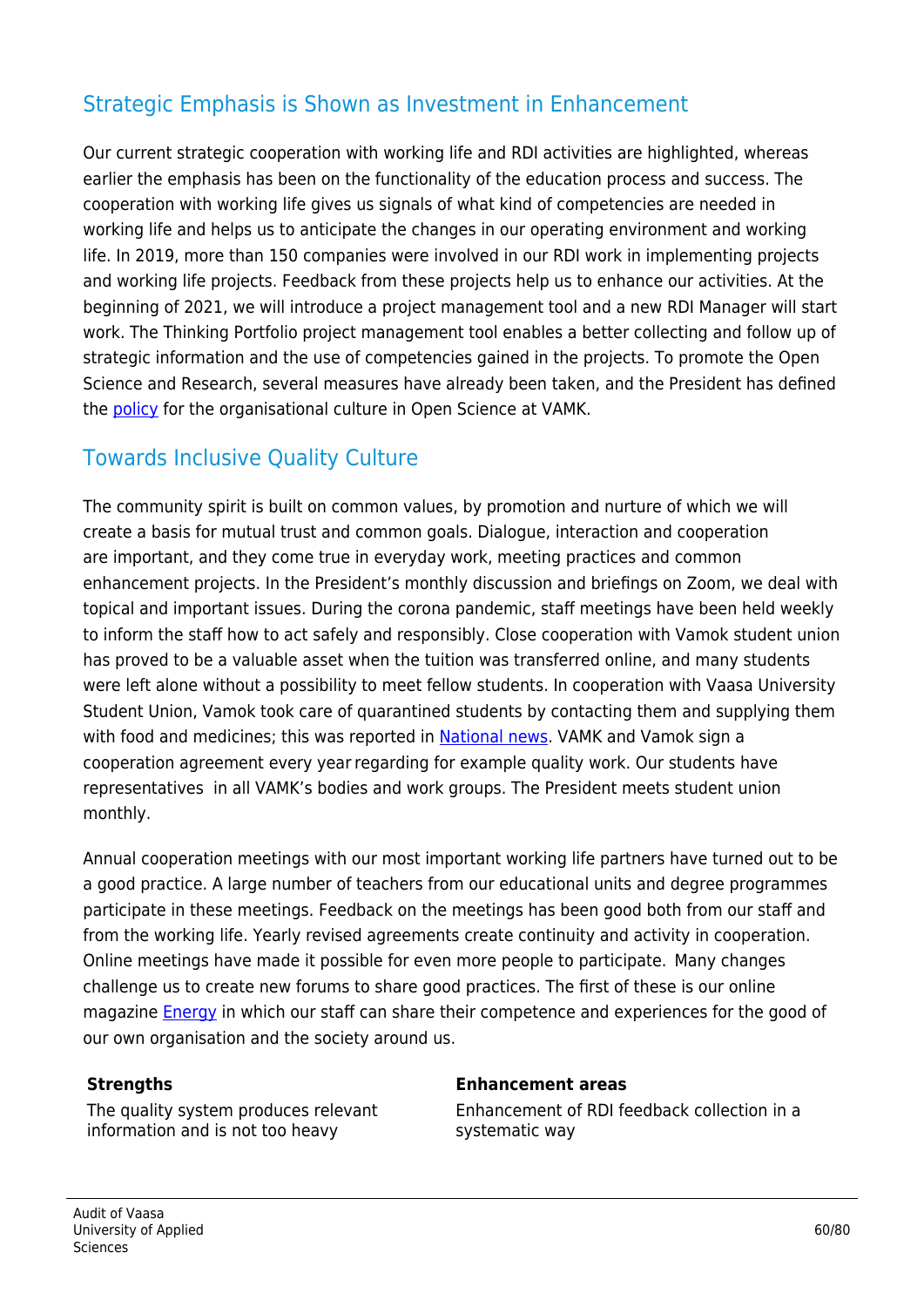The quality system supports the strategy and achievement of strategic enhancement areas Committed, collegial staff Systematic ways to share good practices

Systematic analysis of quality feedback related to strategic enhancement areas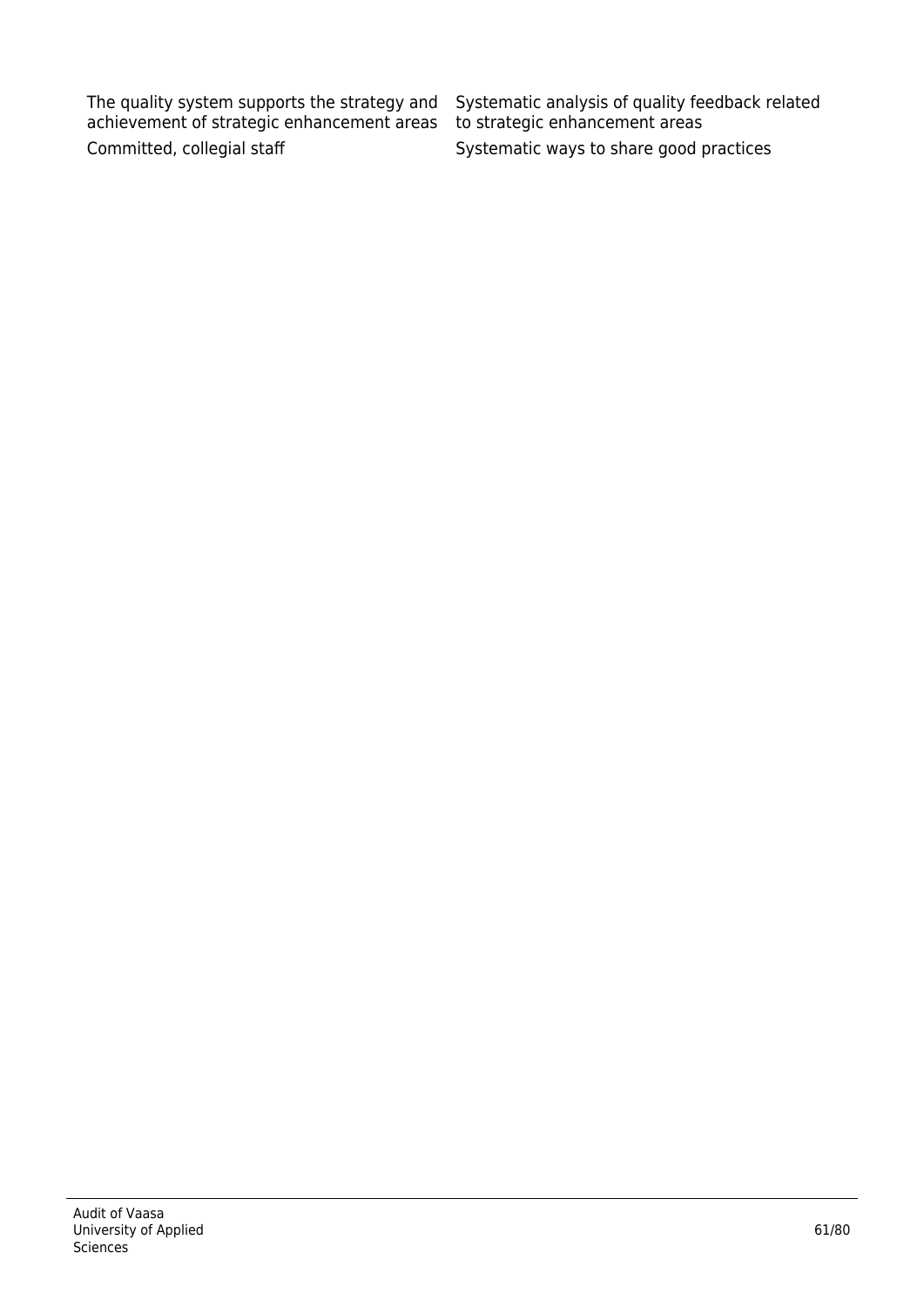# 3.3 Functionality and development of the quality system

#### - Auditointiryhmän arvio

#### The quality system covers the core processes

The quality system covers all core processes of VAMK: education, RDI activities and design services. Regional development work, societal interaction and impact are carried out in all the above-mentioned core processes. A general description of the quality management of the core processes is included in the Quality Handbook. In addition, VAMK has a large collection of process descriptions in place, complementing the Quality Handbook. Process descriptions are annually updated in the Management Team workshops, ensuring that the descriptions are up-todate and well-known to the top management.

To improve the overall outline and interlinkage of the individual processes, VAMK could consider designing a process map and increasing visualisations through workflow charts or diagrams. The auditors also recommend using the next Quality Handbook revision to integrate further qualityrelevant information in the handbook, such as details on information production, development of measures or the description of the quality management of RDI activities and design services. All this will make the Quality Handbook a comprehensive "instrument" to enhance and monitor the quality management of the institution.

#### All parties participate in the quality management

Students, staff members and working life partners take part in the quality work at VAMK. The interviews with representatives of the student union VAMOK confirmed that students have various possibilities to participate in the development dialogue. There was also evidence that staff members identify development needs with the help of information produced by the quality system. Working life partners participate via advisory committees and by cooperating in education, RDI activities and continuous learning. Annual cooperation meetings with the most important working life partners, the yearly revised agreements and the Key Partner award are good practices which support the continuity of cooperation with working life and thus contribute to the quality of education.

VAMK was able to present several examples of effective quality work and the involvement of different parties in it. The interviews confirmed that VAMK's quality culture is based on dialogue and openness. The sharing of good practices has increased alongside with the development of the quality culture. VAMK's new interaction forums and platforms offer potential to further improve sharing of knowledge and good practices in the work community. The strong commitment of the President to quality work was both evident and confirmed in the interviews.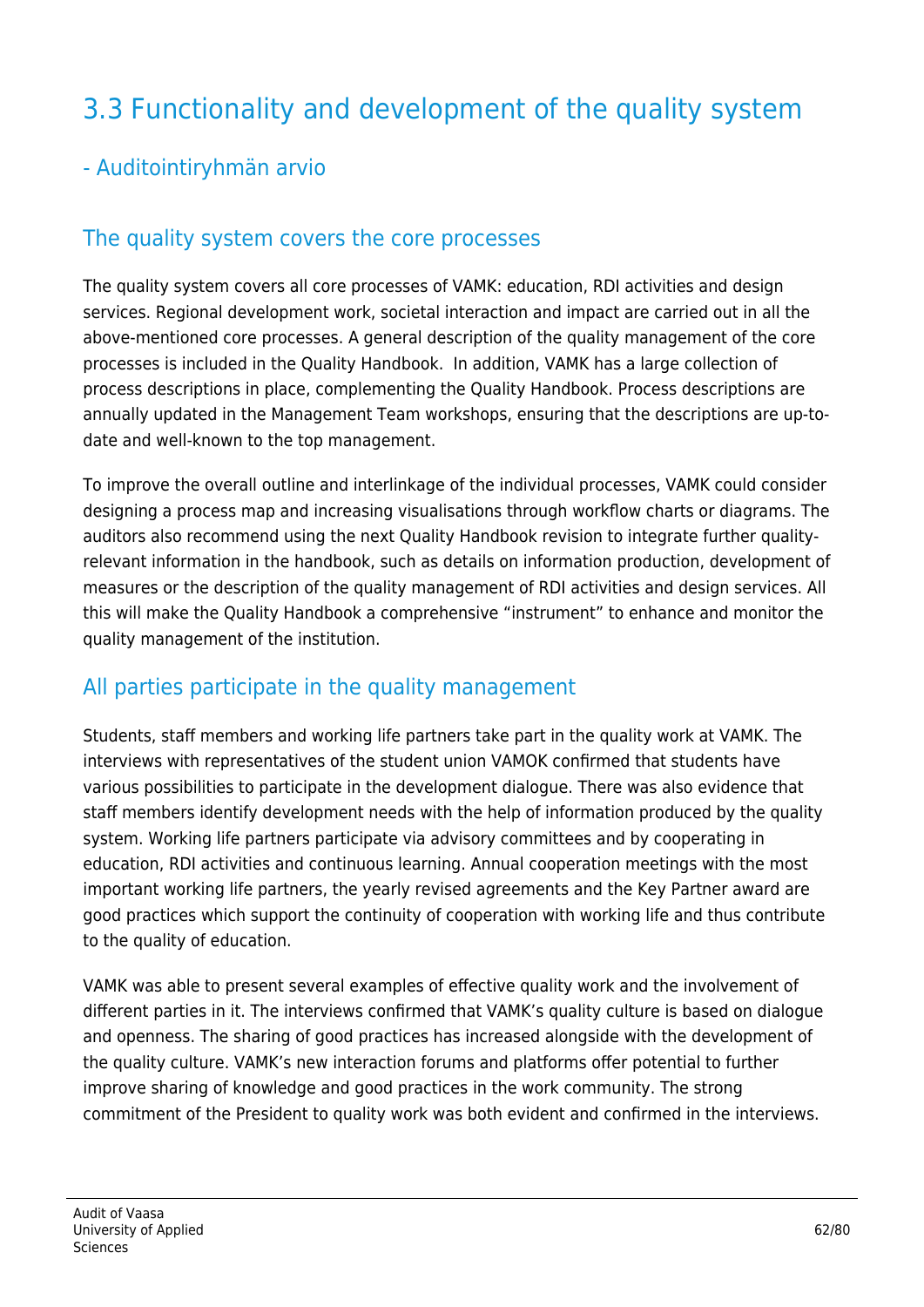## Systematic development of the quality system should be set as driver for quality enhancement

Prior to this FINEEC audit, VAMK had reformed several of its quality system procedures, including institutional-level indicators, quality management of RDI and the course feedback system. These changes are promising, even though the evidence of their impact has not yet been fully deployed due to the rather recent reforms.

Based on the information given in the audit documents and the information gained in the audit visit interviews, so far changes in the quality system have rather been made as a response to emerging development needs than as a systematic exercise. Therefore, the audit team encourages VAMK to continue the dynamic renewal of the quality system as set out in VAMK's strategy. More proactively initiated internal evaluations of the quality system could enhance the continuous strategy implementation and foster quality development as well. The quality system development plan complemented systematically by a self-evaluation or an internal audit could effectively support this important work and have a substantial impact on the quality of VAMK's core areas.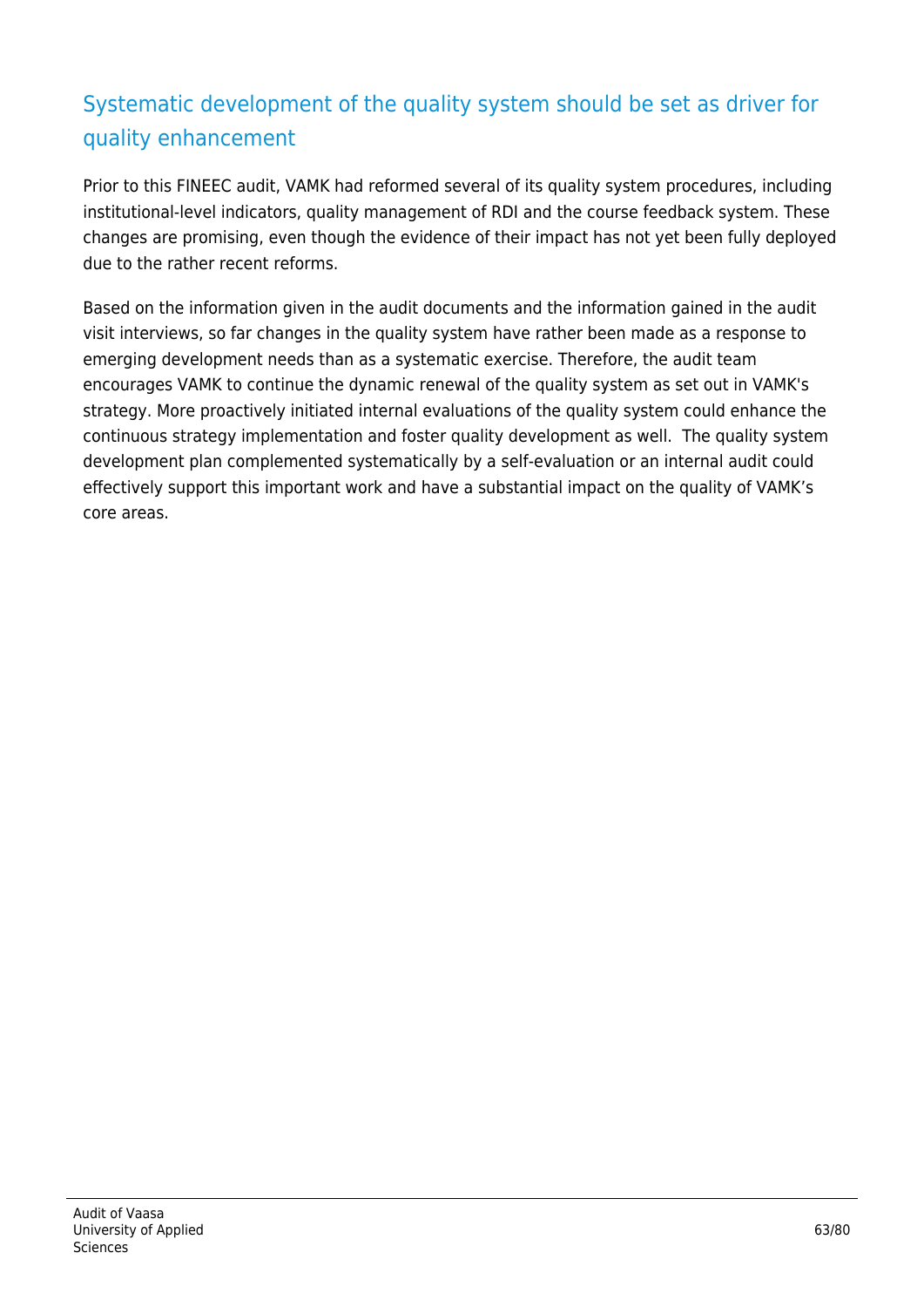# 3.4 The HEI's examples of successful enhancement activities

#### - Korkeakoulun itsearviointi

## Dialogical and Participatory Strategy Process

The strategy process was started at VAMK UAS in the autumn of 2018 with an idea to create a strategy that secures the economy of the UAS and gives added value to the regional working life. The focus was on developing the education process that is working- life oriented and that supports the students' graduation. The work started with a joint workshop for the Management and the Board. Participating in the process have been staff, students, and ten of our most important working life partners. The dialogical process was implemented by using a joint dashboard for initial surveys and to follow up the progress of work. Participants could access the input given by others, comment on them and make additional questions. After round 2 in February 2019, we had the initial emphases for the strategy, vision, missions and values. The Board approved the strategy on 23 March 2019 to be further developed.

Led by the President, the strategy work has continued by specifying the enhancement areas, indicators and values. These are a basis for the 2021 budget, and they have been discussed in teams and degree programmes staff when preparing the action plans. The strategy is available in form of a strategy leaflets and on our website. The work continues. After finishing an efficient and updated indicator follow-up, and thus able to assess the impact of our strategy, we can move on to the following plan- do – check- act round.

## Processing the Results of the Staff Survey

The well-being of the staff is followed up with an annual staff survey (Työyhteisövire), which highlights the strengths and enhancement areas. The results and answers of each team are dealt with in teams. The discussions have clarified and revealed reasons for certain results and has helped with devising enhancement measures. Last year the most supported statement in the survey was that we do meaningful work at VAMK. According to our staff, the most important enhancement area was the improvement of activities with regard to our competitors. The expert in HR affairs summons discussion meetings. She presents the enhancement proposals to the Management team to be decided. The next follow-up on the implementation of the enhancement activities will be in the Management team meeting April 2021. The trend of the results shows how well the enhancement activities have succeeded.

## VAMK – Vamok Cooperation

For years, we have developed our cooperation with the student union so that it is an essential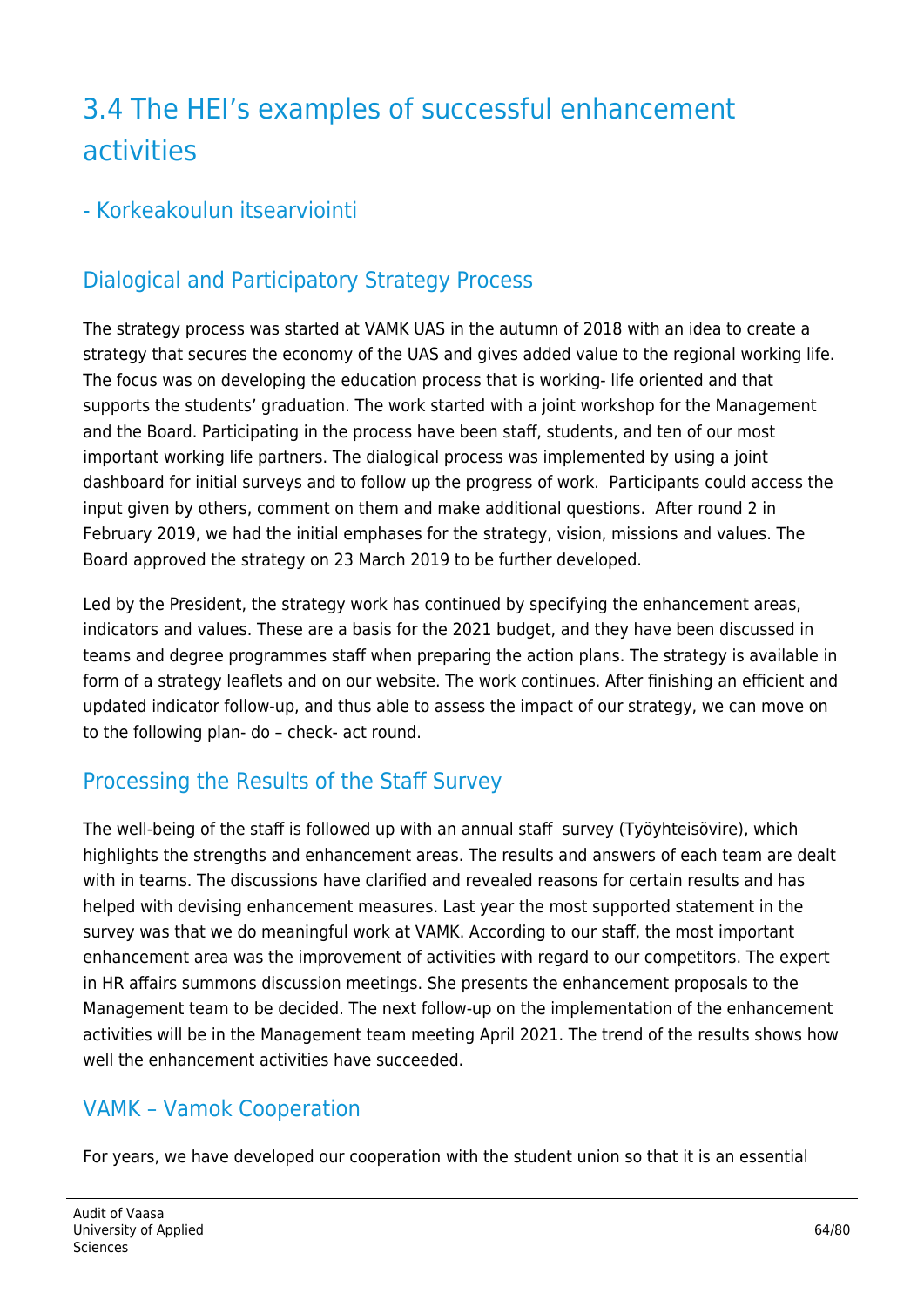part of VAMK's activities and its enhancement. A sign of this is the agreement signed annually with the student union, which covers, for example, the organisation of tutor activities with related training, services for and integration of international students, cooperation in marketing and recruiting, and the training of meeting representatives for work groups and bodies. To promote studies, Vamok participates in administering the encouragement systems, in which every student who completes 55 credits receives an overall badge. Vamok also activates its members to give feedback and participates in self-assessment in the audit and in other audit-related tasks. Vamok arranges Top Teacher –vote every year, in which teachers are rewarded and their best practices are presented. The organisation of sports activities for students is also one of Vamok's task. The cooperation is regarded as important and the President meets the Board of Vamok regularly.

## Staff's Working Life Periods

Teachers' working life periods have proved to be a good way to enhance the staff's competence. These have been arranged at VAMK for years but now we invest in it and encourage the staff more strongly and in a more goal-oriented way than previously. The possibilities of working life periods are discussed with working life partners in annual meetings. Working life periods are also discussed in teachers' appraisal discussions; next year the aim is two to three working life periods in a year per unit. The purpose is also to enable long-term working life periods with special arrangements.

## Results of Tutka Survey Support Group Tutoring

There are three different Tutka Student surveys on study-related matters: for first -year students, for second- year students and for third -year students. The Quality Manager draws up the questionnaires and sends tutor teachers the links to the surveys to be forwarded to their respective groups. The results are examined on the UAS level, unit level, degree programme level and group level. The Quality Manager presents the summaries to the Management Team and submits the results of each degree programme to the Head of the Degree Programme and group results to teacher tutors. This way we will get a good notion of the students' opinion of the study-related matters. The aim is that each tutor teacher goes through the results with the group and gives feedback- on- feedback to the students.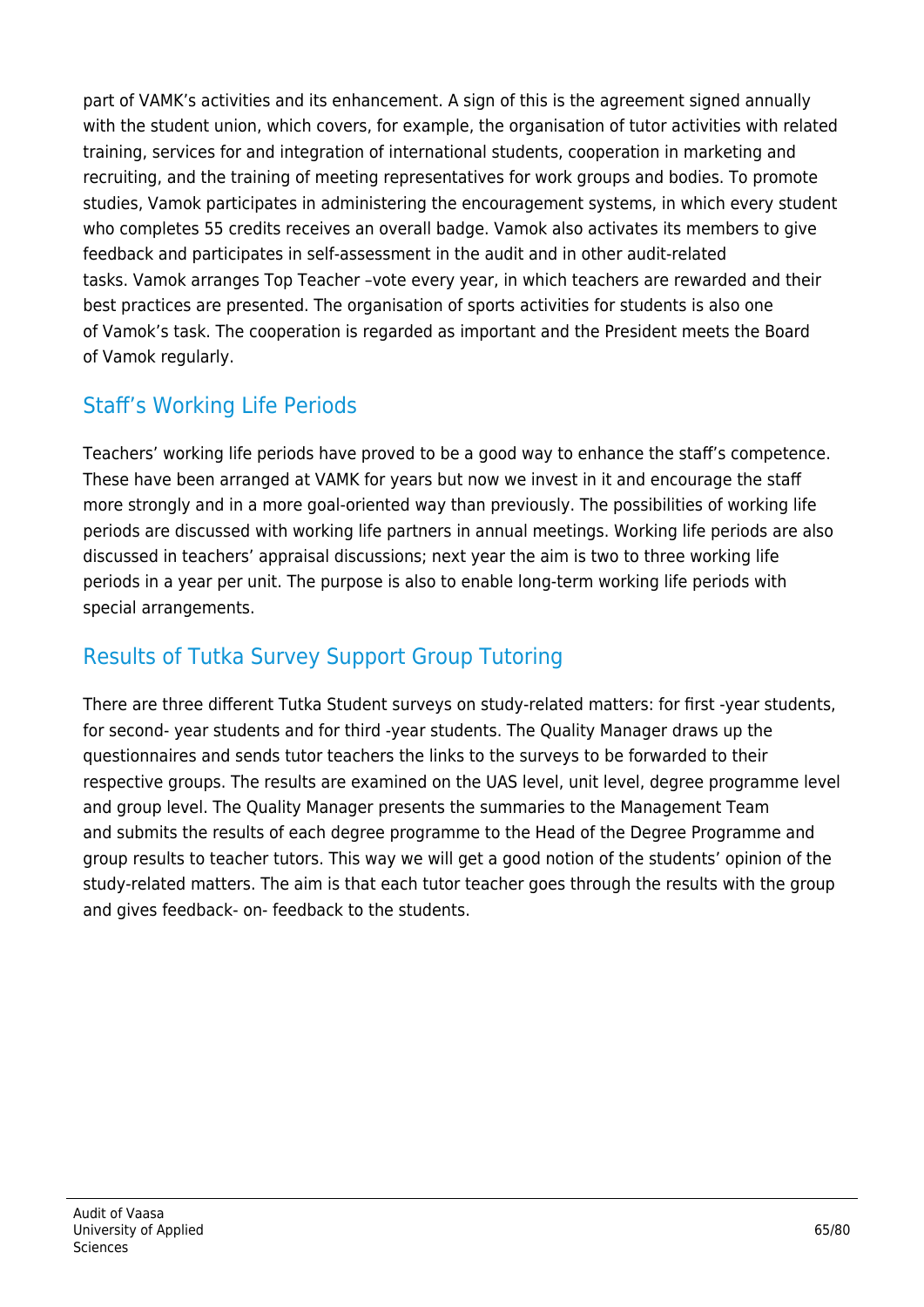# 4 HEI as a learning organisation

#### - Auditointiryhmän arvio

The evaluation area IV assesses an area selected by the HEI where it wishes to receive feedback for the enhancement of its activities.

#### **The audit team identified the following as the main strengths and recommendations:**

#### **Strengths**

- Working life cooperation is strongly connected to VAMK's institutional strategy, to regional companies and to the regional institutions.
- Strategic partnerships effectively capture the needs of working life and cater to the provision of qualified workforce through practice- and competence-oriented education.
- Close and varied cooperation of teaching staff with regional companies and institutions underpin VAMK's ambition to be the main partner in expertise.
- Manifold integration of working life input into curriculum design helps to keep educational offers up-to-date and future-oriented.
- Institutional indicators relating to working life cooperation provide good orientation for development and enhancement.

#### **Recommendations**

- Working life projects should be integrated systematically into the planning of teaching and the programme development process to ensure that all students are provided with learning experiences connected to working life.
- Graduates' competences needed for future work should be captured periodically and more systematically mapped to the needs of working life; teaching and learning should be aligned to foster the attainment of these competences.
- Cooperation with working life should be used consistently to increase proactively continuous learning offers.
- The newly installed platforms should be used diligently and consistently to make continuous learning initiatives for partners from working life more visible.
- Predictive analyses as to labour market trends should be used to provide for futureoriented education and up-skilling through continuous learning.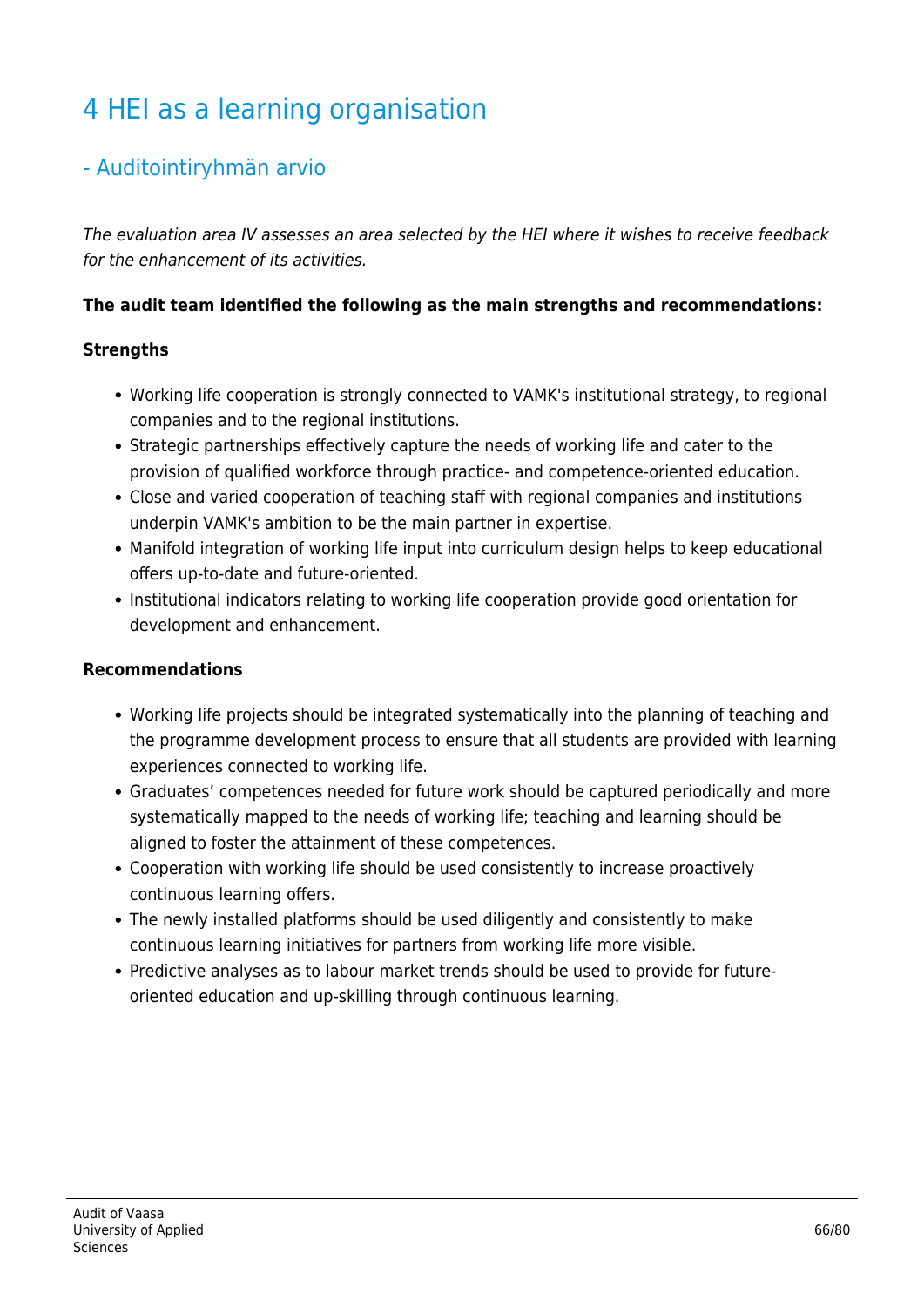# 4.1 Cooperation with working life

#### - Korkeakoulun itsearviointi

## Reasons for the Choice of Evaluation Area

The evaluation area chosen by VAMK is cooperation with working life in bachelor's degree education. Education is, besides being one of the tasks decreed in the Universities of Applied Sciences Act, the core of our mission and enhancement area in our strategy. Our strategy conveys our aim to create a new partnership with societal impact together with actors of working life, where the emphases of our education and regional profile meet. In the audit, we wish to receive more insight and methods to integrate the working life cooperation even better into the tuition and learning processes of our education.

The significant export energy industry in our operating environment is based on enterprises that represent the fastest growing state-of-the art technology and competence in their respective fields. It is self-evident that to be able to know the needs and expectations of these enterprises, the cooperation needs to be wide-scale, close and deep enough. These enterprises create more business around them, for example in subcontractor businesses and services, and cooperation with them is important, as it is to meet the competence needs of the entire area. Our aim is that our students obtain skills to find employment in their dream occupation. When they graduate, they must have the competences of the future working life.

#### Partnership Agreements in Addition to Advisory Committees

To act as a coach for the students in an interface where the changing and reforming working life and the student still building up his or her competencies meet, we have to take care of improving the curricula and competencies of our staff and their acquiring new information. The field-specific advisory committees that convene a couple of times a year have served as cooperation bodies with working life for years. Members in the committees are representatives of significant working life actors and members of the VAMK staff.

Fast changes in working life can be seen in advisory committees, as well. If the working life representatives do not regard this activity as significant or topical, it is difficult to make them commit to and participate in the committee work. Therefore, we are starting a new model in addition to the advisory committees, which is based on an agreement between VAMK and the working life partner. Together with the partner, we will consider various forms of cooperation, agree on the targets and appoint the responsible persons. The cooperation can be, for example, guest lectures, teachers' working life periods, promoting student recruitment for both parties, cooperation in projects and assignments for courses.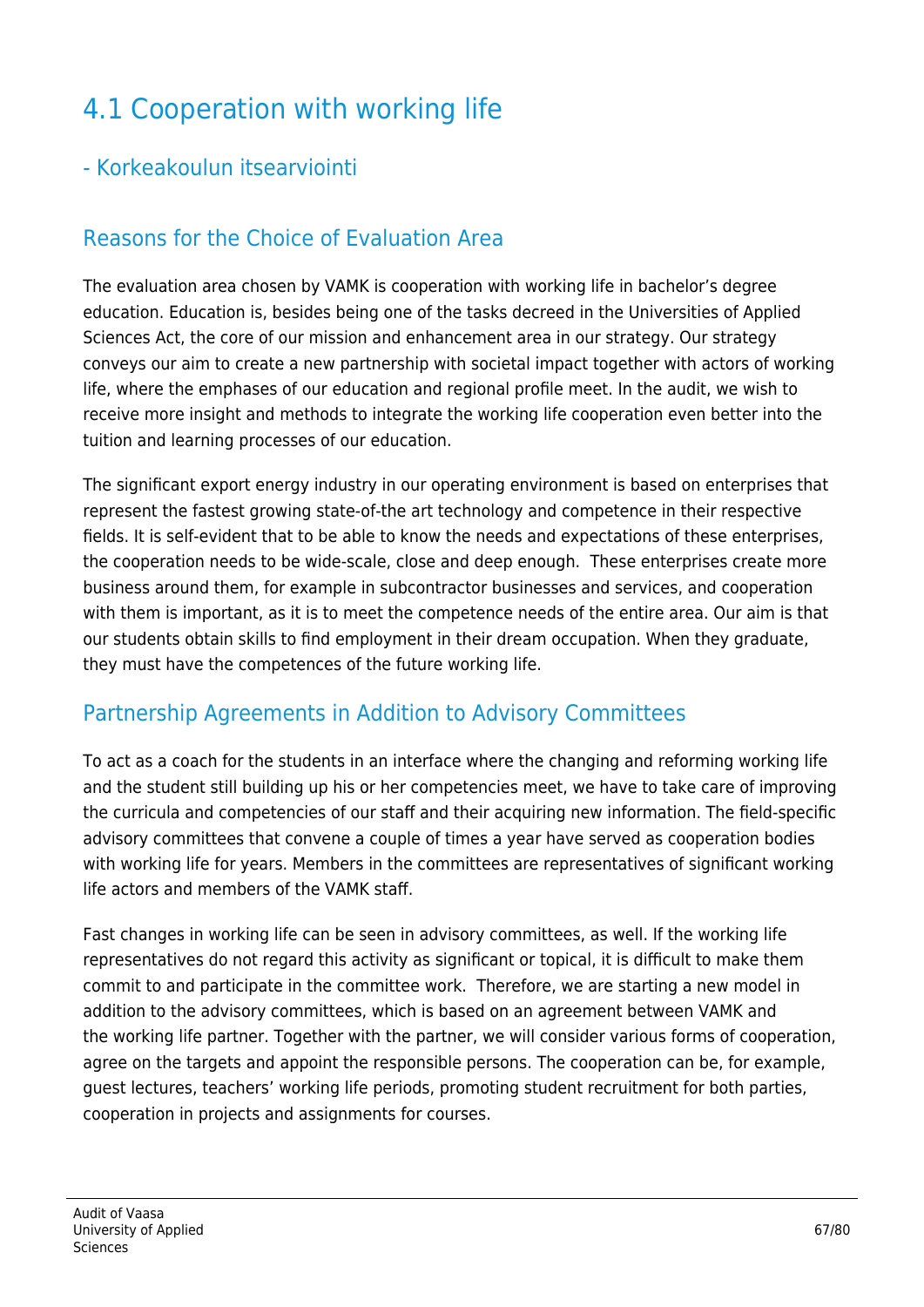#### Implementing Cooperation with Working Life

In practice, cooperation with working life often is implemented through teachers and their contacts. The problem is that information of this cooperation does not reach others, wider opportunities to cooperate with VAMK are not raised and good cooperation practices are not disseminated in the entire organisation. To increase multi-field cooperation and flow of information, we arrange cooperation meetings with our cooperation partners, and the teaching staff are invited to participate. In these meetings, cooperation results are reviewed, and future cooperation is planned. The phases of working life cooperation are compiled in the annual planning cycle.



#### **Figure 7.** Annual planning cycle for working life cooperation

#### Assessment of the Implementation of the Cooperation with Working Life

The implementation and results of the cooperation is followed up in annual meetings, in which the partners and the staff participate. In appraisal discussions, the supervisor of each person will be informed about the implemented projects with working life, and through that, gets an overview of the working life cooperation in the field of the respective educational programme.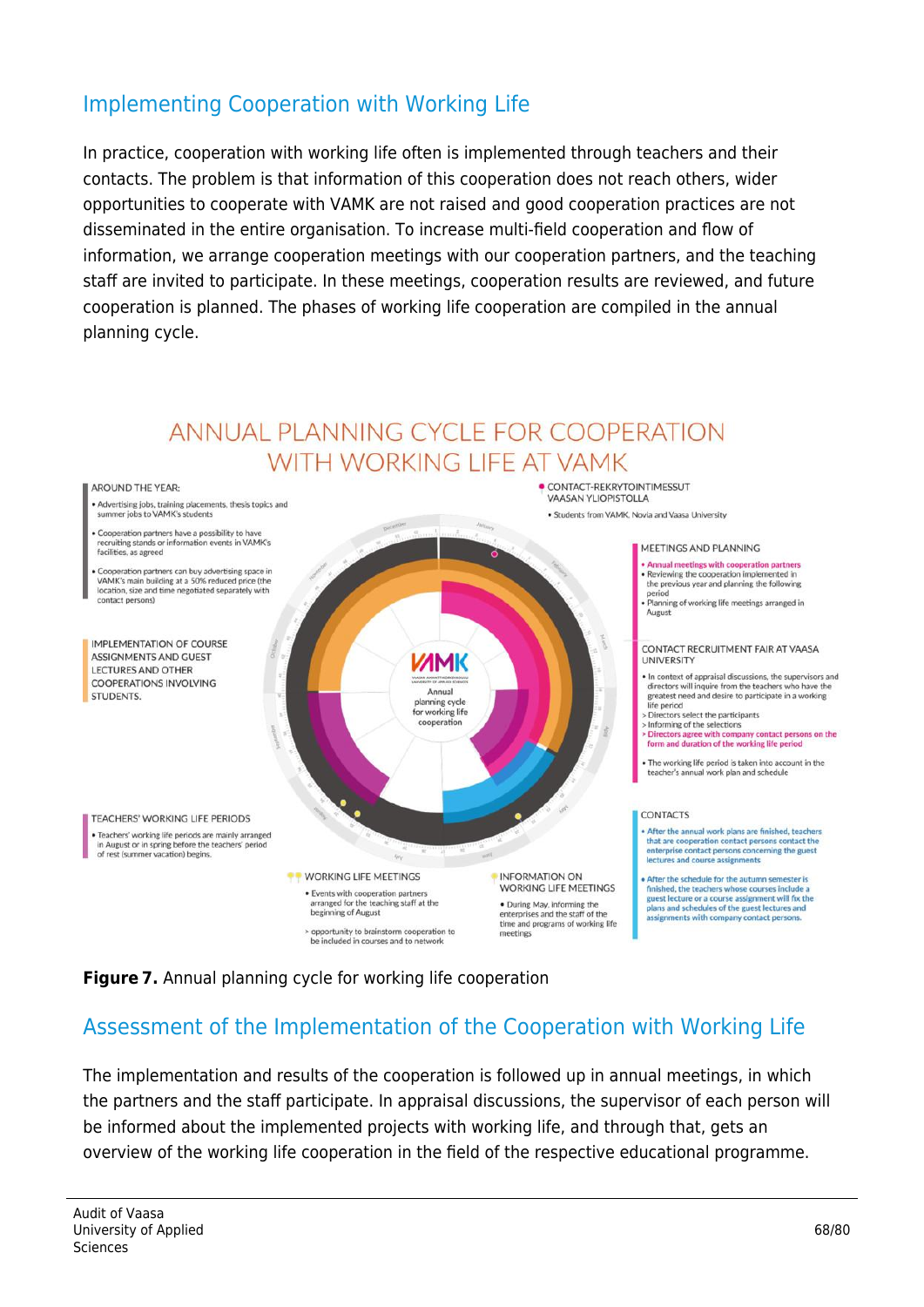The aim is to inspire and encourage everyone to follow up one's own field and to consider how to keep up with the progress. Gathering information and receiving the overall view of all cooperation with working life by VAMK actors is, however, laborious due to its scope and multifaceted nature. We are planning a questionnaire to measure the partners' satisfaction.

#### Aims

The aim of the agreement partnership is to gain mutual advantage of the cooperation. The current partners have been chosen considering our emphases, and when negotiating of the forms of cooperation, the needs of both parties have been considered. The set aim of the cooperation with working life is to have thirty agreement partners by the year 2024. We seek to increase the volume of RDI activities and networking with working life, vocational secondary education and partner HEIs. The research platforms under construction support the implementation of these aims. A challenge is to get the entire staff to participate even more in this cooperation. This requires expanding the cooperation opportunities, informing of them and making them a visible part of our activities.

Examples of Cooperation with Working Life

- [Wapice Ltd  h](https://www.youtube.com/watch?v=lFYSj0HyO7E&feature=youtu.be)as been chosen as a Cooperation Partner of the Year. The long-standing cooperation has included joint projects, cooperation in tuition, developing curricula and staff exchange.
- Heidi Skjäl, Senior Lecturer at VAMK, have a lot of experience how to implement working life cooperation. This is her [article](https://energiaa.vamk.fi/en/komptence/highlights-about-working-life-cooperation-projects-executed-during-the-universitys-study-modules/) of working-life cooperation projects executed during the study modules.
- [The Mirka Innovation Challenge](https://youtu.be/RWAyyodfz-U) was an open innovation event dedicated to creating new solutions and curve-jumping, paradigm shifting ideas for sustainable future and growth. The aim was to build cross-disciplinary and multi-talented teams for diverse and innovative outcomes.
- [Quality improvement effort in Vaasa Central](https://uasjournal.fi/4-2020/sairaanhoitaja-erko/) [Hospital,](https://uasjournal.fi/4-2020/sairaanhoitaja-erko/) in collaboration between a nursing teacher and two nursing students from VAMK and two nursing leaders from the hospital.
- [Robot Academy](https://www.vamk.fi/en/yhteistyo/asiantuntijapalvelut/roboakatemia/) and [the master's degree in industrial robotics \(In Finnish\)](https://www.vamk.fi/fi/news/vaasassa_tehdaan_robottikoulutuksen_historiaa/) The new degree is a sign of close cooperation with working life.

#### **Strengths Enhancement areas**

| with working life               | Partnership model for cooperation A more wide-scale inclusion of students in working life<br>cooperation |
|---------------------------------|----------------------------------------------------------------------------------------------------------|
| Regular dialogue with strategic | Inclusion of opportunities for working life cooperation as part                                          |
| partners                        | of all teachers' work                                                                                    |
| Versatile cooperation with      | Increasing awareness of our cooperation opportunities among                                              |
| working life                    | working life actors                                                                                      |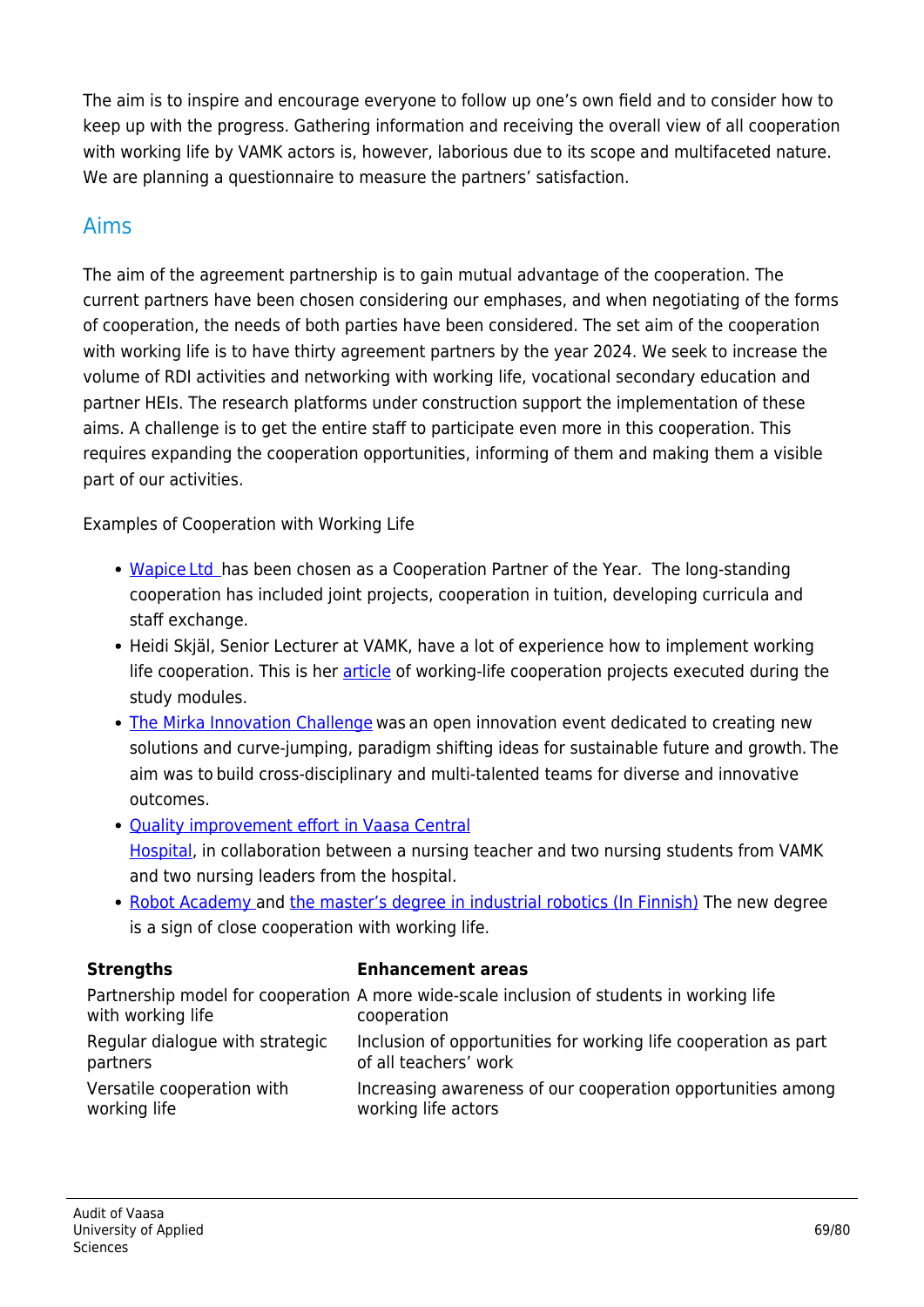# 4.1 Cooperation with working life

#### - Auditointiryhmän arvio

## **Cooperation with working life serves as source for future-oriented education**

Cooperation with working life is strongly anchored in VAMK's institutional strategy and mirrors the institution's mission to be a competent partner for both regionally and internationally operating companies; furthermore, it caters to the needs of the labour market through competence- and skills-oriented education. Thus, VAMK constantly seeks to strengthen the cooperation with working life and integrate the working life cooperation more deeply into the institution's teaching and learning.

Input from working life to curriculum development and competence enhancement comes through various channels, such as field-specific advisory boards, strategic partners and regional companies and authorities. In meetings, both formal and informal and spread over a year, current trends and needs are discussed and thus input is fed into curriculum development and teaching. All cooperation forms are based on dialogue and commitment to mutual learning. Institutional indicators relating to working life cooperation provide good orientation for the development of this area.

Learning from and with working life is key to developing the competences of qualified workforce. Thus, student projects and student learning phases with working life should already be systemically integrated into curriculum development to assure an equal learning experience with working life for all students and foster a broader participation of teaching staff members working life cooperation. VAMK could also consider implementing regular student competitions or start-up pitches as integral parts of their teaching with representatives from working life acting as jury members.

In the interviews, stakeholders appreciatively referred to the added value that cooperation with VAMK teachers and VAMK graduates brings to the entire region. Regional institutions as well as regional companies and industries can draw considerable benefit from the various forms of cooperation, be it through knowledge transfer, competence development or common projects.

## **Partnerships provide impetus for cooperation and add value to VAMK**

VAMK's new partnership model will foster new forms to tighten working life – teaching nexus and increase societal impact through guest lectures, cooperation in course assignments, thesis supervision, promotion of student recruitment, and working-life periods for staff members, just to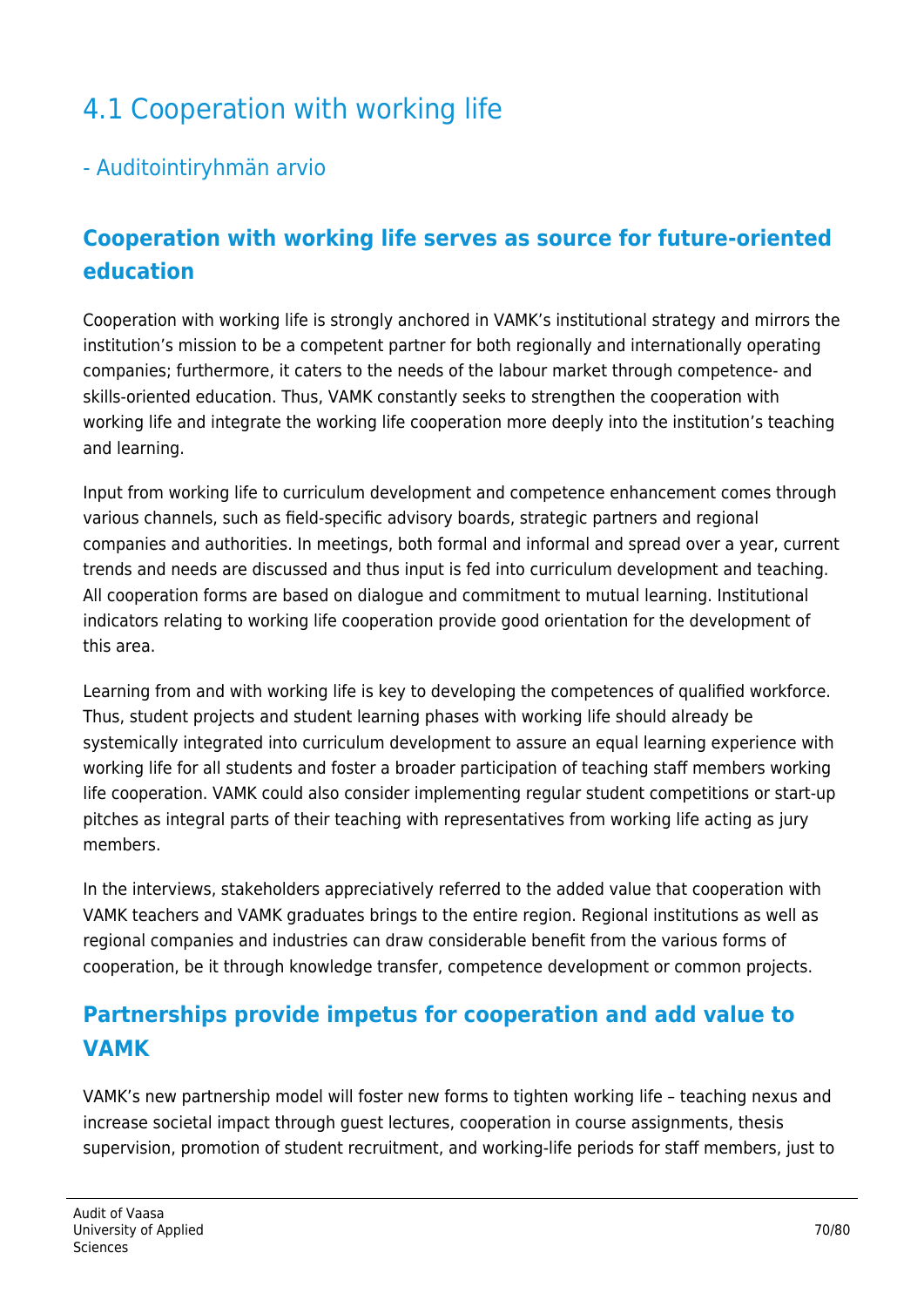name some examples. To boost the interaction with working life, VAMK aims to set up 30 partnership agreements of this new model until 2024 and make them visible through research platforms and networking activities. Furthermore, these agreements will provide impetus to enhance working life cooperation in degree programmes and RDI.

VAMK's annual planning cycle for working life cooperation as well as the annual follow-up will support the institution's strategic aim to be the main partner in expertise. Annual meetings and events with partners foster this aim and provide a good basis and valuable opportunity for staffto-company as well as company-to-company connections. As was mentioned in the interviews, these annual events as well as informal meetings make the cooperation between teachers and working life "tangible". The implementation of key account managers for strategic partnerships facilitate communication for both sides.

#### **Competence development takes place through mutual learning**

The opportunity for staff members to go on a working-life period is an example of good practice as these periods contribute to a more stringent competence-orientation of teaching and updating staff's field knowledge; thus, staff members should be encouraged to opt for this possibility while foreseeing necessary back-up through the institution.

Working-life cooperation means mutual learning, thus VAMK should strengthen its partnerships through continuous learning offers for its partners and their employees. The new interdisciplinary platforms provide an excellent opportunity to disseminate both results and plans. VAMK should use these platforms to proactively disseminate continuous learning offers and new initiatives. Furthermore, predictive analyses regarding labour market trends could provide valuable input for future-oriented education and up-skilling through continuous learning.

The newly founded alumni network is a valuable source of competence enhancement and should be used to mentor and foster the link of students' experience with working life in the sense of peer-learning.

# **Further potential can be drawn from cooperation with working life**

The new partnership model foresees various forms of possible cooperation: these forms could be streamlined and channelled according to the strategic goals of VAMK to steer output and impact stemming from the partnership. Furthermore, the partnership model would also benefit from support material that describes how partnerships are managed, how VAMK's strategic goals can be included in partnership agreements and open possibilities to expand partnerships beyond the obvious methods of collaboration. Information based on written material or even a toolbox could clarify the range of cooperation of the new model of strategic partnerships. This could serve to widen collaboration from education to RDI or vice versa.

So far, VAMK's working-life cooperation is mainly oriented towards big regional and internationally active companies of the region. With a view to the importance of SMEs within the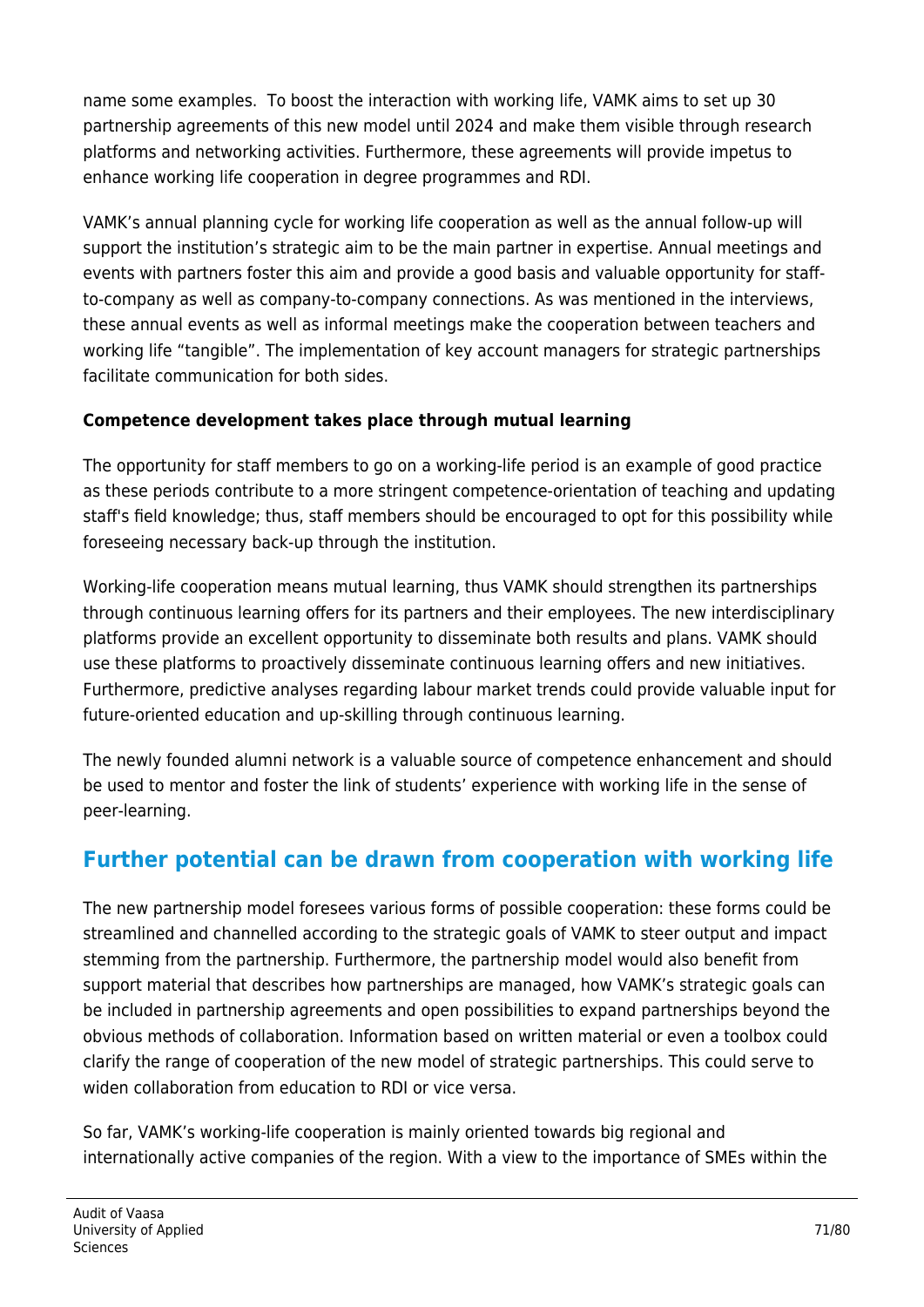global economic context, and the job opportunities SMEs provide for students and graduates, VAMK should also explore ways to foster SME cooperation in the region for strategic partnerships.

## **Examples of VAMK's good practices in working life cooperation**

- The well-monitored meeting and interaction events with partners, such as annual meet-up events are commendable as they make partnerships more systematic and add value to working life through staff interaction.
- The opportunity for staff to go for a period of working life experience to learn in the field and from the field experience is a true example of good practice.
- The cooperation with the energy sector of the region to provide students with futureoriented competences and know-how is a model for how to foster state-of-the-art knowledge and competences.
- After-placement review of students' experiences particularly in education for the health sector capture expectations and experiences to be used by peers.
- The implementation of key account managers for strategic partners help to streamline communication between VAMK and its working-life partners.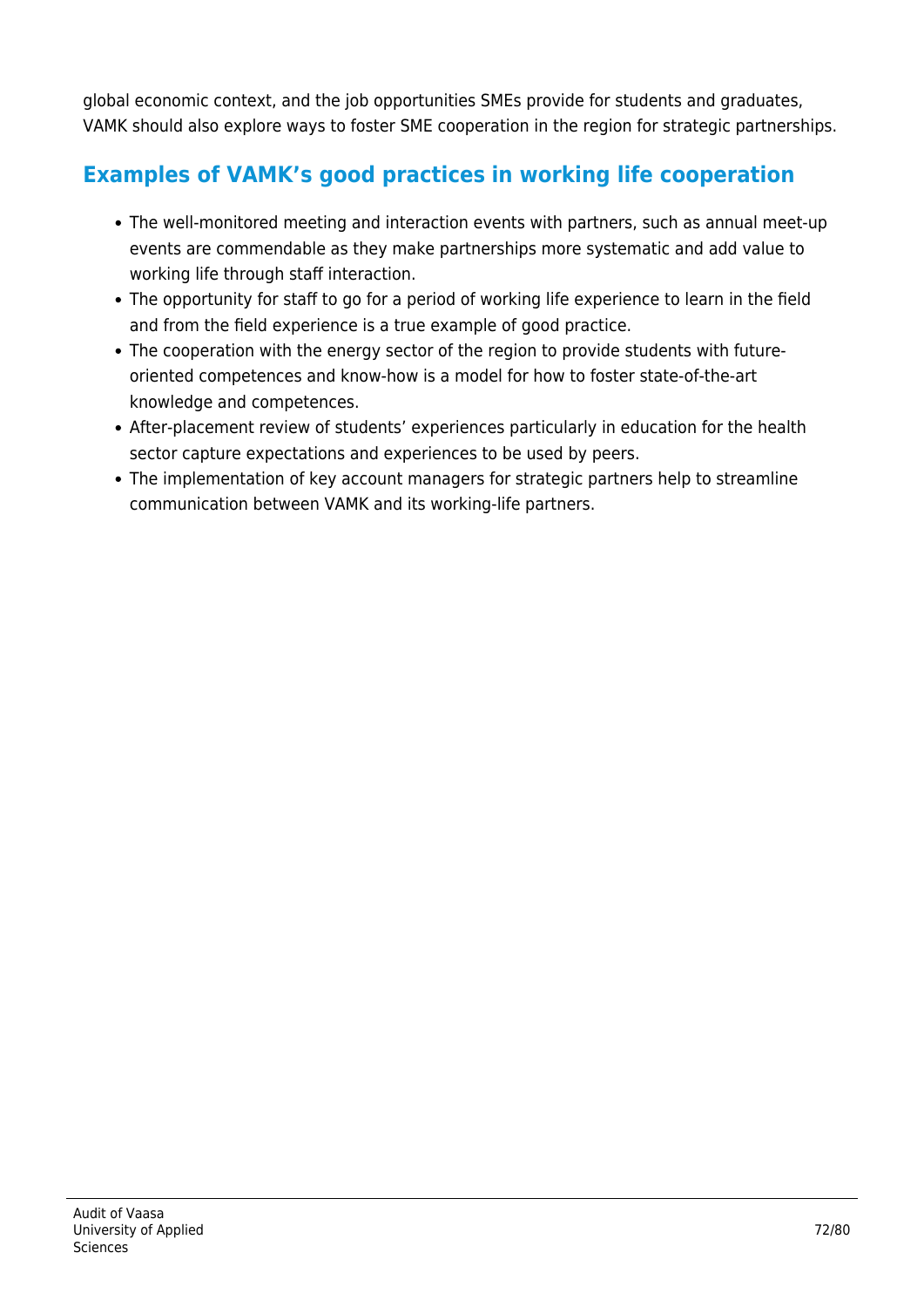# 5 Benchlearning

# - Korkeakoulun itsearviointi

# Efficient Thesis Writing Process for Timely Graduation

### **Selection of the Target and the Partner**

VAMK's Benchlearning Theme 'Efficient Thesis Writing Process for Timely Graduation' is part of evaluation area 1.1. The planning of education. The success of the student is one of our strategic enhancement areas. With efficient thesis process we promote the student's graduation in time and thus their success in working life. In the free choice benchlearning project we examined the thesis guidance processes at VAMK and Novia UAS, methods used and ways of working in various phases of the thesis. We asked Novia to be our benchlearning collaborator because we knew, based on our previous cooperation, that our thesis processes differed from each other. We had observed that the students of Novia seemed to do better in the final phases of the studies than VAMK's students.

### **Aims of Benchlearning Project**

The aim at VAMK is to reduce the number of dropouts and to increase the number of students that graduate in the normative time. The reason for study delay with many students is the prolongation of the thesis process. With some students, the thesis may be the only part that is missing from the degree. With this benchlearning project we wanted to find means and ideas to make the thesis process more effective at VAMK. The organisational cultures are different in Technology, Business Administration and Health Care and Social Services and this influences the thesis process, as well. Therefore, we chose corresponding degree programmes from VAMK and Novia for comparison.

**Table 1.** Degree programmes selected to the benchmarking project

|                                                                  | <b>VAMK</b>                                                                                                    | <b>NOVIA</b>                                                                              |
|------------------------------------------------------------------|----------------------------------------------------------------------------------------------------------------|-------------------------------------------------------------------------------------------|
| <b>BUSINESS</b><br><b>Bachelor of Business</b><br>Administration | Tradenomi, Taloushallinto<br>(Business Administration)                                                         | Tradenom, företagsekonomi<br>(Business Administration)                                    |
|                                                                  | Tradenomi, Kansainvälinen kauppa Tradenom, internationell handel<br>(International Trade)                      | (International Trade)                                                                     |
| <b>TECHNOLOGY</b><br>Bachelor of<br>Engineering                  | Insinööri, Sähkötekniikka (Electrical<br>Engineering)<br>Insinööri, Tietotekniikka<br>(Information Technology) | El- och automationsteknik (Electrical<br><b>Engineering and Automation</b><br>Technology) |

### **Phases and Schedule of the Project:**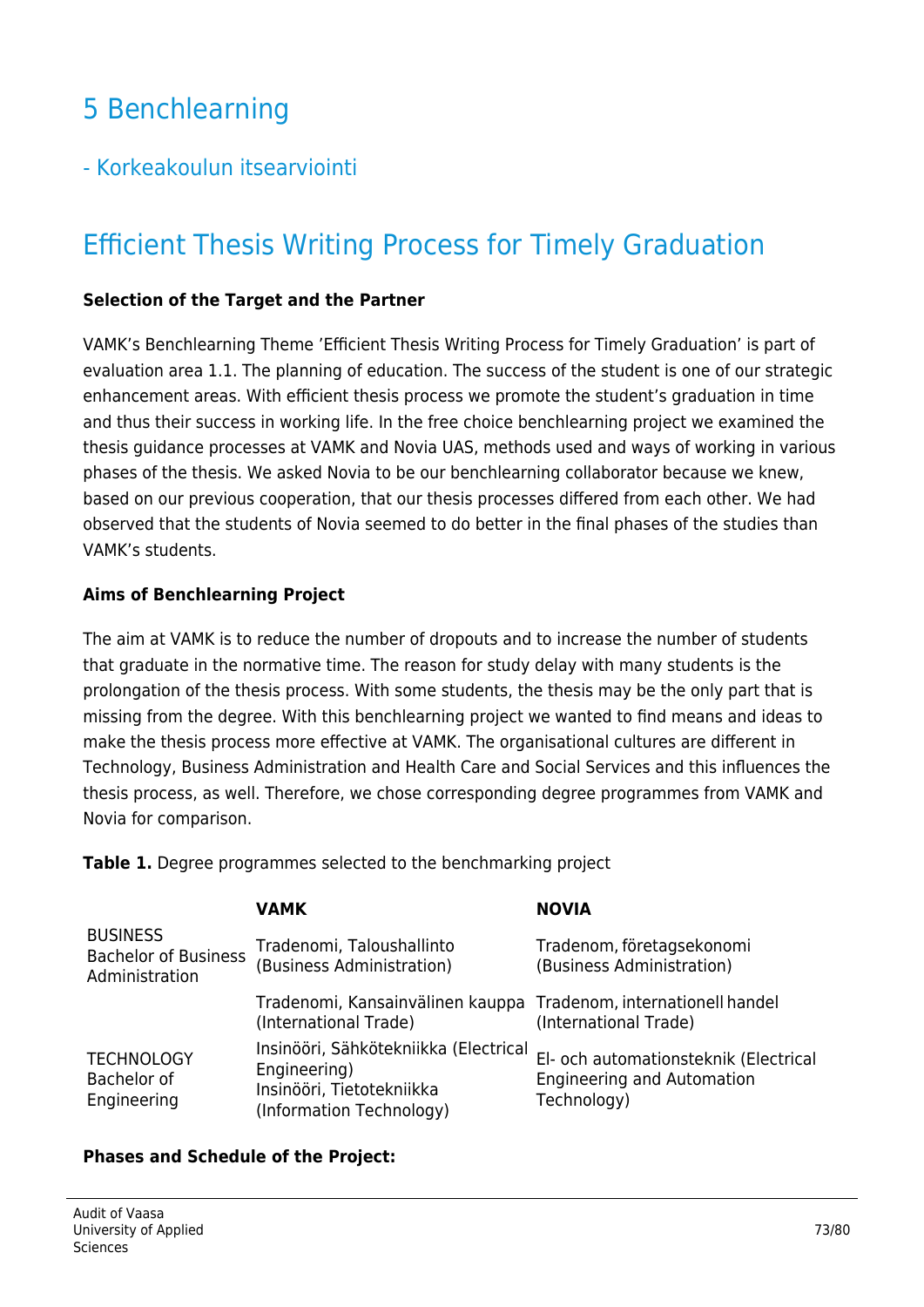The decision on the benchlearning theme was taken by the Management Team in February 2019. After discussions, we contacted the Quality Manager at Novia UAS and invited the Presidents, Quality Managers and Director of Units from both UASs to a meeting.

The project proceeded as follows:

### **1. The meeting of the partners**

We met on 4 October 2019 and draw up the preliminary project plan. The plan included the target, aims, restrictions and participants of the benchlearning project. VAMK's Quality Manager was appointed the project manager.

### **2. Acquiring background information**

The project manager compiled background information on the thesis processes at both UASs and visited a thesis seminar at Novia on 22 November 2019.

### **3. Sending the questionnaires**

We sent a student questionnaire to students in various phases of the thesis process and a supervisor questionnaire to the teachers participating in the project. We received 113 responses from VAMK's students.

### **4. Workshops**

Before the workshops, the teachers were sent a summary of both questionnaires. Workshops were held on 28 January for both Technology and Business Administration programmes and another for Business Administration programme on 10 February 2020.

### **5. Summary of the observations made in workshops**

The project manager presented a summary of the observations to the Directors of Units

### **6. Policy to develop the thesis process**

The Directors of Units drew up common policies concerning all degree programmes to develop the thesis process at VAMK.

### **7. Information and application**

The results of the benchlearning project were presented in the Quality Zoom on 21 October 2020. We have already piloted new methods and experiences have been positive. The process has been refined and more students have already graduated on schedule. We will continue to develop the process in accordance with the policy.

### **8. Assessment of Benchlearning and Measures Taken**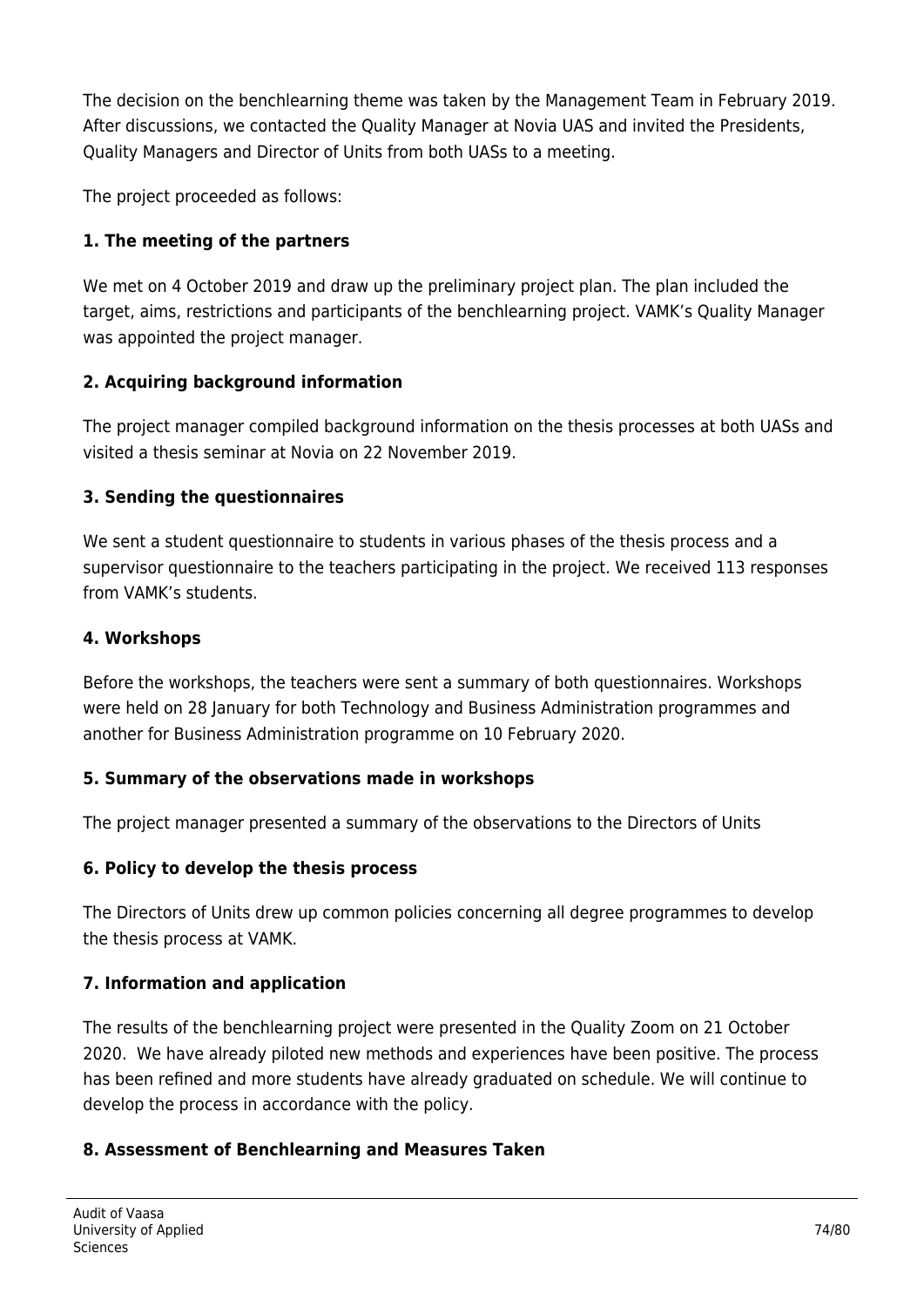The implementation of the benchlearning process succeeded very well and we found means to develop our thesis process. It was evident already in the background material that the thesis processes at VAMK and Novia were different; the most significant difference was in the approach: at Novia it was collective, at VAMK individual. The other differences observed were due to this basic difference, and they can be found in the table below.

**Table 2.** Observed differences in the thesis process at VAMK and Novia

#### **Practices of VAMK Practices of Novia**

**Individual process,** in which the teacher and the student have a possibility to accommodate the process into their schedules. Consequently:

• The general instructions are available on the Study site on the portal

• Every thesis supervisor decides independently on the scheduling and other matters related to supervision

• The student receives individual guidance, but it takes a lot of the supervisor's time

• The thesis process is flexible for the teacher and the student, but this thesis

**Scheduled group process,** which follows up both the teacher's and the student's activity. Consequently:

• The schedule and the instructions are available on the Moodle platform, a joint platform for the supervisors and the students

• The thesis process of all groups in the degree programme follows the same annual planning cycle for the thesis

• One process starts in the autumn semester, one in the spring semester

flexibility can delay the completion of the on some teachers and students but gives • The process compels everyone to follow the same schedule, which puts pressure the support of the group

The project produced outlines for principles towards which we aim to develop our thesis process:

- Advancing the thesis process in the study plan
- Scheduling the process beforehand so that students are aware of their scheduled progress and deadlines of each phase. At VAMK, a supervising teacher of each degree programme and group prepares the schedules.
- Increasing group tutoring
- Better utilisation of digital tools in the thesis guidance
- Better inclusion of the enterprise that has provided the thesis topic in various phases of the process.

# Comments of the audit team

### **VAMK's benchlearning project led to increase in timely**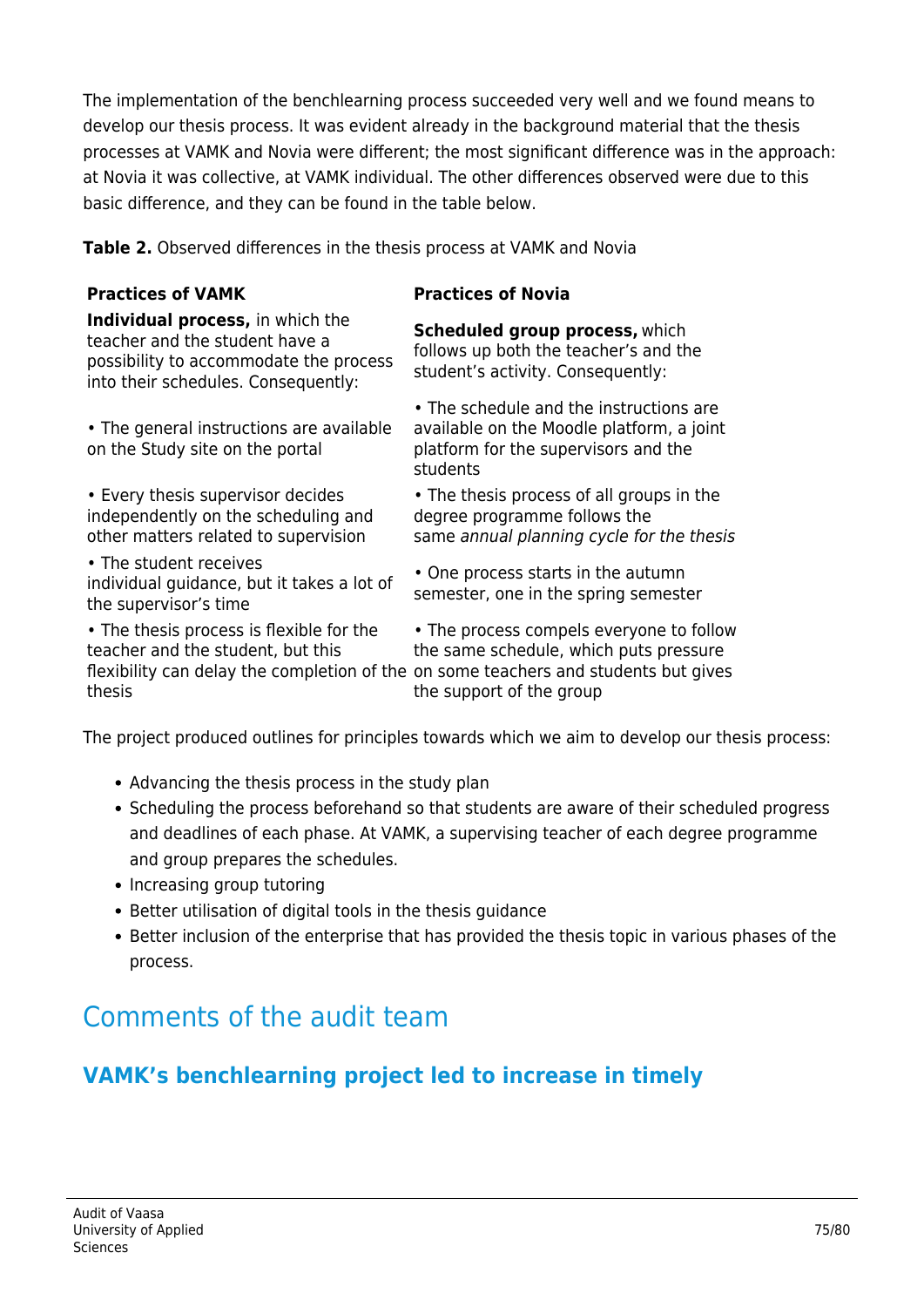### **graduations**

VAMK'S benchlearning project focused on efficient thesis writing and thus goes hand in hand with VAMK's ambition to care for students' timely and smooth progression in studies to facilitate graduating on time. The choice of the benchlearning topic was the result of data provided within the institutional student-life cycle and thus provides evidence of the effectiveness of VAMK's quality management.

VAMK chose Novia UAS as a partner for this project since the thesis writing processes at each of the institutions were highly diverse and thus provided an ideal basis for mutual learning. Furthermore, as was known from previous cooperation between the two institutions, Novia UAS students were seemingly able to cope better with the task of thesis writing than VAMK students, who faced the risks of drop-out or at least study delay, both resulting from hurdles in the thesis writing process. As programmes in Technology, Business Administration and Health Care Services are impregnated by specific "discipline-cultures", similar programmes at Novia were chosen as benchlearning partner programmes. Thus, three programmes from Business and Technology were selected at each institution.

The process steps were jointly set up and fixed. To set the stage for the project, a questionnaire was sent to students in various phases of their thesis process and another questionnaire was sent to supervising teachers. The information gained from these questionnaires served as a starting point for two subsequent workshops organised for teachers, the summary of which was brought to the attention of the directors of units as these are responsible for the planning, implementation, and enhancement of education.

As a result of this benchlearning project, common policies for all degree programmes and their thesis processes were developed, with new methods and a refinement of the processes being implemented. This process approach demonstrates that VAMK consistently involves students and other stakeholders in policy decisions.

In the interviews, the audit team learned that the new process entailing an earlier start of the thesis project as well as the group monitoring was welcomed by students and staff; the first results collected showed that the number of timely graduations had increased, thus confirming the success of this project. VAMK is to be commended for this stringent follow-up evaluation of the impact and results.

# **VAMK is recommended to implement the new thesis process in all programmes**

As was equally learned in the interviews, the new process has not yet been implemented in all programmes, and thus should be rolled out consistently throughout all programmes. The lengthier period for thesis preparation could also be used to link smaller parts of RDI projects with the theses and thus foster students' involvement in RDI. It was also mentioned in the interviews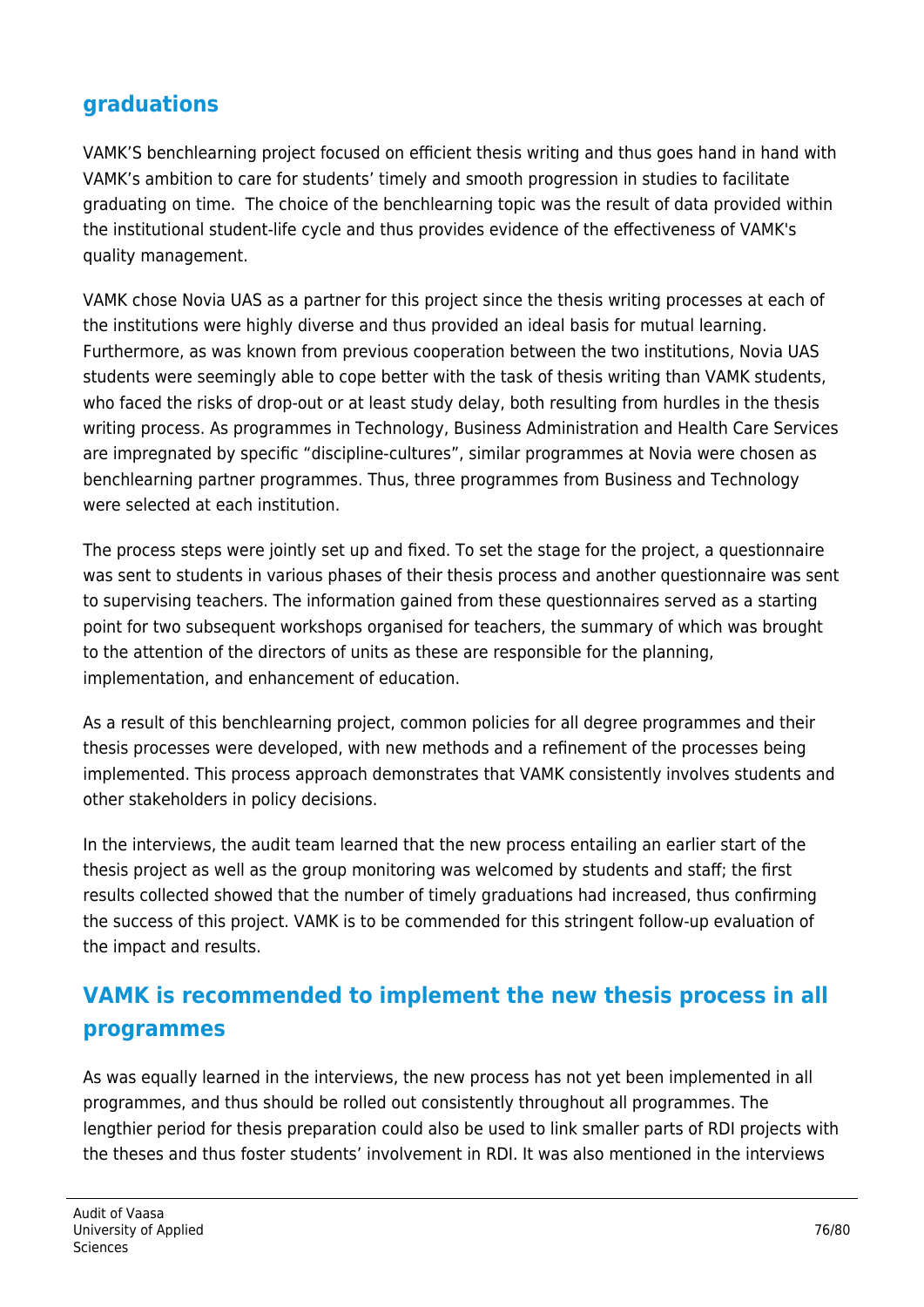that external stakeholders and partners wished to see interdisciplinary topics being tackled in students' theses as well; with the new timeline for the thesis project in place, VAMK is encouraged to consider this request as interdisciplinarity mirrors students' future work environment.

Furthermore, the audit team encourages VAMK to define rules for thesis guidance as the quality of thesis guidance is rather varied and dependent on the teacher a student is assigned. When further developing and implementing the renewed thesis process throughout the institution, VAMK should also focus on equal quality of thesis guidance.

VAMK is encouraged to undertake more benchlearning projects on topics of concern in the future, eventually also with some of its international partners, as these projects not only contribute to the enhancement of teaching and learning but also constitute an important element of quality enhancement for the entire institution.

VAMK is already actively engaged in benchlearning with the Health and Well-being Unit of Novia; as the development of students' bilingual skills is a topical need for the development of the health and social sector of the region, VAMK is encouraged to intensify its cooperation with NOVIA in this respect, also through benchlearning projects.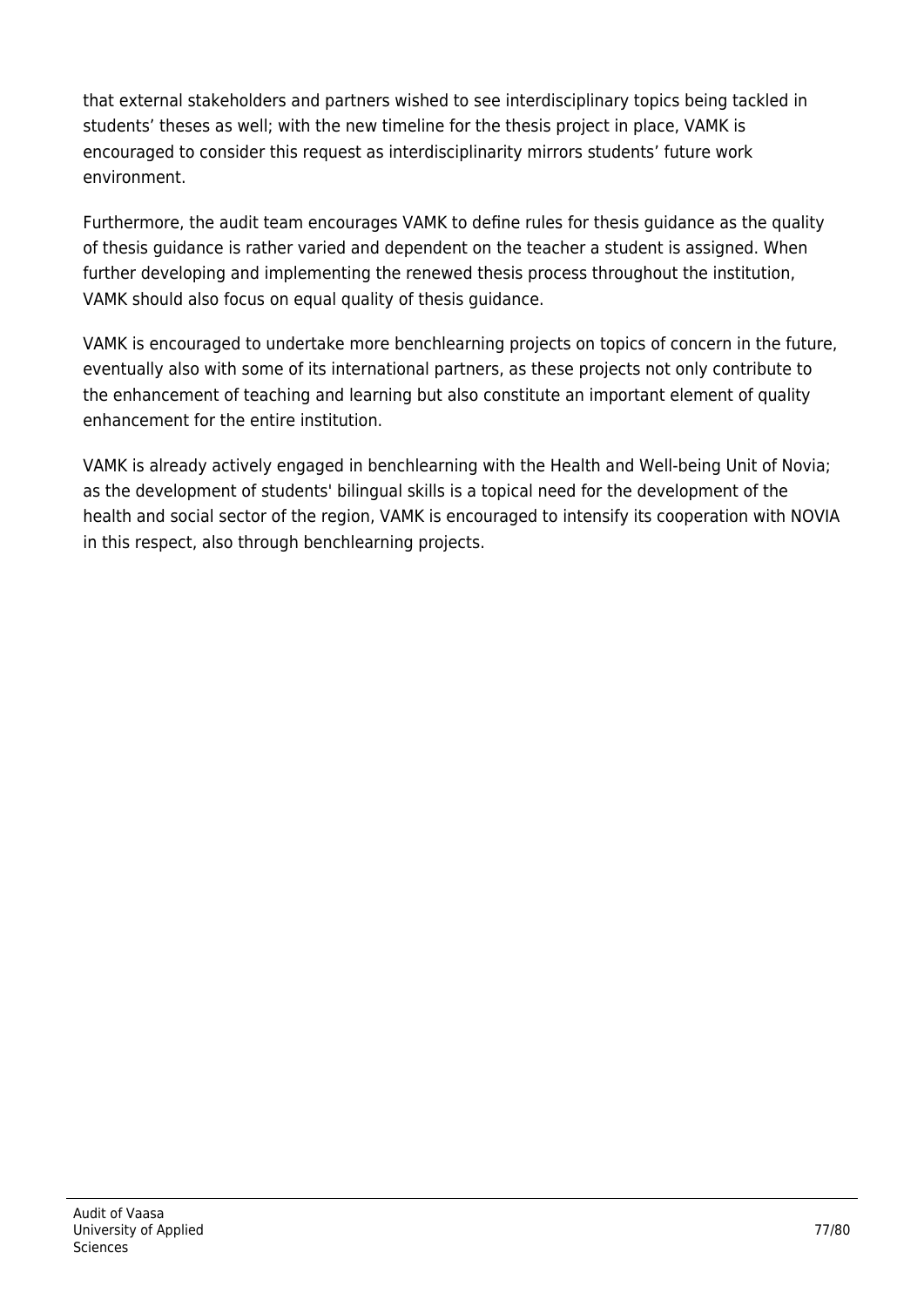# Appendix 1. Evaluation criteria for the level good

## - Auditointiryhmän arvio

## 1 Evaluation area I: HEI creates competence

### **1.1 The planning of education**

The degree programmes and other provision are planned with clearly defined learning outcomes. The planning process ensures that the educational provision is in line with the HEI's strategy and relevant for working life. Aspects concerning internationalisation and continuous learning needs are ensured in the planning process. In terms of degrees, it is ensured that they correspond with the National Framework for Qualifications and Other Competence Modules. The education is planned so that the teaching methods, assessment of learning, and learning environments support the achievement of the learning outcomes. Students and external stakeholders participate in the planning of education in a purposeful manner. Research, development, innovation and artistic activities are integrated in the education in a way that links researchbased information to the education in a relevant way. The students' workload is defined according to the principles of the ECTS (European Credit Transfer and Accumulation System). The HEI has systematic procedures for approving the plans for degree programmes or other study entities.

### **1.2 The implementation of education**

The HEI applies the provisions and regulations concerning student admission, the recognition of prior learning, progress of studies and completion of degrees consistently and transparently. The education is implemented in a manner that supports target-oriented learning and the active role of students in their own learning process. Students receive feedback on their learning which helps them achieve the learning outcomes. The procedures connected with the implementation of education support the efficient progress and completion of studies as well as the integration of students with professional life. The well-being and equality of students are promoted throughout the student's study path. The HEI provides adequate resources, counselling and other services to support the progress of studies and learning.

### **1.3 The evaluation and enhancement of education**

The HEI systematically collects and uses feedback data on the needs of students, the implementation of the education and the progress of studies in order to enhance the education. Feedback-on-feedback, i.e., information on changes introduced based on student feedback is provided to students in an appropriate manner. The HEI monitors and evaluates the degree programmes and other provision to ensure that they are up to date with regard to the latest research findings as well as the changing needs of the society and working life. Opportunities for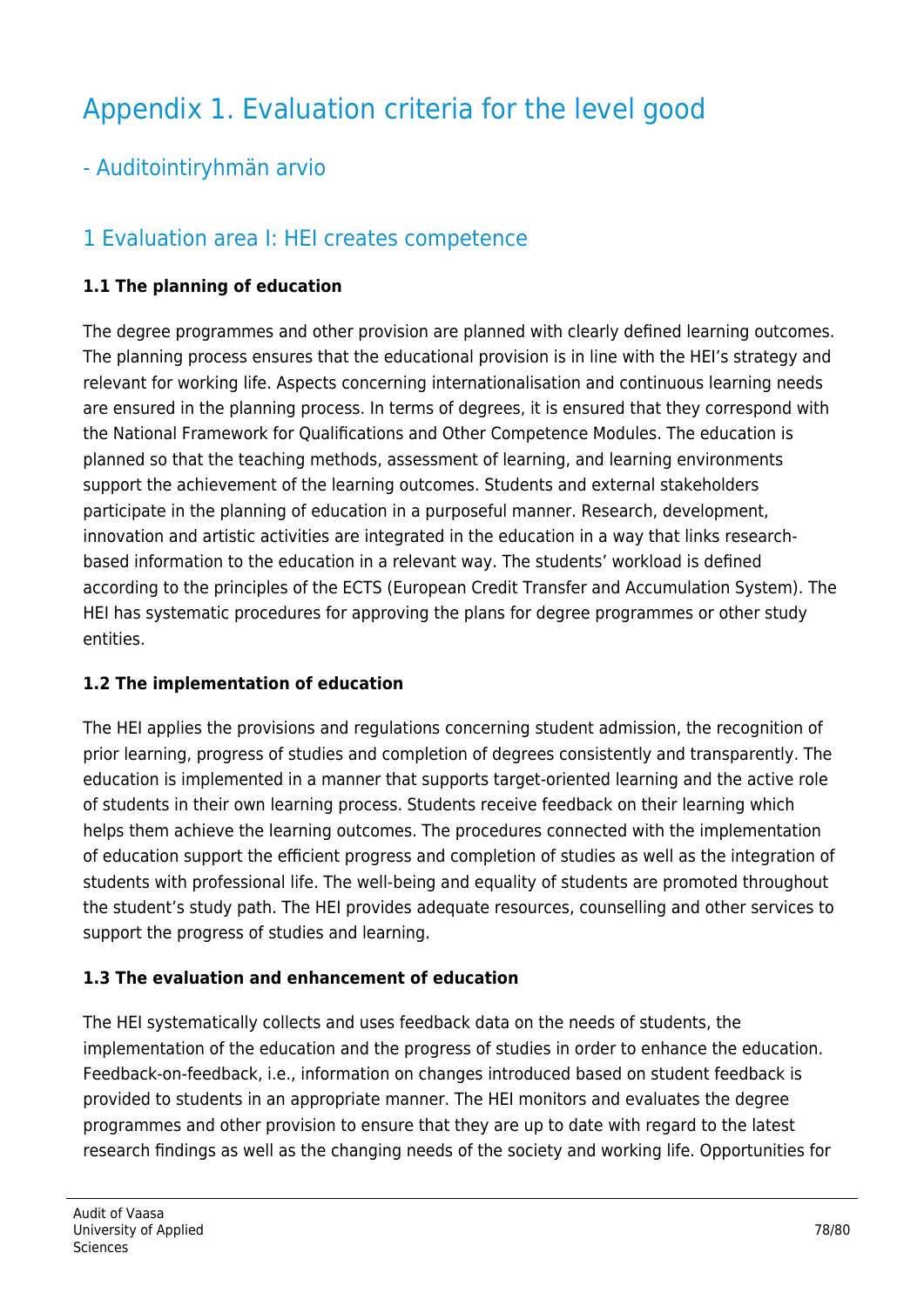continuous learning are ensured in the educational provision. In the degree programmes and other provision, how well the intended learning outcomes are achieved is analysed. Feedback and evaluation data is used systematically in the enhancement of education. The needs of staff and students are considered in the development of support services.

### **1.4 The HEI's examples of successful enhancement activities**

The HEI is able to present examples of successful enhancement activities.

# 2 Evaluation area II: HEI promotes impact and renewal

### **2.1 Managing societal engagement and impact**

The HEI enhances its societal engagement and impact, and this is also supported by its management system. The HEI has defined goals for its societal engagement and ways in which it attempts to reach those goals. Information produced by the HEI's analysis of its operational environment is used to set the direction for its activities. Appropriate procedures help to ensure that societal engagement supports the implementation of the HEI's overall strategy.

### **2.2 Research, development and innovation activities as well as artistic activities with impact**

The HEI's research, development and innovation activities as well as artistic activities contribute to reforming society. Targets have been set for the impact of the HEI's research, development, innovation and artistic activities. The HEI collects relevant information regarding the societal impact of research, development, innovation and artistic activities, and the information is used in the enhancement of these activities. The HEI has systematic procedures for ensuring the responsible conduct of research. The HEI enhances open science.

### **2.3 Promoting renewal through the organisational culture**

The organisational culture of the HEI encourages experimental activities with partners and strengthens the conditions for a creative atmosphere. The HEI seeks opportunities to engage with stakeholders in activities which enable renewal and enhancement. The HEI has functioning procedures that support the use of the competences possessed by its staff and students. The HEI has target-oriented cooperation with its alumni and it utilises the alumni in enhancement activities. Collaboration with both national and international networks supports the enhancement of the HEI's activities. The HEI has well-functioning procedures for managing and updating its stakeholder relations and collaboration networks.

### **2.4 The HEI's examples of successful enhancement activities**

The HEI is able to present examples of successful enhancement activities.